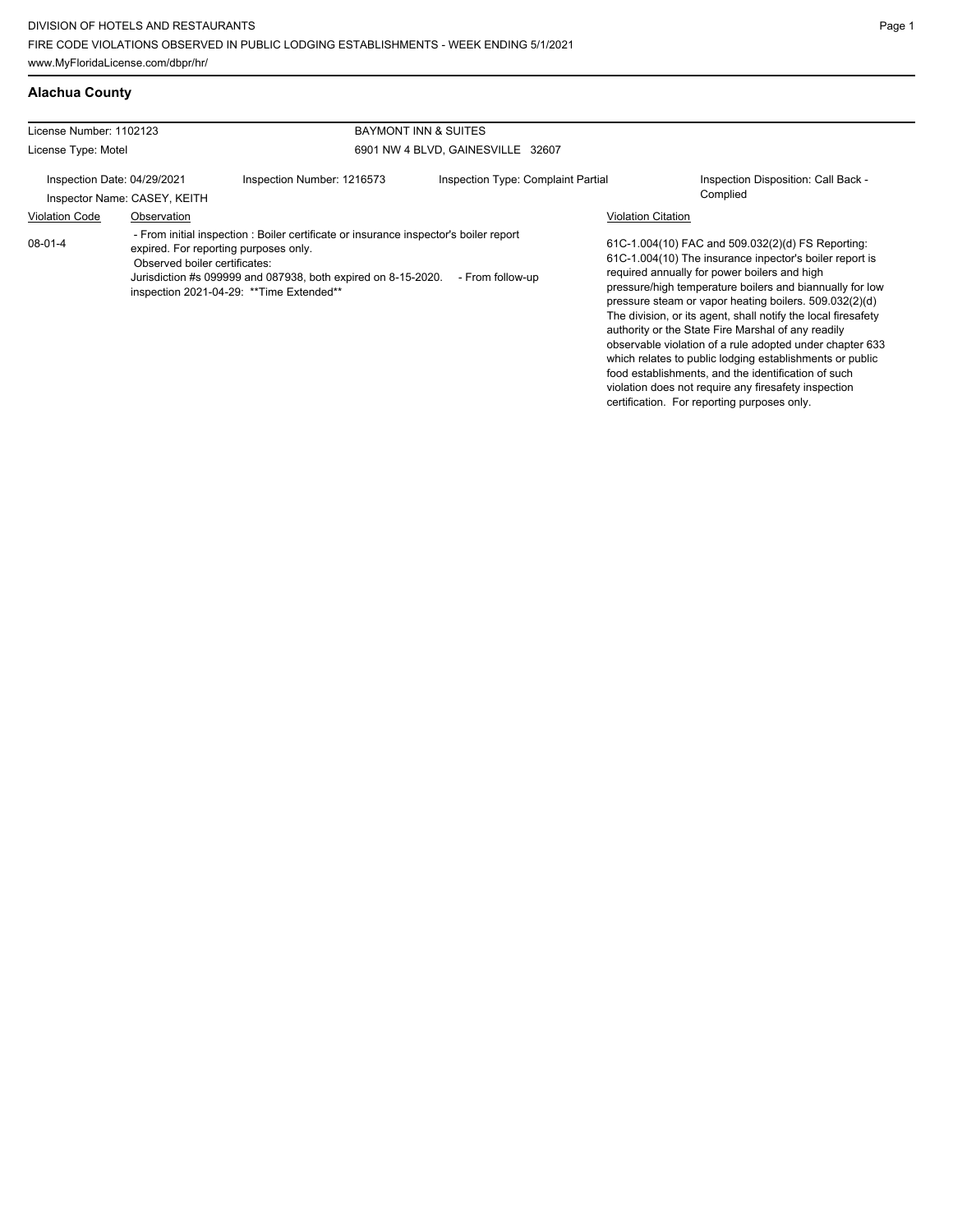# **Bay County**

| License Number: 1303989                                      |             | <b>CASTLE MOTEL</b>                                                                                                          |                                    |                                                                                                                                                                                                                                                                                                                                                                                                                            |
|--------------------------------------------------------------|-------------|------------------------------------------------------------------------------------------------------------------------------|------------------------------------|----------------------------------------------------------------------------------------------------------------------------------------------------------------------------------------------------------------------------------------------------------------------------------------------------------------------------------------------------------------------------------------------------------------------------|
| License Type: Motel                                          |             | 20417 BACK BEACH RD, PANAMA CITY BCH 324133718                                                                               |                                    |                                                                                                                                                                                                                                                                                                                                                                                                                            |
| Inspection Date: 04/26/2021<br>Inspector Name: WILSON, MISTY |             | Inspection Number: 1214006                                                                                                   | Inspection Type: Routine - Lodging | Inspection Disposition: Inspection<br>Completed - No Further Action                                                                                                                                                                                                                                                                                                                                                        |
| <b>Violation Code</b>                                        | Observation |                                                                                                                              |                                    | <b>Violation Citation</b>                                                                                                                                                                                                                                                                                                                                                                                                  |
| $01 - 02 - 4$                                                |             | Portable fire extinguisher pressure gauge indicates the extinguisher is in need of<br>recharge. For reporting purposes only. |                                    | 509.032(2)(d) FS Reporting: (d) The division, or its<br>agent, shall notify the local firesafety authority or the<br>State Fire Marshal of any readily observable violation of<br>a rule adopted under chapter 633 which relates to public<br>lodging establishments or public food establishments,<br>and the identification of such violation does not require<br>any firesafety inspection certification. For reporting |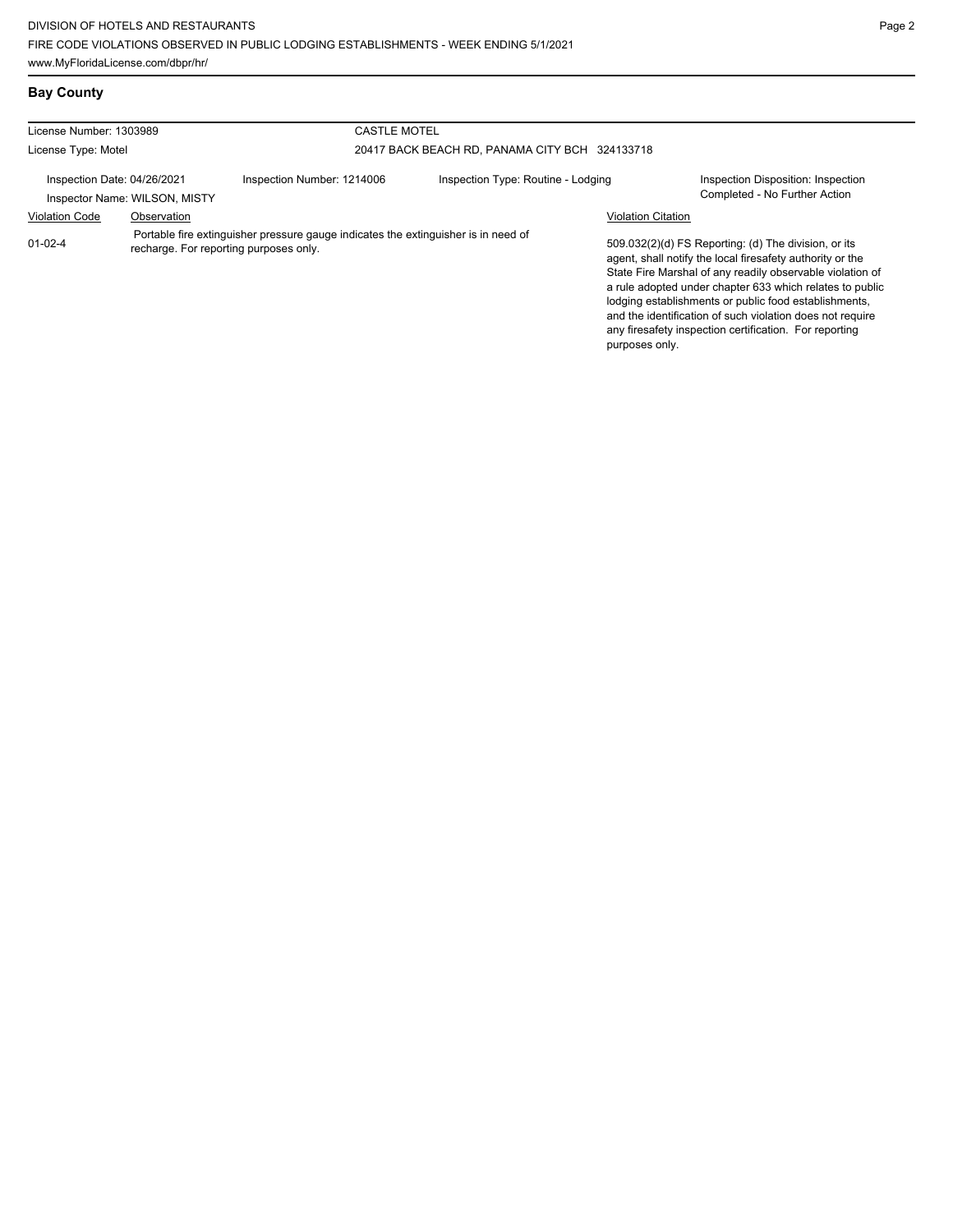# **Brevard County**

| License Number: 1502671     |                                   | <b>ATLANTIC INN</b>                                                                                                                                                                                                                                 |                                       |                           |                                                                                                                                                                                                                                                                                                                                                                                                                            |
|-----------------------------|-----------------------------------|-----------------------------------------------------------------------------------------------------------------------------------------------------------------------------------------------------------------------------------------------------|---------------------------------------|---------------------------|----------------------------------------------------------------------------------------------------------------------------------------------------------------------------------------------------------------------------------------------------------------------------------------------------------------------------------------------------------------------------------------------------------------------------|
| License Type: Motel         |                                   |                                                                                                                                                                                                                                                     | 2900 N HWY A1A, INDIALANTIC 329032145 |                           |                                                                                                                                                                                                                                                                                                                                                                                                                            |
| Inspection Date: 04/29/2021 | Inspector Name: SCHOENLY, BARBARA | Inspection Number: 1215681                                                                                                                                                                                                                          | Inspection Type: Routine - Lodging    |                           | Inspection Disposition: Call Back -<br>Extension given, pending                                                                                                                                                                                                                                                                                                                                                            |
| <b>Violation Code</b>       | Observation                       |                                                                                                                                                                                                                                                     |                                       | <b>Violation Citation</b> |                                                                                                                                                                                                                                                                                                                                                                                                                            |
| $01 - 02 - 4$               |                                   | - From initial inspection : Portable fire extinguisher pressure gauge indicates the<br>extinguisher is in need of recharge. For reporting purposes only by room #106 -<br>From follow-up inspection 2021-04-29: Extinguisher still in recharge zone |                                       |                           | 509.032(2)(d) FS Reporting: (d) The division, or its<br>agent, shall notify the local firesafety authority or the<br>State Fire Marshal of any readily observable violation of<br>a rule adopted under chapter 633 which relates to public<br>lodging establishments or public food establishments,<br>and the identification of such violation does not require<br>any firesafety inspection certification. For reporting |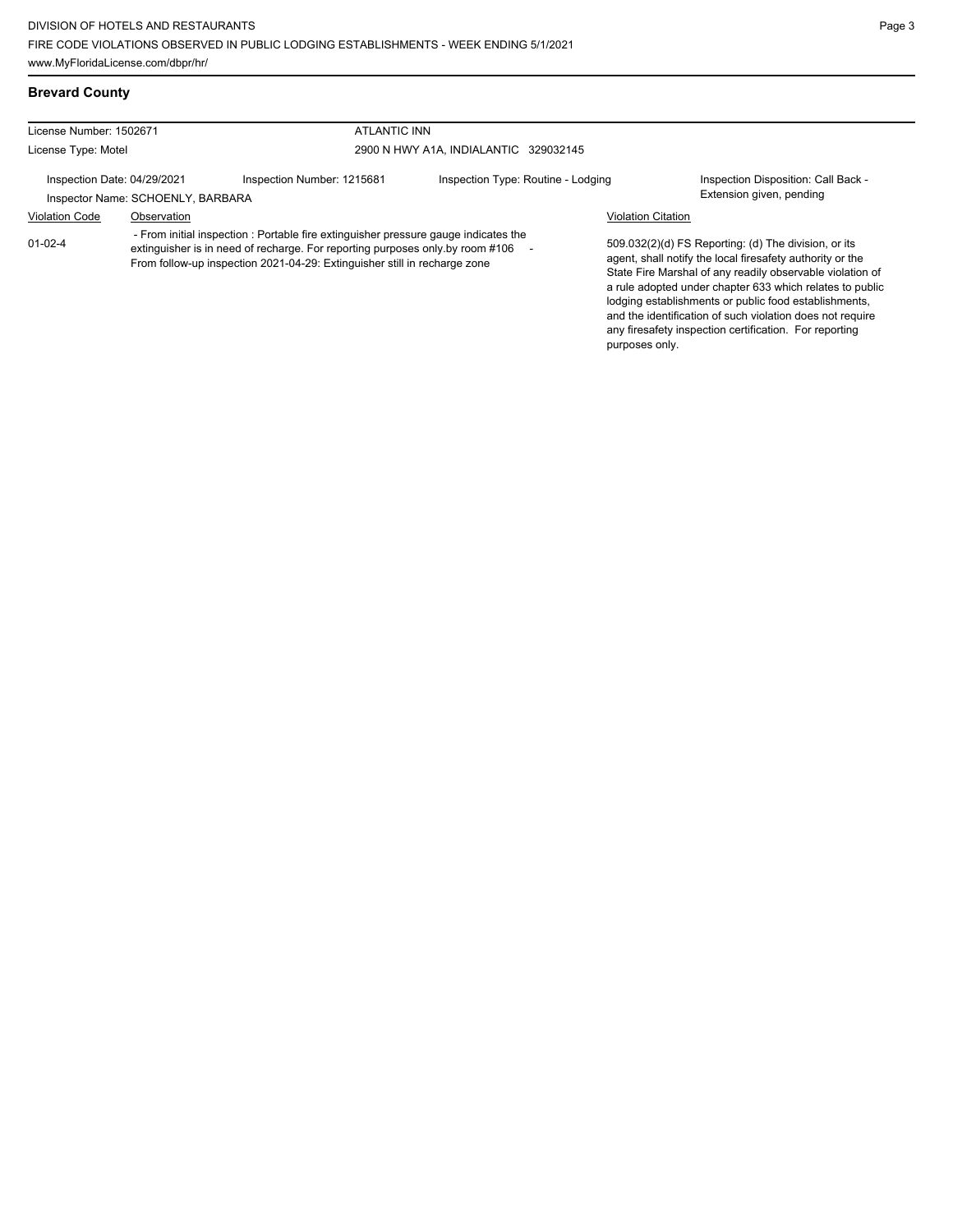and the identification of such violation does not require any firesafety inspection certification. For reporting

purposes only.

# **Broward County**

| License Number: 1620908     |                                                       |                                                                                                                                               | NEPTUNE HOLLYWOOD BEACH HOTEL                    |                           |                                                                                                                                                                                                                                                                                                                                                                                                                                                                                                                                                                                                                                                                                                                                                                                                                                                                   |
|-----------------------------|-------------------------------------------------------|-----------------------------------------------------------------------------------------------------------------------------------------------|--------------------------------------------------|---------------------------|-------------------------------------------------------------------------------------------------------------------------------------------------------------------------------------------------------------------------------------------------------------------------------------------------------------------------------------------------------------------------------------------------------------------------------------------------------------------------------------------------------------------------------------------------------------------------------------------------------------------------------------------------------------------------------------------------------------------------------------------------------------------------------------------------------------------------------------------------------------------|
| License Type: Motel         |                                                       |                                                                                                                                               | 310 MCKINLEY ST, HOLLYWOOD 33019                 |                           |                                                                                                                                                                                                                                                                                                                                                                                                                                                                                                                                                                                                                                                                                                                                                                                                                                                                   |
| Inspection Date: 04/27/2021 | Inspector Name: LONDONO, GLORIA                       | Inspection Number: 1216905                                                                                                                    | Inspection Type: Complaint Full                  |                           | Inspection Disposition: Inspection<br>Completed - No Further Action                                                                                                                                                                                                                                                                                                                                                                                                                                                                                                                                                                                                                                                                                                                                                                                               |
| <b>Violation Code</b>       | Observation                                           |                                                                                                                                               |                                                  | <b>Violation Citation</b> |                                                                                                                                                                                                                                                                                                                                                                                                                                                                                                                                                                                                                                                                                                                                                                                                                                                                   |
| $04 - 02 - 4$               | Bedroom, unit 114                                     | No smoke detector provided in guest room/unit. For reporting purposes only.                                                                   |                                                  |                           | 509.215(1) and (2) and 509.032(2)(d) FS Reporting:<br>509.215(1) Each guest room shall be equipped with an<br>approved listed single-station smoke detector meeting<br>the minimum requirements of NFPA-74 Standards for<br>the Installation, Maintenance and Use of Household Fire<br>Warning Equipment. (2) The building has smoke<br>detectors in each guest room individually annunciating<br>to a panel at a supervised location. 509.032(2)(d) The<br>division, or its agent, shall notify the local firesafety<br>authority or the State Fire Marshal of any readily<br>observable violation of a rule adopted under chapter 633<br>which relates to public lodging establishments or public<br>food establishments, and the identification of such<br>violation does not require any firesafety inspection<br>certification. For reporting purposes only. |
| 04-03-4                     | For reporting purposes only.<br>Living room, unit 114 | Smoke detector/alarm in guest room/unit damaged as to appear to be inoperable.                                                                |                                                  | purposes only.            | 509.032(2)(d) FS Reporting: The division, or its agent,<br>shall notify the local firesafety authority or the State Fire<br>Marshal of any readily observable violation of a rule<br>adopted under chapter 633 which relates to public<br>lodging establishments or public food establishments,<br>and the identification of such violation does not require<br>any firesafety inspection certification. For reporting                                                                                                                                                                                                                                                                                                                                                                                                                                            |
| $07 - 01 - 4$               | Ceiling Lamp in dining room area, unit 114            | Damaged electrical wire(s). For reporting purposes only.                                                                                      |                                                  | purposes only.            | 509.032(2)(d) FS Reporting: (d) The division, or its<br>agent, shall notify the local firesafety authority or the<br>State Fire Marshal of any readily observable violation of<br>a rule adopted under chapter 633 which relates to public<br>lodging establishments or public food establishments,<br>and the identification of such violation does not require<br>any firesafety inspection certification. For reporting                                                                                                                                                                                                                                                                                                                                                                                                                                        |
| License Number: 1621626     |                                                       | MEDFORD N 17TH                                                                                                                                |                                                  |                           |                                                                                                                                                                                                                                                                                                                                                                                                                                                                                                                                                                                                                                                                                                                                                                                                                                                                   |
| License Type: Apartment     |                                                       |                                                                                                                                               | 1720 N 17 AVE, HOLLYWOOD 33020                   |                           |                                                                                                                                                                                                                                                                                                                                                                                                                                                                                                                                                                                                                                                                                                                                                                                                                                                                   |
| Inspection Date: 04/26/2021 | Inspector Name: CHRISTGEN, THOM                       | Inspection Number: 1512108                                                                                                                    | Inspection Type: Lodging-Licensing<br>Inspection |                           | Inspection Disposition: Inspection<br>Completed - No Further Action                                                                                                                                                                                                                                                                                                                                                                                                                                                                                                                                                                                                                                                                                                                                                                                               |
| <b>Violation Code</b>       | Observation                                           |                                                                                                                                               |                                                  | <b>Violation Citation</b> |                                                                                                                                                                                                                                                                                                                                                                                                                                                                                                                                                                                                                                                                                                                                                                                                                                                                   |
| $01 - 01 - 4$               |                                                       | Portable fire extinguisher pressure gauge indicates the extinguisher is<br>overcharged. For reporting purposes Fire extinguisher near unit 4. |                                                  |                           | 509.032(2)(d) FS Reporting: (d) The division, or its<br>agent, shall notify the local firesafety authority or the<br>State Fire Marshal of any readily observable violation of<br>a rule adopted under chapter 633 which relates to public<br>lodging establishments or public food establishments,                                                                                                                                                                                                                                                                                                                                                                                                                                                                                                                                                               |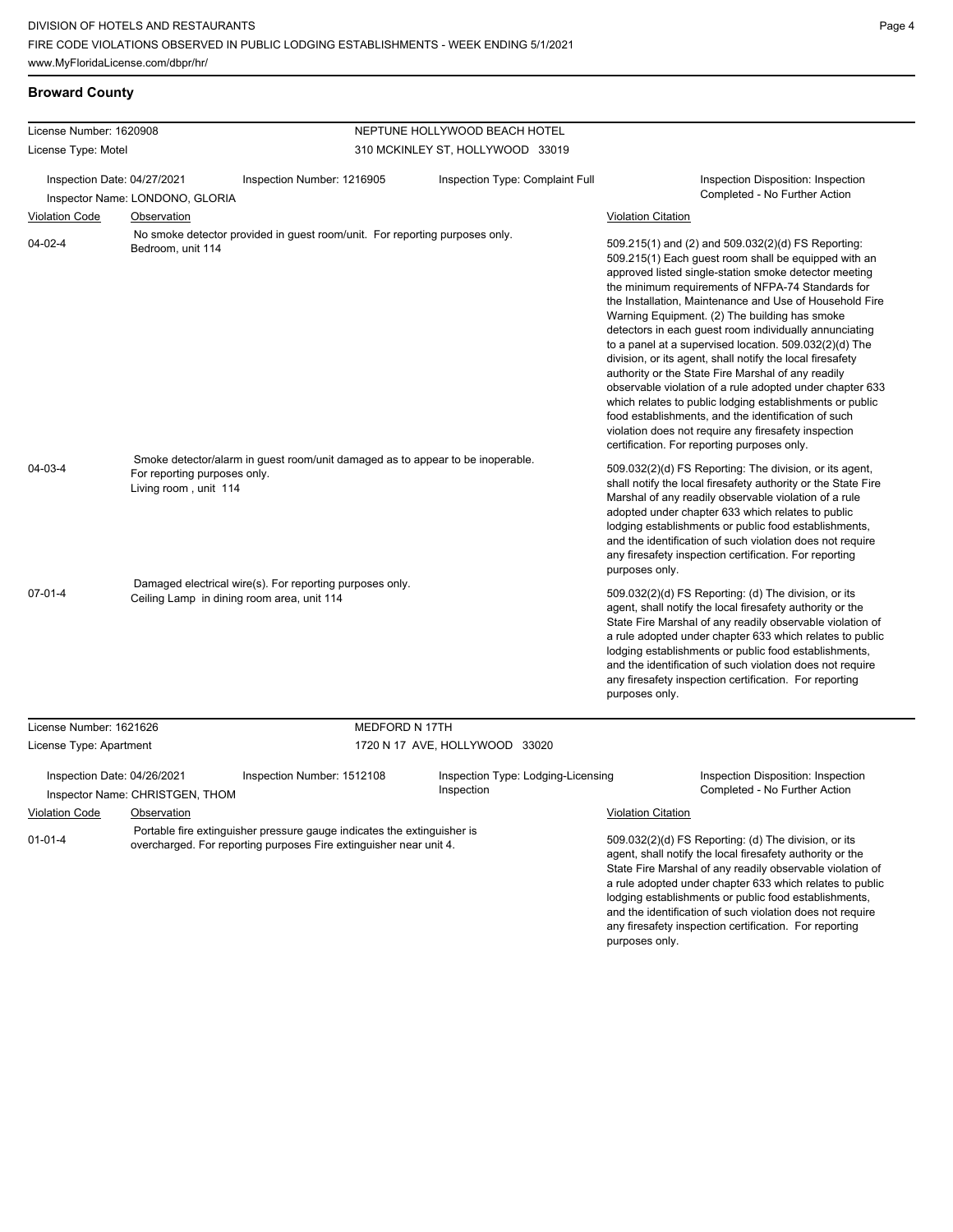# **Collier County**

|                                                    |                             | 925 CYPRESS DRIVE                                                                                                                                                    |                                                |                           |                                                                                                                                                                                                                                                                                                                                                                                                                            |
|----------------------------------------------------|-----------------------------|----------------------------------------------------------------------------------------------------------------------------------------------------------------------|------------------------------------------------|---------------------------|----------------------------------------------------------------------------------------------------------------------------------------------------------------------------------------------------------------------------------------------------------------------------------------------------------------------------------------------------------------------------------------------------------------------------|
| License Number: 2102728<br>License Type: Apartment |                             |                                                                                                                                                                      | 2805 SHOREVIEW DR, NAPLES 34112                |                           |                                                                                                                                                                                                                                                                                                                                                                                                                            |
|                                                    |                             |                                                                                                                                                                      |                                                |                           |                                                                                                                                                                                                                                                                                                                                                                                                                            |
| Inspection Date: 04/28/2021                        | Inspector Name: PICO, JORGE | Inspection Number: 1493820                                                                                                                                           | Inspection Type: Routine - Lodging             |                           | Inspection Disposition: Warning<br>Issued                                                                                                                                                                                                                                                                                                                                                                                  |
| <b>Violation Code</b>                              | <b>Observation</b>          |                                                                                                                                                                      |                                                | <b>Violation Citation</b> |                                                                                                                                                                                                                                                                                                                                                                                                                            |
| $01 - 04 - 4$<br>only.<br>apartment 14.            |                             | No portable fire extinguisher present on the premises. For reporting purposes<br>Observed no hammer to break the glass of the fire extinguisher box next to          |                                                |                           | 509.032(2)(d) FS Reporting: (d) The division, or its<br>agent, shall notify the local firesafety authority or the<br>State Fire Marshal of any readily observable violation of<br>a rule adopted under chapter 633 which relates to public<br>lodging establishments or public food establishments,<br>and the identification of such violation does not require<br>any firesafety inspection certification. For reporting |
|                                                    |                             |                                                                                                                                                                      |                                                | purposes only.            |                                                                                                                                                                                                                                                                                                                                                                                                                            |
| License Number: 2102729                            |                             |                                                                                                                                                                      | BAYVIEW INN APARTMENTS                         |                           |                                                                                                                                                                                                                                                                                                                                                                                                                            |
| License Type: Apartment                            |                             |                                                                                                                                                                      | 2800 BAYVIEW DR S, NAPLES 34112                |                           |                                                                                                                                                                                                                                                                                                                                                                                                                            |
|                                                    |                             |                                                                                                                                                                      |                                                |                           |                                                                                                                                                                                                                                                                                                                                                                                                                            |
| Inspection Date: 04/28/2021                        | Inspector Name: PICO, JORGE | Inspection Number: 1508328                                                                                                                                           | Inspection Type: Routine - Lodging             |                           | <b>Inspection Disposition: Administrative</b><br>complaint recommended                                                                                                                                                                                                                                                                                                                                                     |
| <b>Violation Code</b>                              | Observation                 |                                                                                                                                                                      |                                                | <b>Violation Citation</b> |                                                                                                                                                                                                                                                                                                                                                                                                                            |
| $01 - 05 - 4$                                      | apartments 7 and 8          | Portable fire extinguisher obstructed/not accessible. For reporting purposes only.<br>Observed a fire extinguisher box without the hammer to break the glass between |                                                | purposes only.            | 509.032(2)(d) FS Reporting: (d) The division, or its<br>agent, shall notify the local firesafety authority or the<br>State Fire Marshal of any readily observable violation of<br>a rule adopted under chapter 633 which relates to public<br>lodging establishments or public food establishments,<br>and the identification of such violation does not require<br>any firesafety inspection certification. For reporting |
| License Number: 2100020                            |                             | <b>CONTY'S MOTEL</b>                                                                                                                                                 |                                                |                           |                                                                                                                                                                                                                                                                                                                                                                                                                            |
| License Type: Motel                                |                             |                                                                                                                                                                      | 11238 E TAMIAMI TRAIL, NAPLES 34113            |                           |                                                                                                                                                                                                                                                                                                                                                                                                                            |
| Inspection Date: 04/29/2021                        | Inspector Name: PICO, JORGE | Inspection Number: 1214795<br>Inspection Type: Routine - Lodging                                                                                                     |                                                |                           | Inspection Disposition: Warning<br>Issued                                                                                                                                                                                                                                                                                                                                                                                  |
| <b>Violation Code</b>                              | <b>Observation</b>          |                                                                                                                                                                      |                                                | <b>Violation Citation</b> |                                                                                                                                                                                                                                                                                                                                                                                                                            |
| $01 - 05 - 4$                                      | glass.                      | Portable fire extinguisher obstructed/not accessible. For reporting purposes only.<br>Observed the fire extinguisher box by room 3, missing the hammer to brake the  |                                                | purposes only.            | 509.032(2)(d) FS Reporting: (d) The division, or its<br>agent, shall notify the local firesafety authority or the<br>State Fire Marshal of any readily observable violation of<br>a rule adopted under chapter 633 which relates to public<br>lodging establishments or public food establishments,<br>and the identification of such violation does not require<br>any firesafety inspection certification. For reporting |
| License Number: 2101713                            |                             | NAPLES PLACE                                                                                                                                                         |                                                |                           |                                                                                                                                                                                                                                                                                                                                                                                                                            |
| License Type: Apartment                            |                             |                                                                                                                                                                      | 6240-6256 RATTLESNAKE HAMMOCK RD, NAPLES 34113 |                           |                                                                                                                                                                                                                                                                                                                                                                                                                            |
| Inspection Date: 04/28/2021                        | Inspector Name: PICO, JORGE | Inspection Number: 1499340                                                                                                                                           | Inspection Type: Routine - Lodging             |                           | Inspection Disposition: Inspection<br>Completed - No Further Action                                                                                                                                                                                                                                                                                                                                                        |
| <b>Violation Code</b>                              | Observation                 |                                                                                                                                                                      |                                                | <b>Violation Citation</b> |                                                                                                                                                                                                                                                                                                                                                                                                                            |
| $01 - 05 - 4$                                      | hammer to break the glass.  | Portable fire extinguisher obstructed/not accessible. For reporting purposes only.<br>Observed fire extinguisher box by apartment 6242, 6252, 6256, missing the      |                                                | purposes only.            | 509.032(2)(d) FS Reporting: (d) The division, or its<br>agent, shall notify the local firesafety authority or the<br>State Fire Marshal of any readily observable violation of<br>a rule adopted under chapter 633 which relates to public<br>lodging establishments or public food establishments,<br>and the identification of such violation does not require<br>any firesafety inspection certification. For reporting |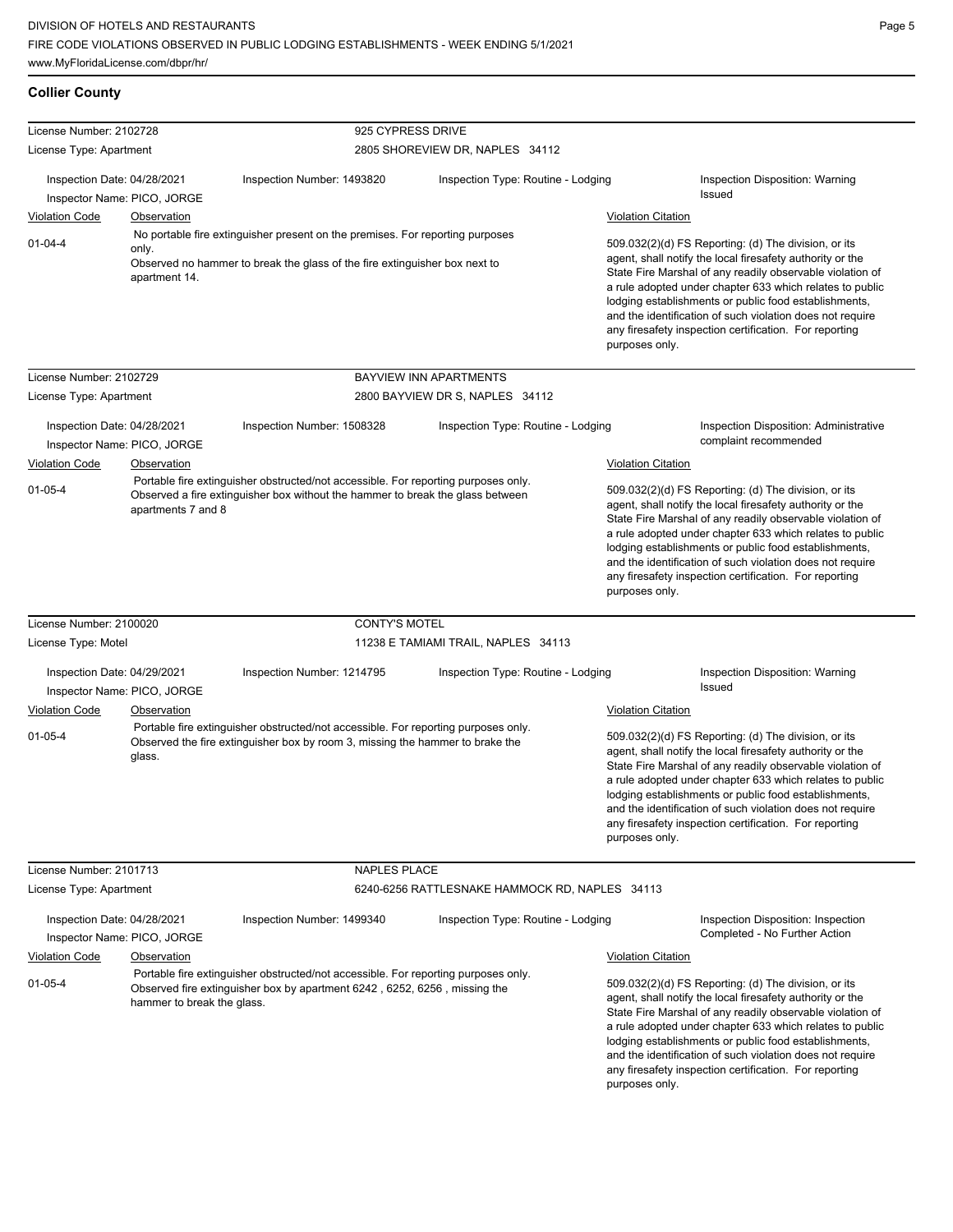# **Collier County**

| License Number: 2102383 |                             |                                                                                                                                                                                                                 | <b>COLLEGE PARK APTS HOME</b>      |                           |                                                                                                                                                                                                                                                                                                                                                                                                                            |
|-------------------------|-----------------------------|-----------------------------------------------------------------------------------------------------------------------------------------------------------------------------------------------------------------|------------------------------------|---------------------------|----------------------------------------------------------------------------------------------------------------------------------------------------------------------------------------------------------------------------------------------------------------------------------------------------------------------------------------------------------------------------------------------------------------------------|
| License Type: Apartment |                             |                                                                                                                                                                                                                 | 6450 COLLEGE PK CIR, NAPLES 34113  |                           |                                                                                                                                                                                                                                                                                                                                                                                                                            |
|                         | Inspection Date: 04/28/2021 | Inspection Number: 1495166                                                                                                                                                                                      | Inspection Type: Routine - Lodging |                           | Inspection Disposition: Warning                                                                                                                                                                                                                                                                                                                                                                                            |
|                         | Inspector Name: PICO, JORGE |                                                                                                                                                                                                                 |                                    |                           | Issued                                                                                                                                                                                                                                                                                                                                                                                                                     |
| <b>Violation Code</b>   | Observation                 |                                                                                                                                                                                                                 |                                    | <b>Violation Citation</b> |                                                                                                                                                                                                                                                                                                                                                                                                                            |
| $01-02-4$               | zone                        | Portable fire extinguisher pressure gauge indicates the extinguisher is in need of<br>recharge. For reporting purposes only.<br>Observed fire extinguisher of building 6455, near apartment 303 in the recharge |                                    | purposes only.            | 509.032(2)(d) FS Reporting: (d) The division, or its<br>agent, shall notify the local firesafety authority or the<br>State Fire Marshal of any readily observable violation of<br>a rule adopted under chapter 633 which relates to public<br>lodging establishments or public food establishments,<br>and the identification of such violation does not require<br>any firesafety inspection certification. For reporting |
| $01 - 05 - 4$           |                             | Portable fire extinguisher obstructed/not accessible. For reporting purposes only.<br>Observed in building 6445, near apartment 102, no hammer to break the glass                                               |                                    | purposes only.            | 509.032(2)(d) FS Reporting: (d) The division, or its<br>agent, shall notify the local firesafety authority or the<br>State Fire Marshal of any readily observable violation of<br>a rule adopted under chapter 633 which relates to public<br>lodging establishments or public food establishments,<br>and the identification of such violation does not require<br>any firesafety inspection certification. For reporting |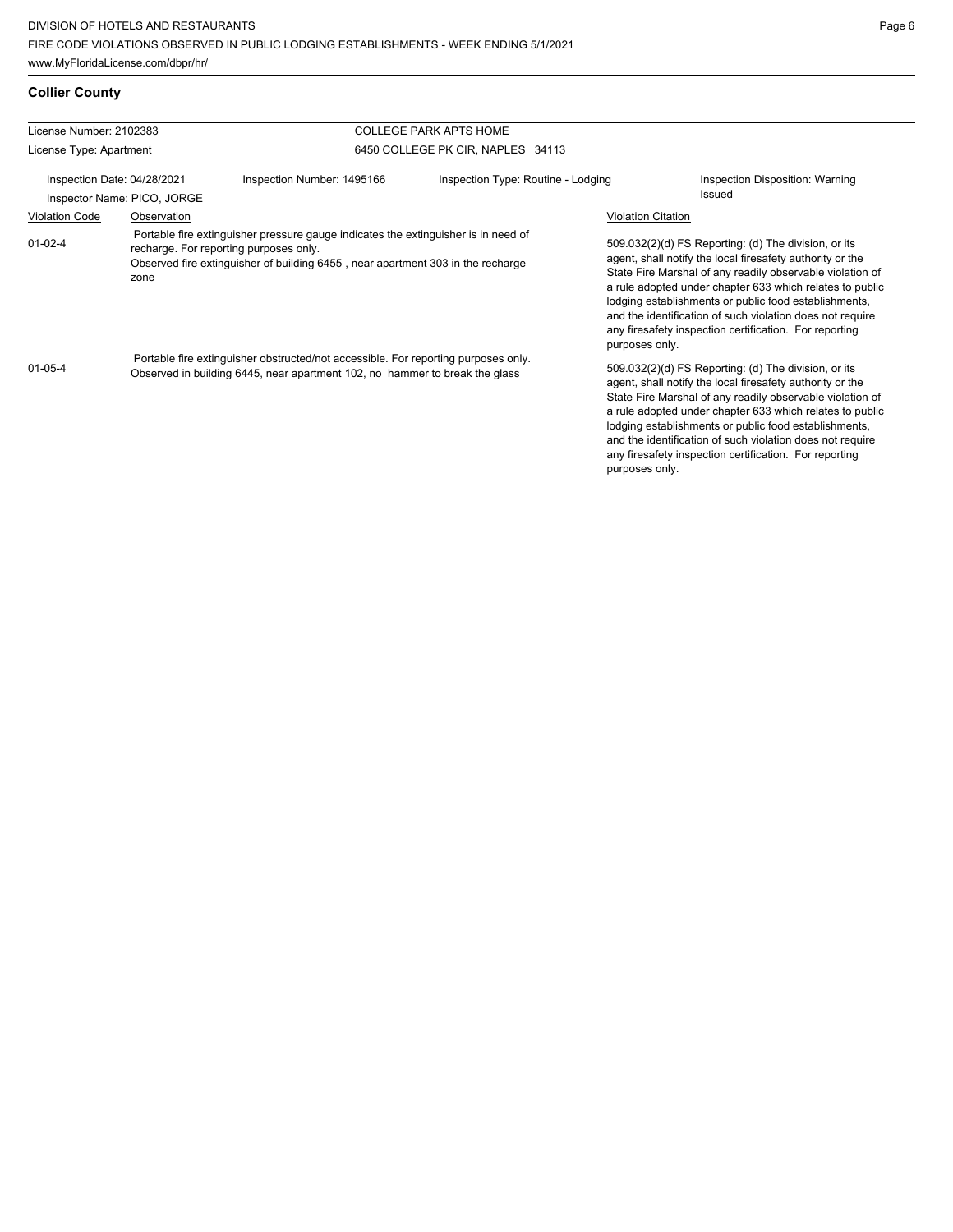| License Number: 2308273     |                                     | KULODEX CORPORATION                                                                                                                                                                                                                                                                                                             |                                                  |                                                                                                                                                                                                                                                                                                                                                                                                                                              |
|-----------------------------|-------------------------------------|---------------------------------------------------------------------------------------------------------------------------------------------------------------------------------------------------------------------------------------------------------------------------------------------------------------------------------|--------------------------------------------------|----------------------------------------------------------------------------------------------------------------------------------------------------------------------------------------------------------------------------------------------------------------------------------------------------------------------------------------------------------------------------------------------------------------------------------------------|
| License Type: Apartment     |                                     |                                                                                                                                                                                                                                                                                                                                 | 416 E 27 ST, HIALEAH 33013                       |                                                                                                                                                                                                                                                                                                                                                                                                                                              |
| Inspection Date: 04/26/2021 | Inspector Name: PAGAN, VICTOR       | Inspection Number: 1448343                                                                                                                                                                                                                                                                                                      | Inspection Type: Routine - Lodging               | Inspection Disposition: Call Back -<br>Admin. complaint recommended                                                                                                                                                                                                                                                                                                                                                                          |
| <b>Violation Code</b>       | Observation                         |                                                                                                                                                                                                                                                                                                                                 |                                                  | <b>Violation Citation</b>                                                                                                                                                                                                                                                                                                                                                                                                                    |
| $01 - 06 - 4$               |                                     | - From initial inspection : Portable fire extinguisher locked in a box with no means<br>of access to the fire extinguisher. For reporting purposes only. - From follow-up<br>inspection 2021-04-26: ** Admin Complaint**                                                                                                        |                                                  | 509.032(2)(d) FS Reporting: (d) The division, or its<br>agent, shall notify the local firesafety authority or the<br>State Fire Marshal of any readily observable violation of<br>a rule adopted under chapter 633 which relates to public<br>lodging establishments or public food establishments,<br>and the identification of such violation does not require<br>any firesafety inspection certification. For reporting<br>purposes only. |
| License Number: 2310999     |                                     | 3800 INVESTMENTS LLC                                                                                                                                                                                                                                                                                                            |                                                  |                                                                                                                                                                                                                                                                                                                                                                                                                                              |
| License Type: Apartment     |                                     |                                                                                                                                                                                                                                                                                                                                 | 3800 E 4 AVE, HIALEAH 33013                      |                                                                                                                                                                                                                                                                                                                                                                                                                                              |
| Inspection Date: 04/29/2021 | Inspector Name: MASKASEM, SUPPACHAI | Inspection Number: 1480578                                                                                                                                                                                                                                                                                                      | Inspection Type: Routine - Lodging               | Inspection Disposition: Call Back -<br>Admin. complaint recommended                                                                                                                                                                                                                                                                                                                                                                          |
| <b>Violation Code</b>       | <b>Observation</b>                  |                                                                                                                                                                                                                                                                                                                                 |                                                  | <b>Violation Citation</b>                                                                                                                                                                                                                                                                                                                                                                                                                    |
| $01 - 06 - 4$               | **Time Extended**                   | - From initial inspection : Portable fire extinguisher locked in a box with no means<br>of access to the fire extinguisher. For reporting purposes only. Observed on the<br>2nd floor by the unit #1. **Repeat Violation** - From follow-up inspection<br>2020-03-13: **Time Extended** - From follow-up inspection 2021-04-29: |                                                  | 509.032(2)(d) FS Reporting: (d) The division, or its<br>agent, shall notify the local firesafety authority or the<br>State Fire Marshal of any readily observable violation of<br>a rule adopted under chapter 633 which relates to public<br>lodging establishments or public food establishments,<br>and the identification of such violation does not require<br>any firesafety inspection certification. For reporting<br>purposes only. |
| License Number: 2308699     |                                     | <b>MARTHAS APARTMENTS</b>                                                                                                                                                                                                                                                                                                       |                                                  |                                                                                                                                                                                                                                                                                                                                                                                                                                              |
| License Type: Apartment     |                                     |                                                                                                                                                                                                                                                                                                                                 | 2375 W. OKEECHOBEE RD, HIALEAH 33014             |                                                                                                                                                                                                                                                                                                                                                                                                                                              |
| Inspection Date: 04/30/2021 | Inspector Name: VILCHEZ, NABEL      | Inspection Number: 1512240                                                                                                                                                                                                                                                                                                      | Inspection Type: Lodging-Licensing<br>Inspection | Inspection Disposition: Inspection<br>Completed - No Further Action                                                                                                                                                                                                                                                                                                                                                                          |
| <b>Violation Code</b>       | Observation                         |                                                                                                                                                                                                                                                                                                                                 |                                                  | <b>Violation Citation</b>                                                                                                                                                                                                                                                                                                                                                                                                                    |
| $01 - 06 - 4$               |                                     | Portable fire extinguisher locked in a box with no means of access to the fire<br>extinguisher. For reporting purposes only. By apartment #17 second floor.                                                                                                                                                                     |                                                  | 509.032(2)(d) FS Reporting: (d) The division, or its<br>agent, shall notify the local firesafety authority or the<br>State Fire Marshal of any readily observable violation of<br>a rule adopted under chapter 633 which relates to public<br>lodging establishments or public food establishments,<br>and the identification of such violation does not require<br>any firesafety inspection certification. For reporting<br>purposes only. |
| License Number: 2329374     |                                     |                                                                                                                                                                                                                                                                                                                                 | TOWNEPLACE SUITES MIAMI AIRPORT                  |                                                                                                                                                                                                                                                                                                                                                                                                                                              |
| License Type: Hotel         |                                     |                                                                                                                                                                                                                                                                                                                                 | 4021 NW 11TH ST, MIAMI 33126                     |                                                                                                                                                                                                                                                                                                                                                                                                                                              |
| Inspection Date: 04/26/2021 | Inspector Name: SANCHEZ, JAVIER     | Inspection Number: 1157234                                                                                                                                                                                                                                                                                                      | Inspection Type: Routine - Lodging               | Inspection Disposition: Warning<br>Issued                                                                                                                                                                                                                                                                                                                                                                                                    |
| <b>Violation Code</b>       | Observation                         |                                                                                                                                                                                                                                                                                                                                 |                                                  | <b>Violation Citation</b>                                                                                                                                                                                                                                                                                                                                                                                                                    |
| $04 - 01 - 4$               | purposes only.                      | Trouble/alarm light illuminated on the fire alarm control panel. For reporting                                                                                                                                                                                                                                                  |                                                  | 509.032(2)(d) FS Reporting: The division, or its agent,<br>shall notify the local firesafety authority or the State Fire<br>Marshal of any readily observable violation of a rule<br>adopted under chapter 633 which relates to public<br>lodging establishments or public food establishments,<br>and the identification of such violation does not require<br>any firesafety inspection certification. For reporting<br>purposes only.     |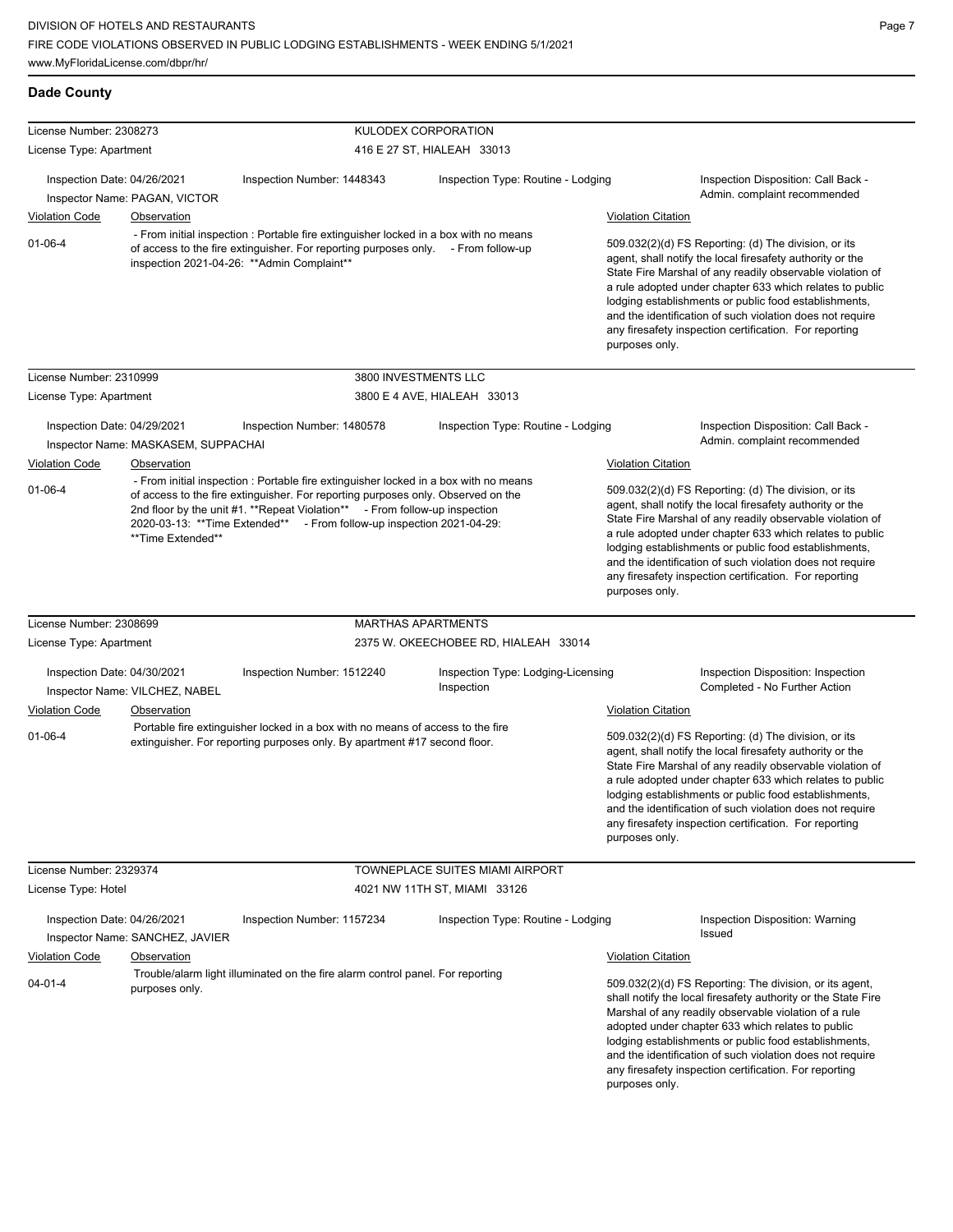| License Number: 2300977                                                                                                                                                                                                                                                                                                              |                                                     | <b>VC 1050 LLC</b>                                                                                                                                                                                                                                               |                                    |                                                                                                                                                                                                                                                                                                                                                                                                                                              |                                                                                                                                                                                                                                                                                                                                                                                                                            |
|--------------------------------------------------------------------------------------------------------------------------------------------------------------------------------------------------------------------------------------------------------------------------------------------------------------------------------------|-----------------------------------------------------|------------------------------------------------------------------------------------------------------------------------------------------------------------------------------------------------------------------------------------------------------------------|------------------------------------|----------------------------------------------------------------------------------------------------------------------------------------------------------------------------------------------------------------------------------------------------------------------------------------------------------------------------------------------------------------------------------------------------------------------------------------------|----------------------------------------------------------------------------------------------------------------------------------------------------------------------------------------------------------------------------------------------------------------------------------------------------------------------------------------------------------------------------------------------------------------------------|
| License Type: Apartment                                                                                                                                                                                                                                                                                                              |                                                     |                                                                                                                                                                                                                                                                  | 1050 NW 2 ST, MIAMI 33128          |                                                                                                                                                                                                                                                                                                                                                                                                                                              |                                                                                                                                                                                                                                                                                                                                                                                                                            |
| Inspection Date: 04/26/2021                                                                                                                                                                                                                                                                                                          |                                                     | Inspection Number: 1451747                                                                                                                                                                                                                                       | Inspection Type: Routine - Lodging |                                                                                                                                                                                                                                                                                                                                                                                                                                              | Inspection Disposition: Call Back -<br>Admin. complaint recommended                                                                                                                                                                                                                                                                                                                                                        |
| <b>Violation Code</b>                                                                                                                                                                                                                                                                                                                | Inspector Name: PAGAN, VICTOR<br><b>Observation</b> |                                                                                                                                                                                                                                                                  |                                    | <b>Violation Citation</b>                                                                                                                                                                                                                                                                                                                                                                                                                    |                                                                                                                                                                                                                                                                                                                                                                                                                            |
| $01 - 06 - 4$                                                                                                                                                                                                                                                                                                                        | Complaint**                                         | - From initial inspection : Portable fire extinguisher locked in a box with no means<br>of access to the fire extinguisher. For reporting purposes only.<br>Next to unit #6 **Warning** - From follow-up inspection 2021-04-26: **Admin                          |                                    | purposes only.                                                                                                                                                                                                                                                                                                                                                                                                                               | 509.032(2)(d) FS Reporting: (d) The division, or its<br>agent, shall notify the local firesafety authority or the<br>State Fire Marshal of any readily observable violation of<br>a rule adopted under chapter 633 which relates to public<br>lodging establishments or public food establishments,<br>and the identification of such violation does not require<br>any firesafety inspection certification. For reporting |
| License Number: 2330392                                                                                                                                                                                                                                                                                                              |                                                     |                                                                                                                                                                                                                                                                  | ADA ANTIGUA NO 1 LLC               |                                                                                                                                                                                                                                                                                                                                                                                                                                              |                                                                                                                                                                                                                                                                                                                                                                                                                            |
| License Type: Apartment                                                                                                                                                                                                                                                                                                              |                                                     |                                                                                                                                                                                                                                                                  | 129 NW 9 AVE, MIAMI 33128          |                                                                                                                                                                                                                                                                                                                                                                                                                                              |                                                                                                                                                                                                                                                                                                                                                                                                                            |
| Inspection Date: 04/27/2021                                                                                                                                                                                                                                                                                                          | Inspector Name: PAGAN, VICTOR                       | Inspection Number: 1497347                                                                                                                                                                                                                                       | Inspection Type: Routine - Lodging |                                                                                                                                                                                                                                                                                                                                                                                                                                              | Inspection Disposition: Call Back -<br>Admin. complaint recommended                                                                                                                                                                                                                                                                                                                                                        |
| <b>Violation Code</b>                                                                                                                                                                                                                                                                                                                | Observation                                         |                                                                                                                                                                                                                                                                  |                                    | <b>Violation Citation</b>                                                                                                                                                                                                                                                                                                                                                                                                                    |                                                                                                                                                                                                                                                                                                                                                                                                                            |
| $01 - 06 - 4$                                                                                                                                                                                                                                                                                                                        | 2021-04-27: ** Time Extended**                      | - From initial inspection : Portable fire extinguisher locked in a box with no means<br>of access to the fire extinguisher. For reporting purposes only. Missing breaking<br>device on fire extinguisher box located in first floor. - From follow-up inspection |                                    | 509.032(2)(d) FS Reporting: (d) The division, or its<br>agent, shall notify the local firesafety authority or the<br>State Fire Marshal of any readily observable violation of<br>a rule adopted under chapter 633 which relates to public<br>lodging establishments or public food establishments,<br>and the identification of such violation does not require<br>any firesafety inspection certification. For reporting<br>purposes only. |                                                                                                                                                                                                                                                                                                                                                                                                                            |
| License Number: 2310489                                                                                                                                                                                                                                                                                                              |                                                     |                                                                                                                                                                                                                                                                  | ALEXAS INVESTMENT                  |                                                                                                                                                                                                                                                                                                                                                                                                                                              |                                                                                                                                                                                                                                                                                                                                                                                                                            |
| License Type: Apartment                                                                                                                                                                                                                                                                                                              |                                                     |                                                                                                                                                                                                                                                                  | 426 SW 3 ST, MIAMI 33130           |                                                                                                                                                                                                                                                                                                                                                                                                                                              |                                                                                                                                                                                                                                                                                                                                                                                                                            |
| Inspection Date: 04/27/2021                                                                                                                                                                                                                                                                                                          | Inspector Name: PAGAN, VICTOR                       | Inspection Number: 1479435                                                                                                                                                                                                                                       | Inspection Type: Routine - Lodging |                                                                                                                                                                                                                                                                                                                                                                                                                                              | Inspection Disposition: Call Back -<br>Admin. complaint recommended                                                                                                                                                                                                                                                                                                                                                        |
| <b>Violation Code</b>                                                                                                                                                                                                                                                                                                                | Observation                                         |                                                                                                                                                                                                                                                                  |                                    | <b>Violation Citation</b>                                                                                                                                                                                                                                                                                                                                                                                                                    |                                                                                                                                                                                                                                                                                                                                                                                                                            |
| $01 - 06 - 4$                                                                                                                                                                                                                                                                                                                        | 2021-04-27: ** Admin Complaint**                    | - From initial inspection : Portable fire extinguisher locked in a box with no means<br>of access to the fire extinguisher. For reporting purposes only. Fire extinguisher<br>box in the third floor missing breaking device. - From follow-up inspection        |                                    | purposes only.                                                                                                                                                                                                                                                                                                                                                                                                                               | 509.032(2)(d) FS Reporting: (d) The division, or its<br>agent, shall notify the local firesafety authority or the<br>State Fire Marshal of any readily observable violation of<br>a rule adopted under chapter 633 which relates to public<br>lodging establishments or public food establishments,<br>and the identification of such violation does not require<br>any firesafety inspection certification. For reporting |
| License Number: 2312380                                                                                                                                                                                                                                                                                                              |                                                     |                                                                                                                                                                                                                                                                  | ROSA CHOIE DE OW APT               |                                                                                                                                                                                                                                                                                                                                                                                                                                              |                                                                                                                                                                                                                                                                                                                                                                                                                            |
| License Type: Apartment                                                                                                                                                                                                                                                                                                              |                                                     |                                                                                                                                                                                                                                                                  | 543 SW 4 ST, MIAMI 33130           |                                                                                                                                                                                                                                                                                                                                                                                                                                              |                                                                                                                                                                                                                                                                                                                                                                                                                            |
| Inspection Date: 04/27/2021                                                                                                                                                                                                                                                                                                          | Inspector Name: PAGAN, VICTOR                       | Inspection Number: 1474493                                                                                                                                                                                                                                       | Inspection Type: Routine - Lodging |                                                                                                                                                                                                                                                                                                                                                                                                                                              | Inspection Disposition: Call Back -<br>Complied                                                                                                                                                                                                                                                                                                                                                                            |
| <b>Violation Code</b>                                                                                                                                                                                                                                                                                                                | Observation                                         |                                                                                                                                                                                                                                                                  |                                    | <b>Violation Citation</b>                                                                                                                                                                                                                                                                                                                                                                                                                    |                                                                                                                                                                                                                                                                                                                                                                                                                            |
| - From initial inspection : Portable fire extinguisher locked in a box with no means<br>01-06-4<br>of access to the fire extinguisher. For reporting purposes only.<br>Observed fire extinguisher inside of the locked box at the first floor, missing<br>breaking device. - From follow-up inspection 2021-04-27: **Time Extended** |                                                     |                                                                                                                                                                                                                                                                  | purposes only.                     | 509.032(2)(d) FS Reporting: (d) The division, or its<br>agent, shall notify the local firesafety authority or the<br>State Fire Marshal of any readily observable violation of<br>a rule adopted under chapter 633 which relates to public<br>lodging establishments or public food establishments,<br>and the identification of such violation does not require<br>any firesafety inspection certification. For reporting                   |                                                                                                                                                                                                                                                                                                                                                                                                                            |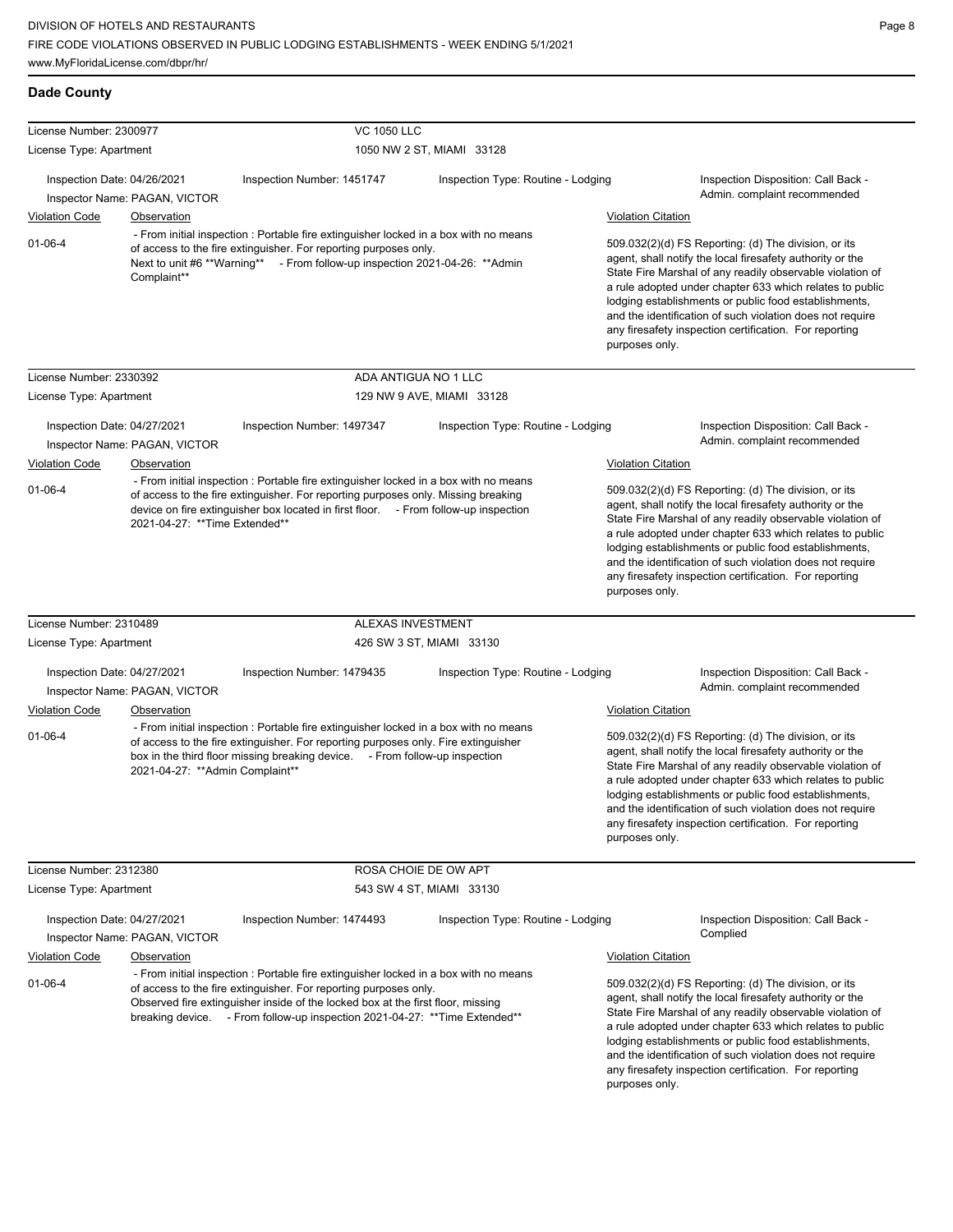| License Number: 2312541                              |                                                                       |                                                                                                                                                                                                                                                                                                                                                                                   | <b>BUENA VISTA APARTMENTS</b>      |                           |                                                                                                                                                                                                                                                                                                                                                                                                                            |
|------------------------------------------------------|-----------------------------------------------------------------------|-----------------------------------------------------------------------------------------------------------------------------------------------------------------------------------------------------------------------------------------------------------------------------------------------------------------------------------------------------------------------------------|------------------------------------|---------------------------|----------------------------------------------------------------------------------------------------------------------------------------------------------------------------------------------------------------------------------------------------------------------------------------------------------------------------------------------------------------------------------------------------------------------------|
| License Type: Apartment                              |                                                                       |                                                                                                                                                                                                                                                                                                                                                                                   | 529 SW 4 ST, MIAMI 33130           |                           |                                                                                                                                                                                                                                                                                                                                                                                                                            |
| Inspection Date: 04/30/2021                          | Inspector Name: HENLEY, LATONYA                                       | Inspection Number: 1500294                                                                                                                                                                                                                                                                                                                                                        | Inspection Type: Routine - Lodging |                           | Inspection Disposition: Call Back -<br>Admin. complaint recommended                                                                                                                                                                                                                                                                                                                                                        |
| <b>Violation Code</b>                                | Observation                                                           |                                                                                                                                                                                                                                                                                                                                                                                   |                                    | <b>Violation Citation</b> |                                                                                                                                                                                                                                                                                                                                                                                                                            |
| $01 - 06 - 4$                                        |                                                                       | - From initial inspection : Portable fire extinguisher locked in a box with no means<br>of access to the fire extinguisher by unit 104. For reporting purposes only. -<br>From follow-up inspection 2021-04-30: Portable fire extinguisher locked in a box<br>with no means of access to the fire extinguisher by unit 104. ** Time Extended**                                    |                                    | purposes only.            | 509.032(2)(d) FS Reporting: (d) The division, or its<br>agent, shall notify the local firesafety authority or the<br>State Fire Marshal of any readily observable violation of<br>a rule adopted under chapter 633 which relates to public<br>lodging establishments or public food establishments,<br>and the identification of such violation does not require<br>any firesafety inspection certification. For reporting |
| License Number: 2330310                              |                                                                       | 1134 APT LLC                                                                                                                                                                                                                                                                                                                                                                      |                                    |                           |                                                                                                                                                                                                                                                                                                                                                                                                                            |
| License Type: Apartment                              |                                                                       |                                                                                                                                                                                                                                                                                                                                                                                   | 1134 SW 4 ST, MIAMI 33130          |                           |                                                                                                                                                                                                                                                                                                                                                                                                                            |
| Inspection Date: 04/26/2021                          | Inspector Name: VILCHEZ, NABEL                                        | Inspection Number: 1501965                                                                                                                                                                                                                                                                                                                                                        | Inspection Type: Routine - Lodging |                           | Inspection Disposition: Call Back -<br>Extension given, pending                                                                                                                                                                                                                                                                                                                                                            |
| <b>Violation Code</b>                                | Observation                                                           |                                                                                                                                                                                                                                                                                                                                                                                   |                                    | <b>Violation Citation</b> |                                                                                                                                                                                                                                                                                                                                                                                                                            |
| $01 - 06 - 4$                                        | second floor.<br>Extended**                                           | - From initial inspection : Portable fire extinguisher locked in a box with no means<br>of access to the fire extinguisher. For reporting purposes only. Next to apartment 9<br>- From follow-up inspection 2021-04-26: Still observed ** Time                                                                                                                                    |                                    | purposes only.            | 509.032(2)(d) FS Reporting: (d) The division, or its<br>agent, shall notify the local firesafety authority or the<br>State Fire Marshal of any readily observable violation of<br>a rule adopted under chapter 633 which relates to public<br>lodging establishments or public food establishments,<br>and the identification of such violation does not require<br>any firesafety inspection certification. For reporting |
| License Number: 2309459                              |                                                                       | <b>LISMAR APTS</b>                                                                                                                                                                                                                                                                                                                                                                |                                    |                           |                                                                                                                                                                                                                                                                                                                                                                                                                            |
| License Type: Apartment                              |                                                                       |                                                                                                                                                                                                                                                                                                                                                                                   | 404 SW 6 ST, MIAMI 331302872       |                           |                                                                                                                                                                                                                                                                                                                                                                                                                            |
| Inspection Date: 04/29/2021                          | Inspector Name: URIBE, GUISELLA                                       | Inspection Number: 1497497                                                                                                                                                                                                                                                                                                                                                        | Inspection Type: Routine - Lodging |                           | Inspection Disposition: Call Back -<br>Admin. complaint recommended                                                                                                                                                                                                                                                                                                                                                        |
| Violation Code                                       | Observation                                                           |                                                                                                                                                                                                                                                                                                                                                                                   |                                    | <b>Violation Citation</b> |                                                                                                                                                                                                                                                                                                                                                                                                                            |
| $01 - 02 - 4$                                        | reporting purposes only.                                              | - From initial inspection : Portable fire extinguisher pressure gauge indicates the<br>extinguisher is in need of recharge. For reporting purposes only.<br>By Unit 25, fourth floor. - From follow-up inspection 2021-04-29: Portable fire<br>extinguisher pressure gauge indicates the extinguisher is in need of recharge. For<br>By Unit 25, fourth floor. ** Time Extended** |                                    | purposes only.            | 509.032(2)(d) FS Reporting: (d) The division, or its<br>agent, shall notify the local firesafety authority or the<br>State Fire Marshal of any readily observable violation of<br>a rule adopted under chapter 633 which relates to public<br>lodging establishments or public food establishments,<br>and the identification of such violation does not require<br>any firesafety inspection certification. For reporting |
| License Number: 2303085                              |                                                                       | 7ST LLC                                                                                                                                                                                                                                                                                                                                                                           |                                    |                           |                                                                                                                                                                                                                                                                                                                                                                                                                            |
| License Type: Apartment                              |                                                                       |                                                                                                                                                                                                                                                                                                                                                                                   | 1000 7 ST, MIAMI BEACH 33139       |                           |                                                                                                                                                                                                                                                                                                                                                                                                                            |
| Inspection Date: 04/27/2021<br><b>Violation Code</b> | Inspector Name: WILLIAMS, ALFREDA<br>Observation                      | Inspection Number: 1483357                                                                                                                                                                                                                                                                                                                                                        | Inspection Type: Routine - Lodging | <b>Violation Citation</b> | Inspection Disposition: Call Back -<br>Admin. complaint recommended                                                                                                                                                                                                                                                                                                                                                        |
| $01 - 06 - 4$                                        | All extinguishers locked in a box.<br>second floor ** Time Extended** | - From initial inspection : Portable fire extinguisher locked in a box with no means<br>of access to the fire extinguisher. For reporting purposes only.<br>- From follow-up inspection 2021-04-27: On                                                                                                                                                                            |                                    |                           | 509.032(2)(d) FS Reporting: (d) The division, or its<br>agent, shall notify the local firesafety authority or the<br>State Fire Marshal of any readily observable violation of<br>a rule adopted under chapter 633 which relates to public<br>lodging establishments or public food establishments,<br>and the identification of such violation does not require<br>any firesafety inspection certification. For reporting |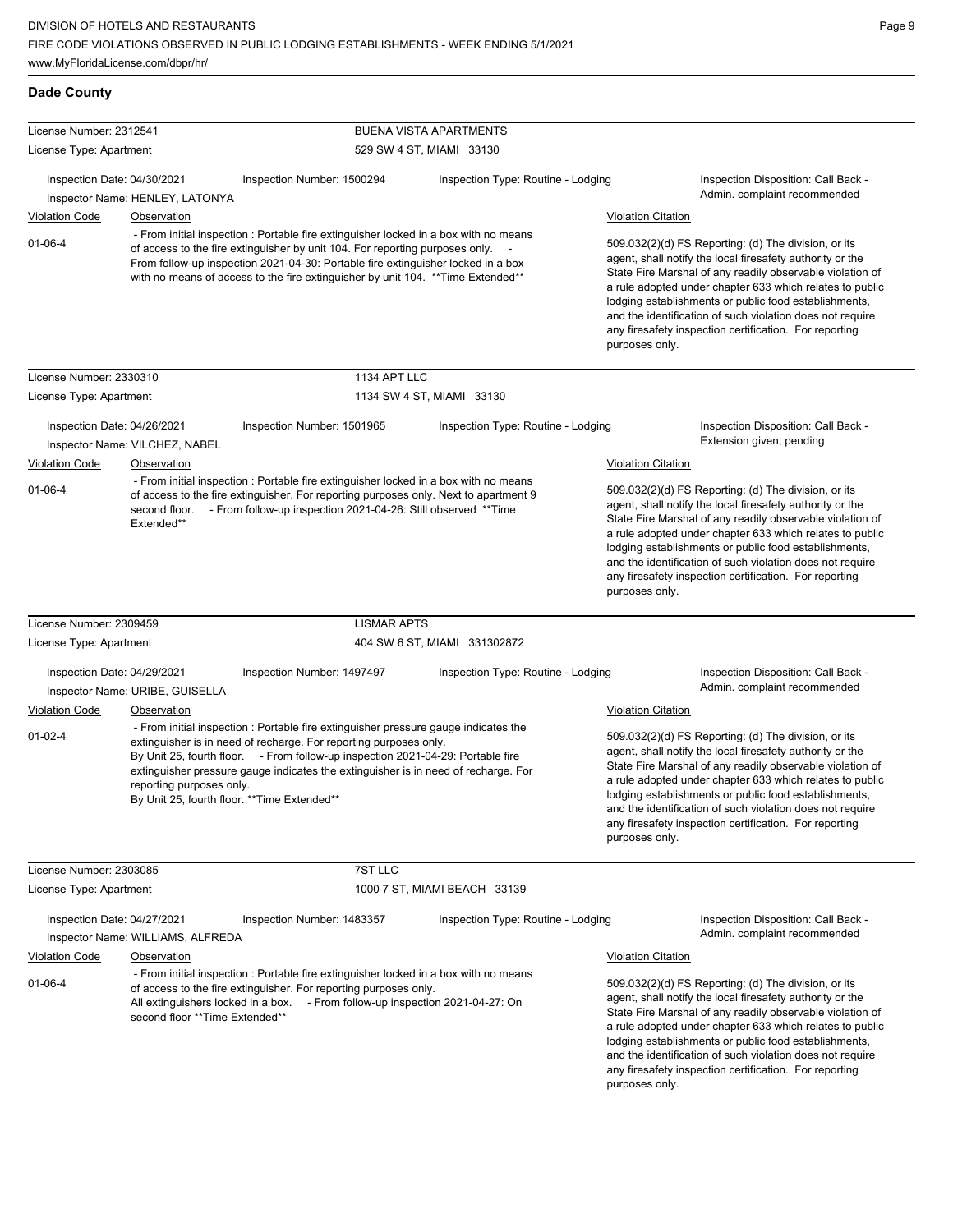| <b>Dade County</b>          |                                               |                                                                                                                                                                                                                                                                   |                                                                         |                           |                                                                                                                                                                                                                                                                                                                                                                                                                            |  |
|-----------------------------|-----------------------------------------------|-------------------------------------------------------------------------------------------------------------------------------------------------------------------------------------------------------------------------------------------------------------------|-------------------------------------------------------------------------|---------------------------|----------------------------------------------------------------------------------------------------------------------------------------------------------------------------------------------------------------------------------------------------------------------------------------------------------------------------------------------------------------------------------------------------------------------------|--|
| License Number: 2306098     |                                               | 1113 MERIDIAN AVE                                                                                                                                                                                                                                                 |                                                                         |                           |                                                                                                                                                                                                                                                                                                                                                                                                                            |  |
| License Type: Apartment     |                                               |                                                                                                                                                                                                                                                                   | 1113 MERIDIAN AVE, MIAMI BEACH 33139                                    |                           |                                                                                                                                                                                                                                                                                                                                                                                                                            |  |
| Inspection Date: 04/26/2021 |                                               | Inspection Number: 1455394                                                                                                                                                                                                                                        | Inspection Type: Routine - Lodging                                      |                           | Inspection Disposition: Call Back -<br>Complied                                                                                                                                                                                                                                                                                                                                                                            |  |
|                             | Inspector Name: PAGAN, VICTOR                 |                                                                                                                                                                                                                                                                   |                                                                         |                           |                                                                                                                                                                                                                                                                                                                                                                                                                            |  |
| <b>Violation Code</b>       | Observation                                   | - From initial inspection : Portable fire extinguisher locked in a box with no means                                                                                                                                                                              |                                                                         | <b>Violation Citation</b> |                                                                                                                                                                                                                                                                                                                                                                                                                            |  |
| $01 - 06 - 4$               |                                               | of access to the fire extinguisher. For reporting purposes only. - From follow-up<br>inspection 2021-04-26: ** Time Extended**                                                                                                                                    |                                                                         | purposes only.            | 509.032(2)(d) FS Reporting: (d) The division, or its<br>agent, shall notify the local firesafety authority or the<br>State Fire Marshal of any readily observable violation of<br>a rule adopted under chapter 633 which relates to public<br>lodging establishments or public food establishments,<br>and the identification of such violation does not require<br>any firesafety inspection certification. For reporting |  |
| License Number: 2320150     |                                               | <b>CATALINA HOTEL</b>                                                                                                                                                                                                                                             |                                                                         |                           |                                                                                                                                                                                                                                                                                                                                                                                                                            |  |
| License Type: Hotel         |                                               |                                                                                                                                                                                                                                                                   | 1720-1756 COLLINS AVENUE, BUILDINGS 1720, 1732, 1756, MIAMI BEACH 33139 |                           |                                                                                                                                                                                                                                                                                                                                                                                                                            |  |
|                             |                                               |                                                                                                                                                                                                                                                                   |                                                                         |                           |                                                                                                                                                                                                                                                                                                                                                                                                                            |  |
| Inspection Date: 04/28/2021 |                                               | Inspection Number: 1159053                                                                                                                                                                                                                                        | Inspection Type: Complaint Full                                         |                           | Inspection Disposition: Inspection<br>Completed - No Further Action                                                                                                                                                                                                                                                                                                                                                        |  |
| <b>Violation Code</b>       | Inspector Name: HODGE, KRISTEN<br>Observation |                                                                                                                                                                                                                                                                   |                                                                         | <b>Violation Citation</b> |                                                                                                                                                                                                                                                                                                                                                                                                                            |  |
|                             |                                               | Trouble/alarm light illuminated on the fire alarm control panel located behind front                                                                                                                                                                              |                                                                         |                           |                                                                                                                                                                                                                                                                                                                                                                                                                            |  |
|                             | desk. For reporting purposes only.            |                                                                                                                                                                                                                                                                   |                                                                         |                           | shall notify the local firesafety authority or the State Fire<br>Marshal of any readily observable violation of a rule<br>adopted under chapter 633 which relates to public<br>lodging establishments or public food establishments,<br>and the identification of such violation does not require<br>any firesafety inspection certification. For reporting<br>purposes only.                                              |  |
| License Number: 2328176     |                                               | <b>TOWNHOUSE HOTEL</b>                                                                                                                                                                                                                                            |                                                                         |                           |                                                                                                                                                                                                                                                                                                                                                                                                                            |  |
| License Type: Hotel         |                                               |                                                                                                                                                                                                                                                                   | 150 20 ST, MIAMI BEACH 33139                                            |                           |                                                                                                                                                                                                                                                                                                                                                                                                                            |  |
| Inspection Date: 04/29/2021 | Inspector Name: HODGE, KRISTEN                | Inspection Number: 1157765                                                                                                                                                                                                                                        | Inspection Type: Routine - Lodging                                      |                           | Inspection Disposition: Call Back -<br>Complied                                                                                                                                                                                                                                                                                                                                                                            |  |
| <b>Violation Code</b>       | Observation                                   |                                                                                                                                                                                                                                                                   |                                                                         | <b>Violation Citation</b> |                                                                                                                                                                                                                                                                                                                                                                                                                            |  |
| $04 - 01 - 4$               |                                               | - From initial inspection : Trouble/alarm light illuminated on the fire alarm control<br>panel located behind front desk. For reporting purposes only. **Repeat Violation**<br>- From follow-up inspection 2021-04-29: ** Time Extended**                         |                                                                         | purposes only.            | 509.032(2)(d) FS Reporting: The division, or its agent,<br>shall notify the local firesafety authority or the State Fire<br>Marshal of any readily observable violation of a rule<br>adopted under chapter 633 which relates to public<br>lodging establishments or public food establishments,<br>and the identification of such violation does not require<br>any firesafety inspection certification. For reporting     |  |
| License Number: 2322781     |                                               | <b>FOUR GIRLS APTS</b>                                                                                                                                                                                                                                            |                                                                         |                           |                                                                                                                                                                                                                                                                                                                                                                                                                            |  |
| License Type: Apartment     |                                               |                                                                                                                                                                                                                                                                   | 227 1 ST, MIAMI BEACH 331397325                                         |                           |                                                                                                                                                                                                                                                                                                                                                                                                                            |  |
|                             |                                               |                                                                                                                                                                                                                                                                   |                                                                         |                           |                                                                                                                                                                                                                                                                                                                                                                                                                            |  |
| Inspection Date: 04/27/2021 | Inspector Name: WILLIAMS, ALFREDA             | Inspection Number: 1473166                                                                                                                                                                                                                                        | Inspection Type: Routine - Lodging                                      |                           | Inspection Disposition: Call Back -<br>Admin. complaint recommended                                                                                                                                                                                                                                                                                                                                                        |  |
| <b>Violation Code</b>       | Observation                                   |                                                                                                                                                                                                                                                                   |                                                                         | <b>Violation Citation</b> |                                                                                                                                                                                                                                                                                                                                                                                                                            |  |
| $01 - 06 - 4$               |                                               | - From initial inspection : Portable fire extinguisher locked in a box with no means<br>of access to the fire extinguisher. For reporting purposes only.<br>On second floor. - From follow-up inspection 2021-04-27:<br>No access door locked. ** Time Extended** |                                                                         |                           | 509.032(2)(d) FS Reporting: (d) The division, or its<br>agent, shall notify the local firesafety authority or the<br>State Fire Marshal of any readily observable violation of<br>a rule adopted under chapter 633 which relates to public<br>lodging establishments or public food establishments,<br>and the identification of such violation does not require<br>any firesafety inspection certification. For reporting |  |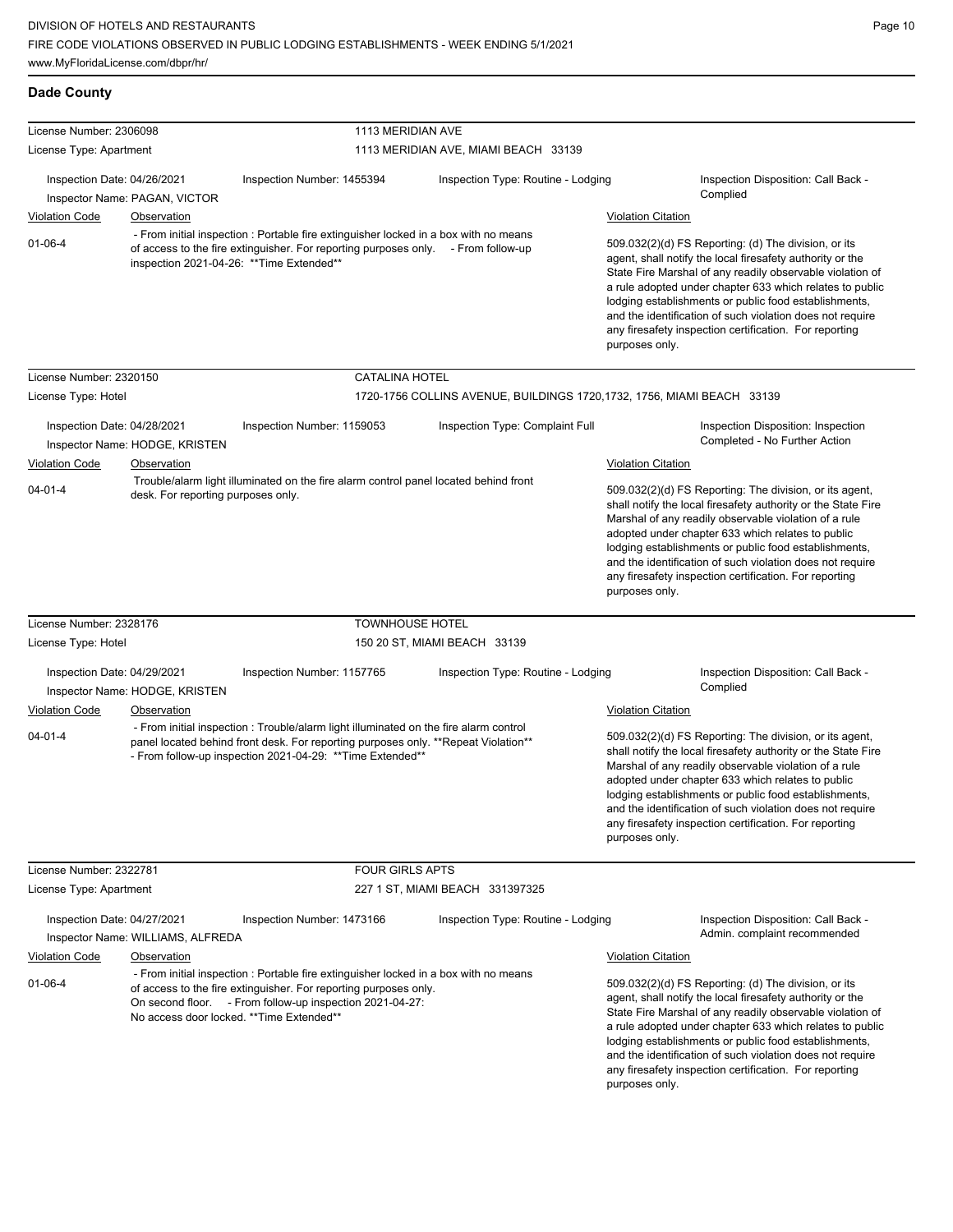| License Number: 2329452 |                                                                |                                                                                                                                                                                                                                                             | <b>GIRASOLE APARTMENTS</b>                   |                                                                                                                                                                                                                                                                                                                                                                                                                                                                                                                                                                                                                                                                                                 |
|-------------------------|----------------------------------------------------------------|-------------------------------------------------------------------------------------------------------------------------------------------------------------------------------------------------------------------------------------------------------------|----------------------------------------------|-------------------------------------------------------------------------------------------------------------------------------------------------------------------------------------------------------------------------------------------------------------------------------------------------------------------------------------------------------------------------------------------------------------------------------------------------------------------------------------------------------------------------------------------------------------------------------------------------------------------------------------------------------------------------------------------------|
| License Type: Hotel     |                                                                |                                                                                                                                                                                                                                                             | 5445 COLLINS AVENUE CU 10, MIAMI BEACH 33140 |                                                                                                                                                                                                                                                                                                                                                                                                                                                                                                                                                                                                                                                                                                 |
|                         | Inspection Date: 04/26/2021                                    | Inspection Number: 1156919                                                                                                                                                                                                                                  | Inspection Type: Routine - Lodging           | Inspection Disposition: Call Back -<br>Complied                                                                                                                                                                                                                                                                                                                                                                                                                                                                                                                                                                                                                                                 |
| <b>Violation Code</b>   | Inspector Name: UNZAGA, MILADYS<br><b>Observation</b>          |                                                                                                                                                                                                                                                             |                                              | <b>Violation Citation</b>                                                                                                                                                                                                                                                                                                                                                                                                                                                                                                                                                                                                                                                                       |
| $01 - 06 - 4$           | 2021-04-26: ** Time Extended**                                 | - From initial inspection : Portable fire extinguisher locked in a box with no means<br>of access to the fire extinguisher. For reporting purposes only. No breaking device<br>for extinguisher located in front of the office. - From follow-up inspection |                                              | 509.032(2)(d) FS Reporting: (d) The division, or its<br>agent, shall notify the local firesafety authority or the<br>State Fire Marshal of any readily observable violation of<br>a rule adopted under chapter 633 which relates to public<br>lodging establishments or public food establishments,<br>and the identification of such violation does not require<br>any firesafety inspection certification. For reporting<br>purposes only.                                                                                                                                                                                                                                                    |
| $08-01-4$               | purposes only.                                                 | - From initial inspection : Boiler certificate or insurance inspector's boiler report<br>expired. For reporting purposes only. One of the boiler has the certificate already<br>expired since 3/6/2020. - From follow-up inspection 2021-04-26: Reporting   |                                              | 61C-1.004(10) FAC and 509.032(2)(d) FS Reporting:<br>61C-1.004(10) The insurance inpector's boiler report is<br>required annually for power boilers and high<br>pressure/high temperature boilers and biannually for low<br>pressure steam or vapor heating boilers. 509.032(2)(d)<br>The division, or its agent, shall notify the local firesafety<br>authority or the State Fire Marshal of any readily<br>observable violation of a rule adopted under chapter 633<br>which relates to public lodging establishments or public<br>food establishments, and the identification of such<br>violation does not require any firesafety inspection<br>certification. For reporting purposes only. |
|                         |                                                                |                                                                                                                                                                                                                                                             |                                              |                                                                                                                                                                                                                                                                                                                                                                                                                                                                                                                                                                                                                                                                                                 |
| License Number: 2329512 |                                                                | <b>NB HARDING LLC</b>                                                                                                                                                                                                                                       |                                              |                                                                                                                                                                                                                                                                                                                                                                                                                                                                                                                                                                                                                                                                                                 |
| License Type: Apartment |                                                                |                                                                                                                                                                                                                                                             | 7715 HARDING AVE, MIAMI BEACH 33141          |                                                                                                                                                                                                                                                                                                                                                                                                                                                                                                                                                                                                                                                                                                 |
|                         | Inspection Date: 04/28/2021<br>Inspector Name: PRIETO, VICENTE | Inspection Number: 1505697                                                                                                                                                                                                                                  | Inspection Type: Routine - Lodging           | Inspection Disposition: Warning<br>Issued                                                                                                                                                                                                                                                                                                                                                                                                                                                                                                                                                                                                                                                       |
| <b>Violation Code</b>   | Observation                                                    |                                                                                                                                                                                                                                                             |                                              | <b>Violation Citation</b>                                                                                                                                                                                                                                                                                                                                                                                                                                                                                                                                                                                                                                                                       |
| $01 - 05 - 4$           | 12. **Repeat Violation**                                       | Portable fire extinguisher obstructed/not accessible. For reporting purposes only.<br>Observed missing breaking device in fire extinguisher boxes by units 2, 5, 8 and                                                                                      |                                              | 509.032(2)(d) FS Reporting: (d) The division, or its<br>agent, shall notify the local firesafety authority or the<br>State Fire Marshal of any readily observable violation of<br>a rule adopted under chapter 633 which relates to public<br>lodging establishments or public food establishments,<br>and the identification of such violation does not require<br>any firesafety inspection certification. For reporting<br>purposes only.                                                                                                                                                                                                                                                    |
| License Number: 2310357 |                                                                | <b>MIRACLE APTS</b>                                                                                                                                                                                                                                         |                                              |                                                                                                                                                                                                                                                                                                                                                                                                                                                                                                                                                                                                                                                                                                 |
| License Type: Apartment |                                                                |                                                                                                                                                                                                                                                             | 8215 HARDING AVE, MIAMI BEACH 331415235      |                                                                                                                                                                                                                                                                                                                                                                                                                                                                                                                                                                                                                                                                                                 |
|                         | Inspection Date: 04/29/2021                                    | Inspection Number: 1504076                                                                                                                                                                                                                                  | Inspection Type: Routine - Lodging           | Inspection Disposition: Warning<br>Issued                                                                                                                                                                                                                                                                                                                                                                                                                                                                                                                                                                                                                                                       |
| <b>Violation Code</b>   | Inspector Name: PRIETO, VICENTE<br>Observation                 |                                                                                                                                                                                                                                                             |                                              | <b>Violation Citation</b>                                                                                                                                                                                                                                                                                                                                                                                                                                                                                                                                                                                                                                                                       |
| $04 - 01 - 4$           |                                                                | Trouble/alarm light illuminated on the fire alarm control panel. For reporting<br>purposes only. Observed in building 8221.                                                                                                                                 |                                              | 509.032(2)(d) FS Reporting: The division, or its agent,<br>shall notify the local firesafety authority or the State Fire<br>Marshal of any readily observable violation of a rule<br>adopted under chapter 633 which relates to public<br>lodging establishments or public food establishments,<br>and the identification of such violation does not require<br>any firesafety inspection certification. For reporting                                                                                                                                                                                                                                                                          |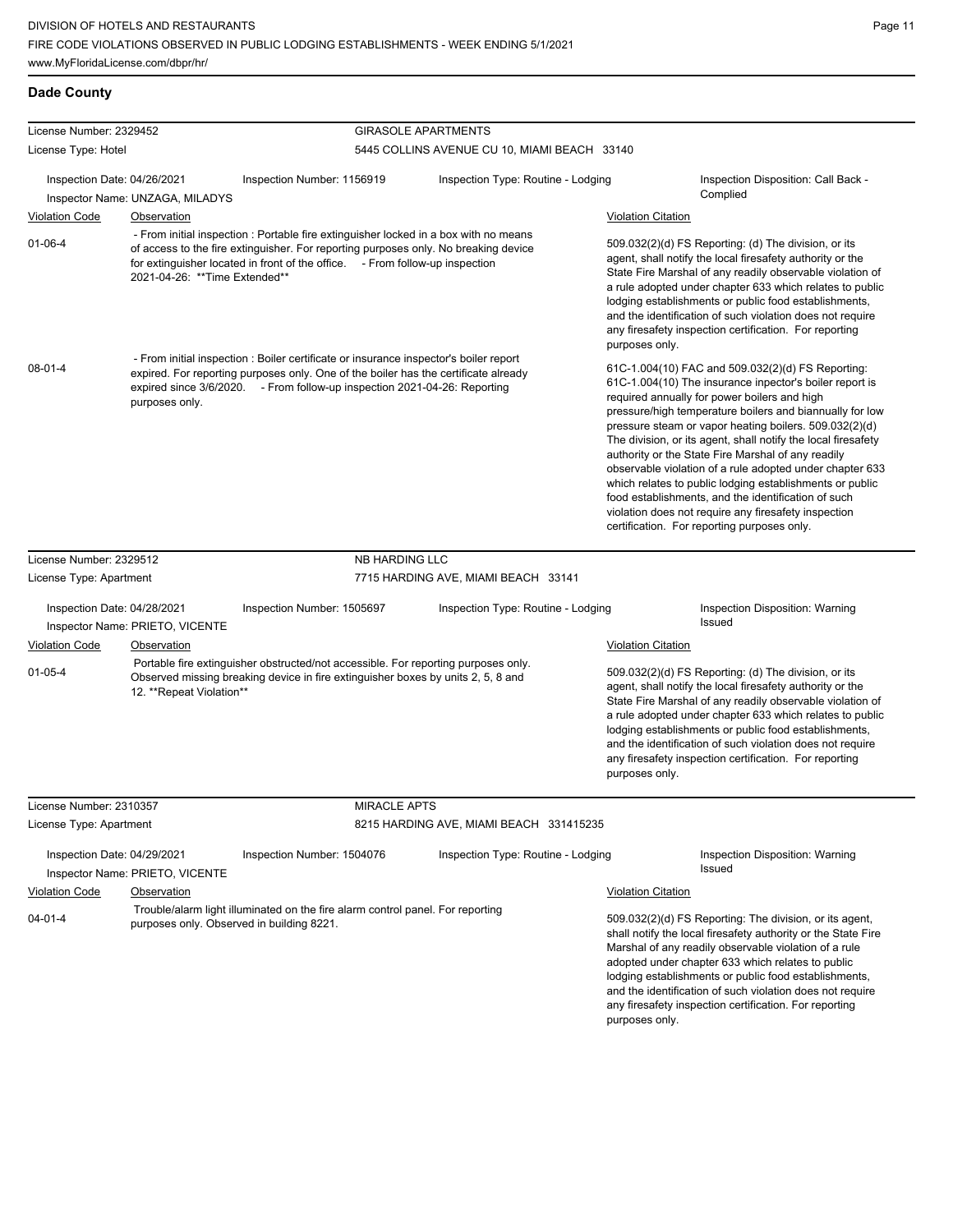| <b>Dade County</b> |
|--------------------|
|                    |

| License Number: 2329408                              |                                              |                                                                                                                                                                                                                                                                                                                                                    | <b>EVEN MIAMI AIRPORT HOTEL</b>     |                           |                                                                                                                                                                                                                                                                                                                                                                                                                                                                                                                                                                                                                                                                                                 |
|------------------------------------------------------|----------------------------------------------|----------------------------------------------------------------------------------------------------------------------------------------------------------------------------------------------------------------------------------------------------------------------------------------------------------------------------------------------------|-------------------------------------|---------------------------|-------------------------------------------------------------------------------------------------------------------------------------------------------------------------------------------------------------------------------------------------------------------------------------------------------------------------------------------------------------------------------------------------------------------------------------------------------------------------------------------------------------------------------------------------------------------------------------------------------------------------------------------------------------------------------------------------|
| License Type: Hotel                                  |                                              |                                                                                                                                                                                                                                                                                                                                                    | 3499 NW 25 ST, MIAMI 33142          |                           |                                                                                                                                                                                                                                                                                                                                                                                                                                                                                                                                                                                                                                                                                                 |
| Inspection Date: 04/30/2021                          | Inspector Name: WILLIAMS, ALFREDA            | Inspection Number: 1157413                                                                                                                                                                                                                                                                                                                         | Inspection Type: Routine - Lodging  |                           | Inspection Disposition: Call Back -<br>Complied                                                                                                                                                                                                                                                                                                                                                                                                                                                                                                                                                                                                                                                 |
| <b>Violation Code</b>                                | Observation                                  |                                                                                                                                                                                                                                                                                                                                                    |                                     | <b>Violation Citation</b> |                                                                                                                                                                                                                                                                                                                                                                                                                                                                                                                                                                                                                                                                                                 |
| $08 - 01 - 4$                                        | provided **Time Extended**                   | - From initial inspection : Boiler certificate or insurance inspector's boiler report<br>expired. For reporting purposes only. Boiler certificate 314081 and 314082 expired<br>on 01-01-2020. - From follow-up inspection 2021-04-30: Boiler certificates not                                                                                      |                                     |                           | 61C-1.004(10) FAC and 509.032(2)(d) FS Reporting:<br>61C-1.004(10) The insurance inpector's boiler report is<br>required annually for power boilers and high<br>pressure/high temperature boilers and biannually for low<br>pressure steam or vapor heating boilers. 509.032(2)(d)<br>The division, or its agent, shall notify the local firesafety<br>authority or the State Fire Marshal of any readily<br>observable violation of a rule adopted under chapter 633<br>which relates to public lodging establishments or public<br>food establishments, and the identification of such<br>violation does not require any firesafety inspection<br>certification. For reporting purposes only. |
| License Number: 2304560                              |                                              | PROSPER APTS                                                                                                                                                                                                                                                                                                                                       |                                     |                           |                                                                                                                                                                                                                                                                                                                                                                                                                                                                                                                                                                                                                                                                                                 |
| License Type: Apartment                              |                                              |                                                                                                                                                                                                                                                                                                                                                    | 3210 NW 22 AVE, MIAMI 331428588     |                           |                                                                                                                                                                                                                                                                                                                                                                                                                                                                                                                                                                                                                                                                                                 |
| Inspection Date: 04/26/2021<br><b>Violation Code</b> | Inspector Name: PAGAN, VICTOR<br>Observation | Inspection Number: 1441694                                                                                                                                                                                                                                                                                                                         | Inspection Type: Routine - Lodging  | <b>Violation Citation</b> | Inspection Disposition: Call Back -<br>Admin. complaint recommended                                                                                                                                                                                                                                                                                                                                                                                                                                                                                                                                                                                                                             |
| $01 - 06 - 4$                                        |                                              | - From initial inspection : Portable fire extinguisher locked in a box with no means<br>of access to the fire extinguisher. For reporting purposes only. - From follow-up<br>inspection 2021-04-26: ** Admin Complaint**                                                                                                                           |                                     | purposes only.            | 509.032(2)(d) FS Reporting: (d) The division, or its<br>agent, shall notify the local firesafety authority or the<br>State Fire Marshal of any readily observable violation of<br>a rule adopted under chapter 633 which relates to public<br>lodging establishments or public food establishments,<br>and the identification of such violation does not require<br>any firesafety inspection certification. For reporting                                                                                                                                                                                                                                                                      |
| License Number: 2329270                              |                                              |                                                                                                                                                                                                                                                                                                                                                    | <b>GRAND BEACH HOTEL SURFSIDE</b>   |                           |                                                                                                                                                                                                                                                                                                                                                                                                                                                                                                                                                                                                                                                                                                 |
| License Type: Hotel                                  |                                              |                                                                                                                                                                                                                                                                                                                                                    | 9449 COLLINS AVE, SURFSIDE 33154    |                           |                                                                                                                                                                                                                                                                                                                                                                                                                                                                                                                                                                                                                                                                                                 |
| Inspection Date: 04/27/2021                          | Inspector Name: PRIETO, VICENTE              | Inspection Number: 1157302                                                                                                                                                                                                                                                                                                                         | Inspection Type: Routine - Lodging  |                           | <b>Inspection Disposition: Inspection</b><br>Completed - No Further Action                                                                                                                                                                                                                                                                                                                                                                                                                                                                                                                                                                                                                      |
| <b>Violation Code</b>                                | Observation                                  |                                                                                                                                                                                                                                                                                                                                                    |                                     | <b>Violation Citation</b> |                                                                                                                                                                                                                                                                                                                                                                                                                                                                                                                                                                                                                                                                                                 |
| $04 - 01 - 4$                                        | purposes only. **Repeat Violation**          | Trouble/alarm light illuminated on the fire alarm control panel. For reporting                                                                                                                                                                                                                                                                     |                                     | purposes only.            | 509.032(2)(d) FS Reporting: The division, or its agent,<br>shall notify the local firesafety authority or the State Fire<br>Marshal of any readily observable violation of a rule<br>adopted under chapter 633 which relates to public<br>lodging establishments or public food establishments,<br>and the identification of such violation does not require<br>any firesafety inspection certification. For reporting                                                                                                                                                                                                                                                                          |
| License Number: 2307510                              |                                              | <b>KN APT</b>                                                                                                                                                                                                                                                                                                                                      |                                     |                           |                                                                                                                                                                                                                                                                                                                                                                                                                                                                                                                                                                                                                                                                                                 |
| License Type: Apartment                              |                                              |                                                                                                                                                                                                                                                                                                                                                    | 1555 NE 125 TERR, NORTH MIAMI 33161 |                           |                                                                                                                                                                                                                                                                                                                                                                                                                                                                                                                                                                                                                                                                                                 |
| Inspection Date: 04/29/2021                          | Inspector Name: SUAREZ, LEOPOLDO             | Inspection Number: 1505352                                                                                                                                                                                                                                                                                                                         | Inspection Type: Routine - Lodging  |                           | Inspection Disposition: Call Back -<br>Complied                                                                                                                                                                                                                                                                                                                                                                                                                                                                                                                                                                                                                                                 |
| <b>Violation Code</b>                                | Observation                                  |                                                                                                                                                                                                                                                                                                                                                    |                                     | <b>Violation Citation</b> |                                                                                                                                                                                                                                                                                                                                                                                                                                                                                                                                                                                                                                                                                                 |
| $04 - 01 - 4$                                        |                                              | - From initial inspection : Trouble/alarm light illuminated on the fire alarm control<br>panel. For reporting purposes only. - From follow-up inspection 2021-04-29: On<br>4/29/21 at the time of callback inspection observed Trouble/alarm light illuminated<br>on the fire alarm control panel. For reporting purposes only. ** Time Extended** |                                     | purposes only.            | 509.032(2)(d) FS Reporting: The division, or its agent,<br>shall notify the local firesafety authority or the State Fire<br>Marshal of any readily observable violation of a rule<br>adopted under chapter 633 which relates to public<br>lodging establishments or public food establishments,<br>and the identification of such violation does not require<br>any firesafety inspection certification. For reporting                                                                                                                                                                                                                                                                          |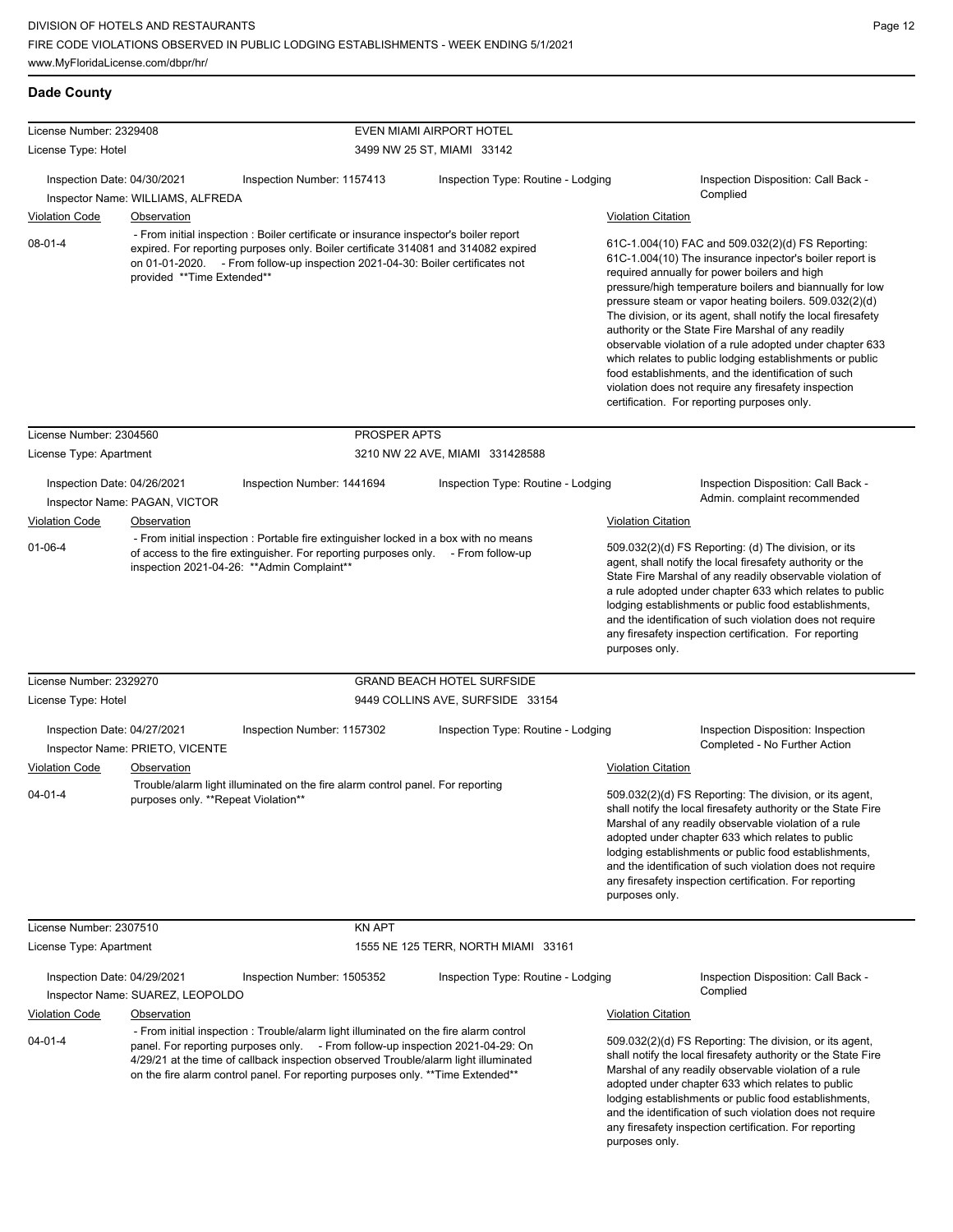#### License Number: 2329173 License Type: Hotel BEST WESTERN HOTEL & SUITES 8560 SW 124 AVE, MIAMI 33183 Inspection Date: 04/28/2021 Inspection Number: 1158219 Inspection Type: Routine - Lodging Inspection Disposition: Call Back -Inspector Name: ELDER, AUDREY Violation Code Observation Violation Citation 509.032(2)(d) FS Reporting: (d) The division, or its agent, shall notify the local firesafety authority or the State Fire Marshal of any readily observable violation of a rule adopted under chapter 633 which relates to public lodging establishments or public food establishments, and the identification of such violation does not require any firesafety inspection certification. For reporting purposes only. 01-02-4 - From initial inspection : Portable fire extinguisher pressure gauge indicates the extinguisher is in need of recharge. For reporting purposes only. Observed on fourth floor near room 416. - From follow-up inspection 2021-04-28: Portable fire extinguisher pressure gauge indicates the extinguisher is in need of recharge. For reporting purposes only. Observed on fourth floor near room 416. \*\*Time Extended\*\*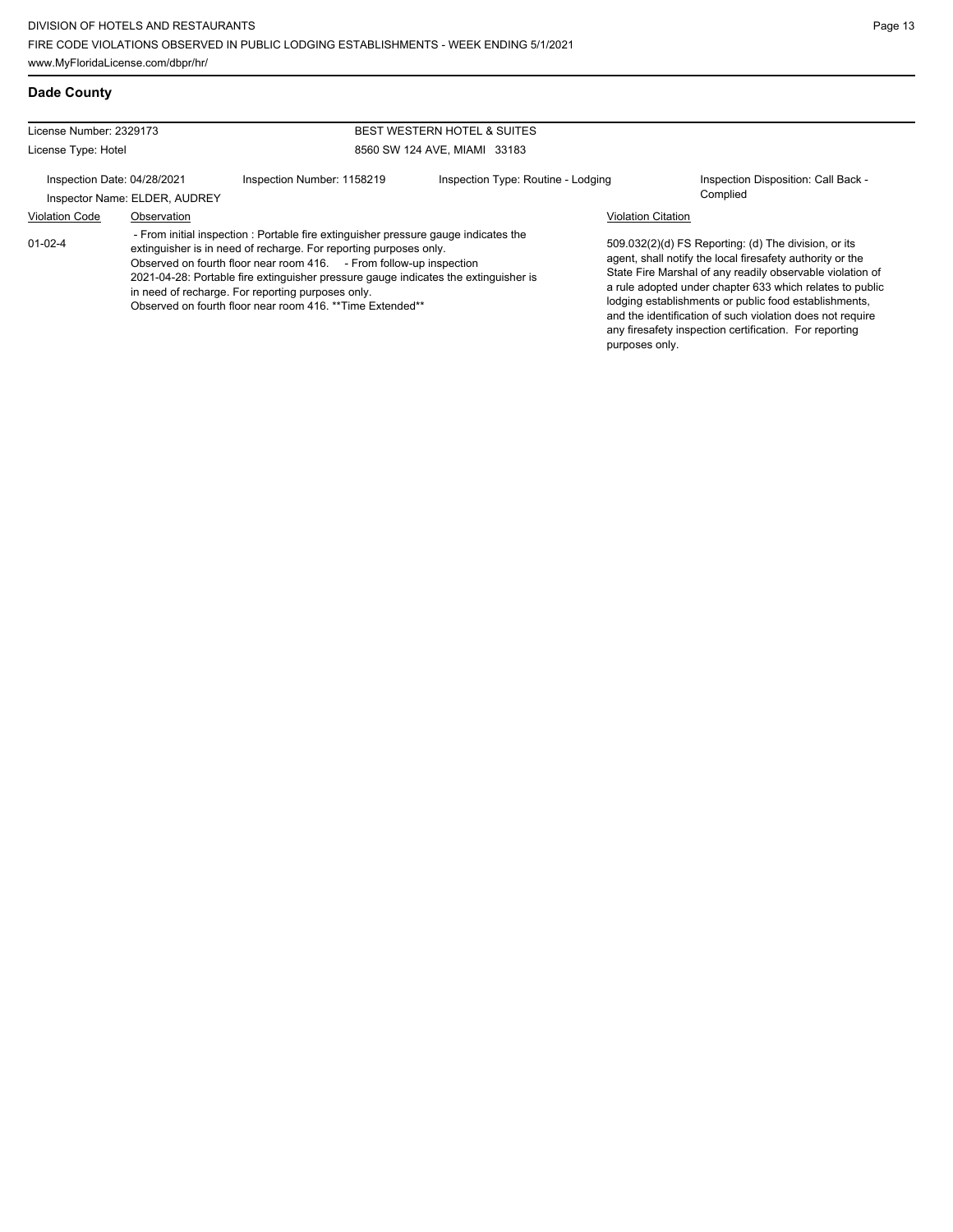# **Highlands County**

| License Number: 3800892                                        |                                 |                                                                                | <b>BREEZEWAY</b>                          |                           |                                                                                                                                                                                                                                                                                                                                                                                                                            |  |  |
|----------------------------------------------------------------|---------------------------------|--------------------------------------------------------------------------------|-------------------------------------------|---------------------------|----------------------------------------------------------------------------------------------------------------------------------------------------------------------------------------------------------------------------------------------------------------------------------------------------------------------------------------------------------------------------------------------------------------------------|--|--|
| License Type: Apartment                                        |                                 |                                                                                | 1000 S LAKE ANOKA BLVD, AVON PARK 33825   |                           |                                                                                                                                                                                                                                                                                                                                                                                                                            |  |  |
| Inspection Date: 04/26/2021<br>Inspector Name: PETROW, MICHAEL |                                 | Inspection Type: Routine - Lodging<br>Inspection Number: 1494480               |                                           |                           | Inspection Disposition: Inspection<br>Completed - No Further Action                                                                                                                                                                                                                                                                                                                                                        |  |  |
| <b>Violation Code</b>                                          | Observation                     |                                                                                |                                           | <b>Violation Citation</b> |                                                                                                                                                                                                                                                                                                                                                                                                                            |  |  |
| $01 - 04 - 4$                                                  | only.                           | No portable fire extinguisher observed on the premises. For reporting purposes |                                           | purposes only.            | 509.032(2)(d) FS Reporting: (d) The division, or its<br>agent, shall notify the local firesafety authority or the<br>State Fire Marshal of any readily observable violation of<br>a rule adopted under chapter 633 which relates to public<br>lodging establishments or public food establishments,<br>and the identification of such violation does not require<br>any firesafety inspection certification. For reporting |  |  |
| License Number: 3800766                                        |                                 | <b>EWING APTS</b>                                                              |                                           |                           |                                                                                                                                                                                                                                                                                                                                                                                                                            |  |  |
| License Type: Apartment                                        |                                 |                                                                                | 1202 W STRATFORD RD, AVON PARK 33825-9526 |                           |                                                                                                                                                                                                                                                                                                                                                                                                                            |  |  |
| Inspection Date: 04/26/2021                                    | Inspector Name: PETROW, MICHAEL | Inspection Number: 1508942                                                     | Inspection Type: Routine - Lodging        |                           | Inspection Disposition: Inspection<br>Completed - No Further Action                                                                                                                                                                                                                                                                                                                                                        |  |  |
| Violation Code                                                 | Observation                     |                                                                                |                                           | Violation Citation        |                                                                                                                                                                                                                                                                                                                                                                                                                            |  |  |
| $01 - 04 - 4$                                                  | only.                           | No portable fire extinguisher observed on the premises. For reporting purposes |                                           | purposes only.            | 509.032(2)(d) FS Reporting: (d) The division, or its<br>agent, shall notify the local firesafety authority or the<br>State Fire Marshal of any readily observable violation of<br>a rule adopted under chapter 633 which relates to public<br>lodging establishments or public food establishments,<br>and the identification of such violation does not require<br>any firesafety inspection certification. For reporting |  |  |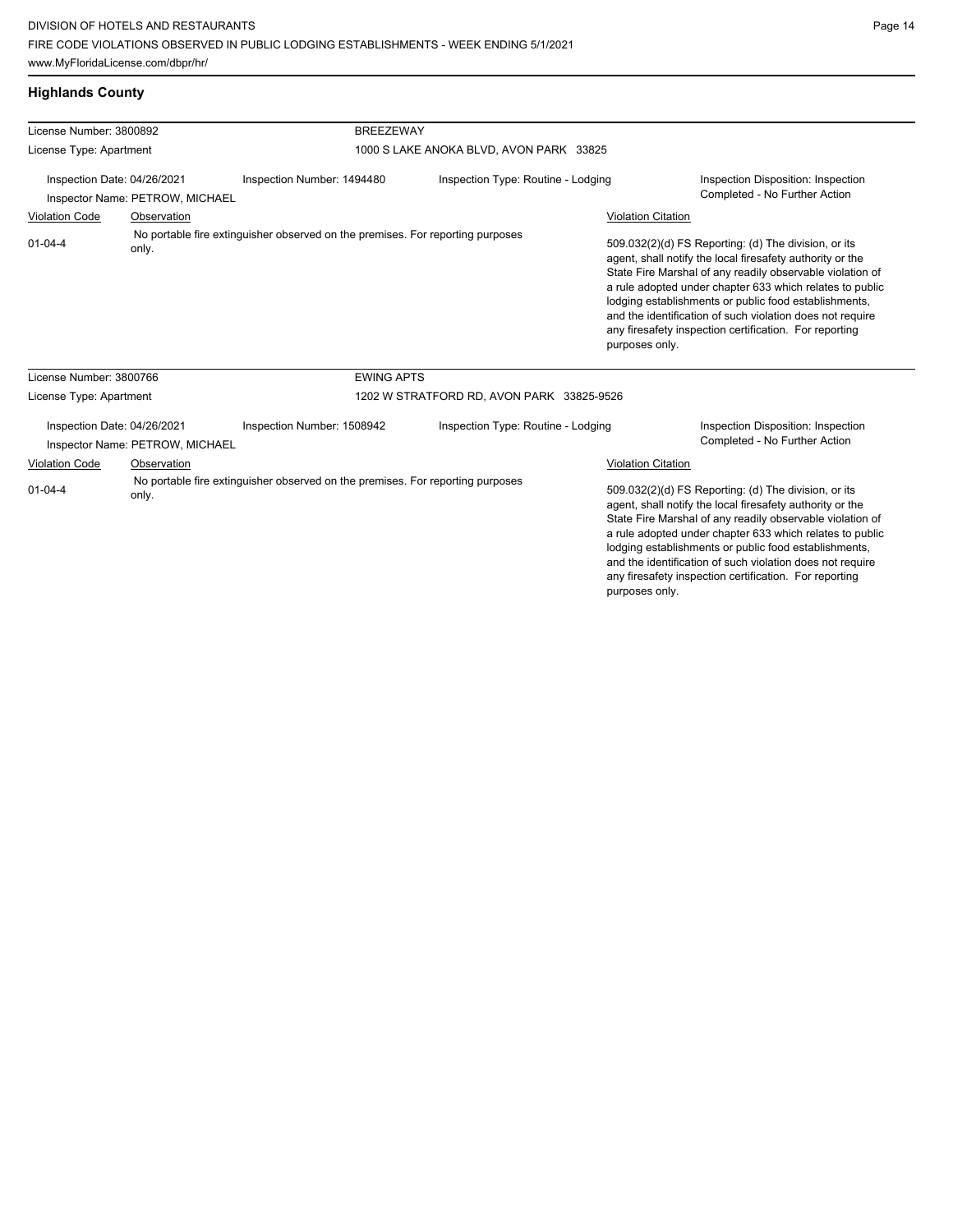# **Hillsborough County**

| License Number: 3902452     |                                               |                                                                                                                                                                                                                                                                                                                                                                                                                                                                                                                                                                               | TIMBERFALLS APARTMENTS       |                                             |                           |                                                                                                                                                                                                                                                                                                                                                                                                                                                                                                                                   |
|-----------------------------|-----------------------------------------------|-------------------------------------------------------------------------------------------------------------------------------------------------------------------------------------------------------------------------------------------------------------------------------------------------------------------------------------------------------------------------------------------------------------------------------------------------------------------------------------------------------------------------------------------------------------------------------|------------------------------|---------------------------------------------|---------------------------|-----------------------------------------------------------------------------------------------------------------------------------------------------------------------------------------------------------------------------------------------------------------------------------------------------------------------------------------------------------------------------------------------------------------------------------------------------------------------------------------------------------------------------------|
| License Type: Apartment     |                                               |                                                                                                                                                                                                                                                                                                                                                                                                                                                                                                                                                                               |                              | 2600 E 113TH AVE, TAMPA 33612               |                           |                                                                                                                                                                                                                                                                                                                                                                                                                                                                                                                                   |
| Inspection Date: 04/26/2021 |                                               | Inspection Number: 1512137                                                                                                                                                                                                                                                                                                                                                                                                                                                                                                                                                    |                              | Inspection Type: Complaint Full             |                           | Inspection Disposition: Inspection                                                                                                                                                                                                                                                                                                                                                                                                                                                                                                |
|                             | Inspector Name: MCINTYRE, REGIS               |                                                                                                                                                                                                                                                                                                                                                                                                                                                                                                                                                                               |                              |                                             |                           | Completed - No Further Action                                                                                                                                                                                                                                                                                                                                                                                                                                                                                                     |
| <b>Violation Code</b>       | Observation                                   |                                                                                                                                                                                                                                                                                                                                                                                                                                                                                                                                                                               |                              |                                             | <b>Violation Citation</b> |                                                                                                                                                                                                                                                                                                                                                                                                                                                                                                                                   |
| $01 - 03 - 4$               | 4 and in laundry room 2600 4.<br>On-Site**    | Portable fire extinguisher missing from it's designated location (sign present<br>indicating designated location). For reporting purposes only. In laundry room 2610<br>Operator had employee place fire extinguishers in laundry rooms. **Corrected                                                                                                                                                                                                                                                                                                                          |                              |                                             | purposes only.            | 509.032(2)(d) FS Reporting: (d) The division, or its<br>agent, shall notify the local firesafety authority or the<br>State Fire Marshal of any readily observable violation of<br>a rule adopted under chapter 633 which relates to public<br>lodging establishments or public food establishments,<br>and the identification of such violation does not require<br>any firesafety inspection certification. For reporting                                                                                                        |
| License Number: 3913881     |                                               |                                                                                                                                                                                                                                                                                                                                                                                                                                                                                                                                                                               | THE RETREAT AT TAMPA         |                                             |                           |                                                                                                                                                                                                                                                                                                                                                                                                                                                                                                                                   |
| License Type: Apartment     |                                               |                                                                                                                                                                                                                                                                                                                                                                                                                                                                                                                                                                               | 11326 N 46TH ST, TAMPA 33617 |                                             |                           |                                                                                                                                                                                                                                                                                                                                                                                                                                                                                                                                   |
| Inspection Date: 04/27/2021 | Inspector Name: REGAS, ANTHONY                | Inspection Number: 1511653                                                                                                                                                                                                                                                                                                                                                                                                                                                                                                                                                    | Inspection                   | Inspection Type: Lodging-Licensing          |                           | Inspection Disposition: Inspection<br>Completed - No Further Action                                                                                                                                                                                                                                                                                                                                                                                                                                                               |
| <b>Violation Code</b>       | Observation                                   |                                                                                                                                                                                                                                                                                                                                                                                                                                                                                                                                                                               |                              |                                             | <b>Violation Citation</b> |                                                                                                                                                                                                                                                                                                                                                                                                                                                                                                                                   |
| $04 - 01 - 4$               | purposes only.                                | Trouble/alarm light illuminated on the fire alarm control panel. For reporting                                                                                                                                                                                                                                                                                                                                                                                                                                                                                                |                              |                                             | purposes only.            | 509.032(2)(d) FS Reporting: The division, or its agent,<br>shall notify the local firesafety authority or the State Fire<br>Marshal of any readily observable violation of a rule<br>adopted under chapter 633 which relates to public<br>lodging establishments or public food establishments,<br>and the identification of such violation does not require<br>any firesafety inspection certification. For reporting                                                                                                            |
| License Number: 3910857     |                                               |                                                                                                                                                                                                                                                                                                                                                                                                                                                                                                                                                                               |                              | COURTYARD BY MARRIOTT TAMPA NORTH/I-75      |                           |                                                                                                                                                                                                                                                                                                                                                                                                                                                                                                                                   |
| License Type: Hotel         |                                               |                                                                                                                                                                                                                                                                                                                                                                                                                                                                                                                                                                               |                              | 13575 CYPRESS GLEN LN, TAMPA 33637          |                           |                                                                                                                                                                                                                                                                                                                                                                                                                                                                                                                                   |
| Inspection Date: 04/27/2021 | Inspector Name: REGAS, ANTHONY<br>Observation | Inspection Number: 1159025                                                                                                                                                                                                                                                                                                                                                                                                                                                                                                                                                    |                              | Inspection Type: Complaint Full             |                           | Inspection Disposition: Inspection<br>Completed - No Further Action                                                                                                                                                                                                                                                                                                                                                                                                                                                               |
| <b>Violation Code</b>       |                                               | Trouble/alarm light illuminated on the smoke detector panel connected to the fire                                                                                                                                                                                                                                                                                                                                                                                                                                                                                             |                              |                                             | <b>Violation Citation</b> |                                                                                                                                                                                                                                                                                                                                                                                                                                                                                                                                   |
| $04 - 07 - 4$               | alarm system. For reporting purposes only.    |                                                                                                                                                                                                                                                                                                                                                                                                                                                                                                                                                                               |                              |                                             | purposes only.            | 509.032(2)(d) FS Reporting: The division, or its agent,<br>shall notify the local firesafety authority or the State Fire<br>Marshal of any readily observable violation of a rule<br>adopted under chapter 633 which relates to public<br>lodging establishments or public food establishments,<br>and the identification of such violation does not require<br>any firesafety inspection certification. For reporting                                                                                                            |
| License Number: 3912329     |                                               |                                                                                                                                                                                                                                                                                                                                                                                                                                                                                                                                                                               |                              | HILTON GARDEN INN TAMPA NORTH               |                           |                                                                                                                                                                                                                                                                                                                                                                                                                                                                                                                                   |
| License Type: Hotel         |                                               |                                                                                                                                                                                                                                                                                                                                                                                                                                                                                                                                                                               |                              | 13305 TAMPA OAKS BLVD, TEMPLE TERRACE 33637 |                           |                                                                                                                                                                                                                                                                                                                                                                                                                                                                                                                                   |
| Inspection Date: 04/29/2021 | Inspector Name: REGAS, ANTHONY                | Inspection Number: 1157506                                                                                                                                                                                                                                                                                                                                                                                                                                                                                                                                                    |                              | Inspection Type: Routine - Lodging          |                           | Inspection Disposition: Call Back -<br>Extension given, pending                                                                                                                                                                                                                                                                                                                                                                                                                                                                   |
| <b>Violation Code</b>       | <b>Observation</b>                            |                                                                                                                                                                                                                                                                                                                                                                                                                                                                                                                                                                               |                              |                                             | <b>Violation Citation</b> |                                                                                                                                                                                                                                                                                                                                                                                                                                                                                                                                   |
| 08-01-4                     |                                               | - From initial inspection : Boiler certificate or insurance inspector's boiler report<br>expired. For reporting purposes only. - From follow-up inspection 2021-01-28:<br>**Time Extended** - From follow-up inspection 2021-03-30: **Time Extended**<br>- From follow-up inspection 2021-04-29: From initial inspection : Boiler certificate<br>or insurance inspector's boiler report expired. For reporting purposes only. -<br>From follow-up inspection 2021-01-28: - From follow-up inspection 2021-03-30:<br>-From follow up inspection 2021-04-29: ** Time Extended** |                              |                                             |                           | 61C-1.004(10) FAC and 509.032(2)(d) FS Reporting:<br>61C-1.004(10) The insurance inpector's boiler report is<br>required annually for power boilers and high<br>pressure/high temperature boilers and biannually for low<br>pressure steam or vapor heating boilers. 509.032(2)(d)<br>The division, or its agent, shall notify the local firesafety<br>authority or the State Fire Marshal of any readily<br>observable violation of a rule adopted under chapter 633<br>which relates to public lodging establishments or public |

food establishments, and the identification of such violation does not require any firesafety inspection certification. For reporting purposes only.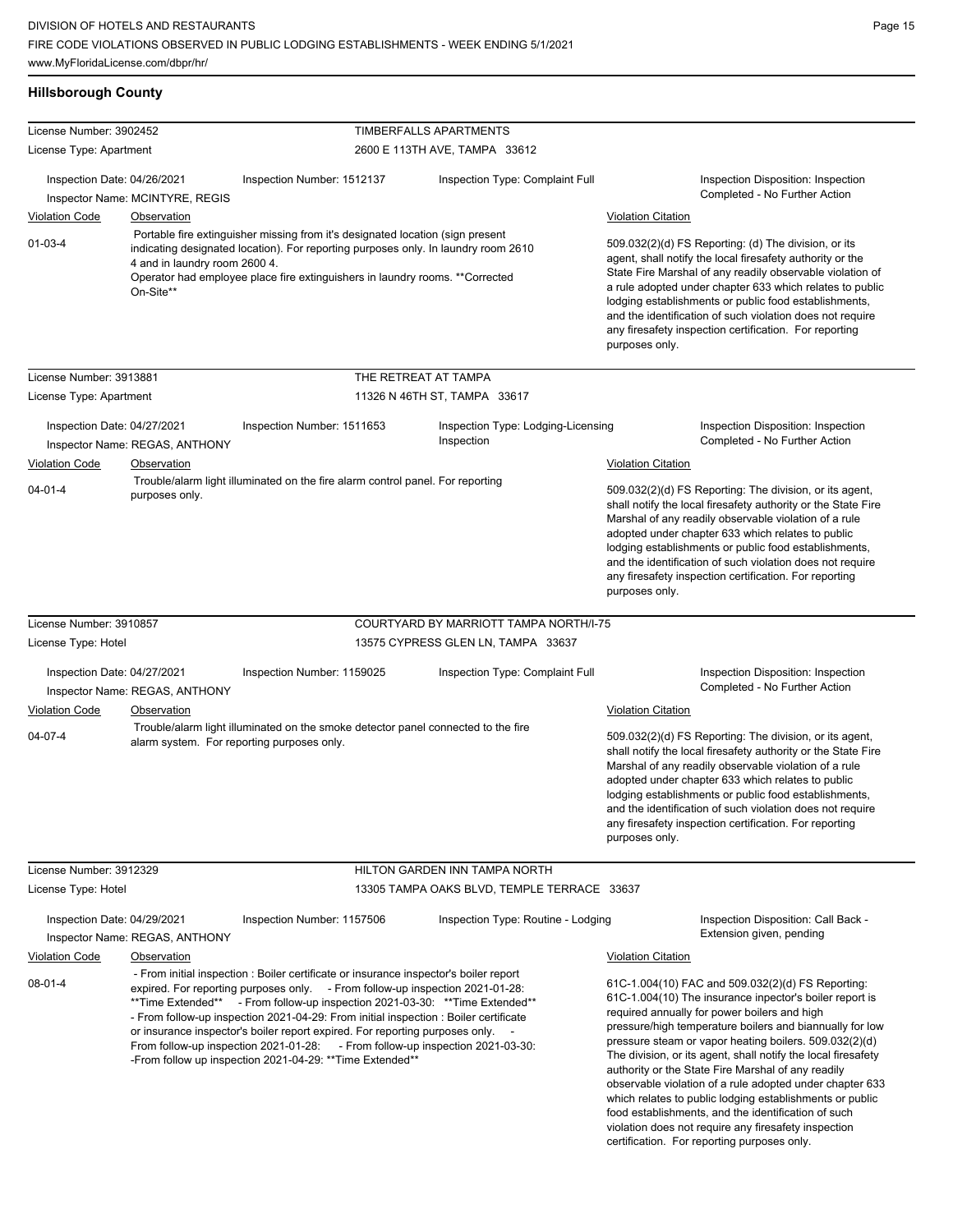#### **Hillsborough County**

| License Number: 3910558<br>TAMPA PALMS GOLF & CC |                                                              |                                                                                                                                                                       |                                        |                           |                                                                                                                                                                                                                                                                                                                                                                                                           |  |
|--------------------------------------------------|--------------------------------------------------------------|-----------------------------------------------------------------------------------------------------------------------------------------------------------------------|----------------------------------------|---------------------------|-----------------------------------------------------------------------------------------------------------------------------------------------------------------------------------------------------------------------------------------------------------------------------------------------------------------------------------------------------------------------------------------------------------|--|
| License Type: Motel                              |                                                              |                                                                                                                                                                       | 5811 TAMPA PALMS BLVD, TAMPA 336471090 |                           |                                                                                                                                                                                                                                                                                                                                                                                                           |  |
|                                                  | Inspection Date: 04/27/2021<br>Inspector Name: POWELL, DAVID | Inspection Number: 1216194                                                                                                                                            | Inspection Type: Routine - Lodging     |                           | Inspection Disposition: Warning<br>Issued                                                                                                                                                                                                                                                                                                                                                                 |  |
| <b>Violation Code</b>                            | Observation                                                  |                                                                                                                                                                       |                                        | <b>Violation Citation</b> |                                                                                                                                                                                                                                                                                                                                                                                                           |  |
| 08-01-4                                          |                                                              | Boiler certificate or insurance inspector's boiler report expired. For reporting<br>purposes only. Observed boiler inspection certificate to have expired on 1/3/2021 |                                        |                           | 61C-1.004(10) FAC and 509.032(2)(d) FS Reporting:<br>61C-1.004(10) The insurance inpector's boiler report is<br>required annually for power boilers and high<br>pressure/high temperature boilers and biannually for low<br>pressure steam or vapor heating boilers. 509.032(2)(d)<br>The division, or its agent, shall notify the local firesafety<br>authority or the State Fire Marshal of any readily |  |

observable violation of a rule adopted under chapter 633 which relates to public lodging establishments or public food establishments, and the identification of such violation does not require any firesafety inspection certification. For reporting purposes only.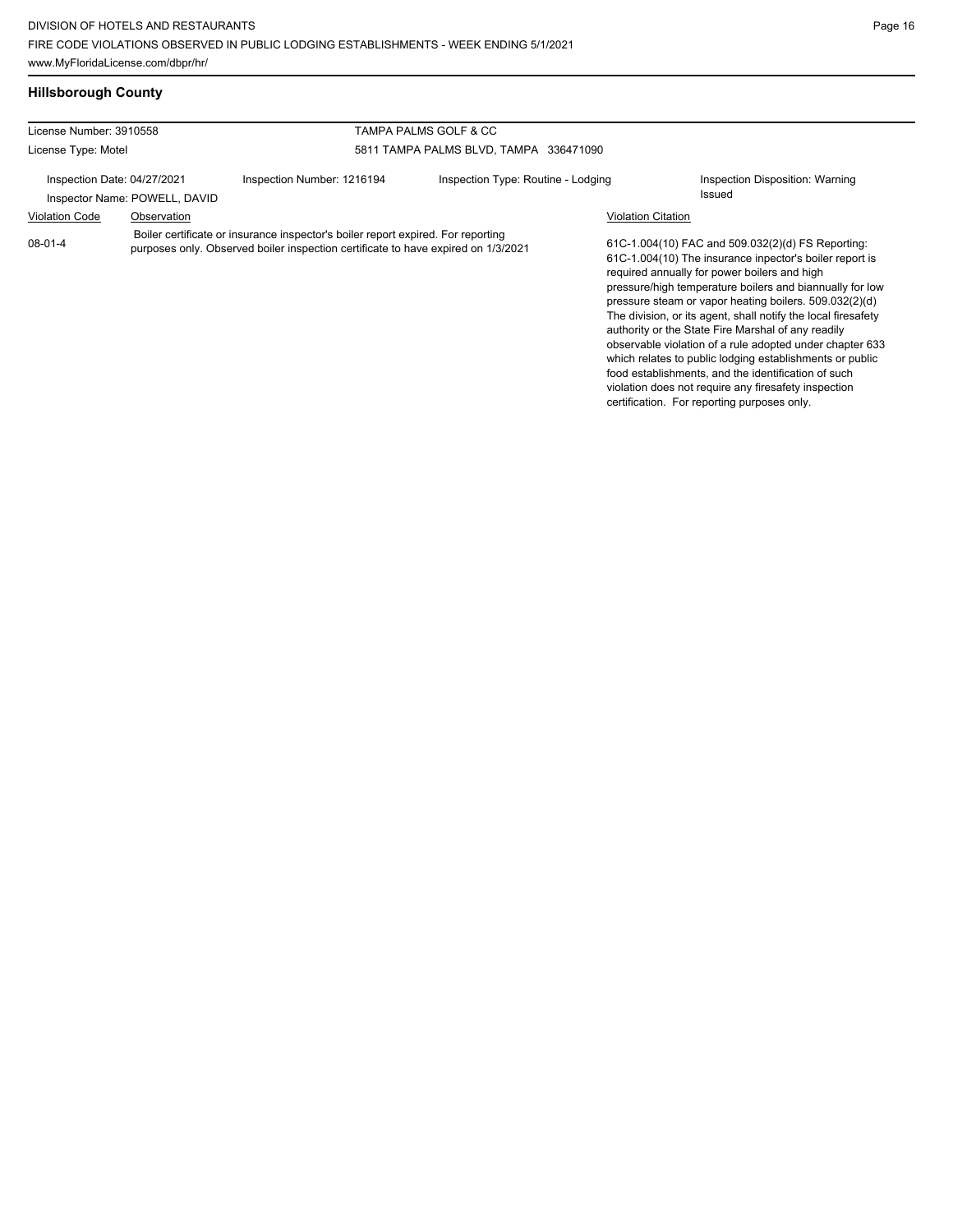# **Leon County**

| License Number: 4700602     |                                    | <b>VILLA LUCIA LLC</b>                                                                                                                       |                                       |                                                                                                                                                                                                                                                                                                                                                                                                                            |
|-----------------------------|------------------------------------|----------------------------------------------------------------------------------------------------------------------------------------------|---------------------------------------|----------------------------------------------------------------------------------------------------------------------------------------------------------------------------------------------------------------------------------------------------------------------------------------------------------------------------------------------------------------------------------------------------------------------------|
| License Type: Apartment     |                                    |                                                                                                                                              | 1845 BELLE VUE WAY, TALLAHASSEE 32304 |                                                                                                                                                                                                                                                                                                                                                                                                                            |
| Inspection Date: 04/27/2021 | Inspector Name: JEFFERS, MARY-BETH | Inspection Number: 1503704                                                                                                                   | Inspection Type: Routine - Lodging    | Inspection Disposition: Inspection<br>Completed - No Further Action                                                                                                                                                                                                                                                                                                                                                        |
| <b>Violation Code</b>       | Observation                        |                                                                                                                                              |                                       | <b>Violation Citation</b>                                                                                                                                                                                                                                                                                                                                                                                                  |
| 07-04-4                     |                                    | Electrical outlet damaged to indicate a malfunction. For reporting purposes only.<br>Small electrical box separating from wall near apt #162 |                                       | 509.032(2)(d) FS Reporting: (d) The division, or its<br>agent, shall notify the local firesafety authority or the<br>State Fire Marshal of any readily observable violation of<br>a rule adopted under chapter 633 which relates to public<br>lodging establishments or public food establishments,<br>and the identification of such violation does not require<br>any firesafety inspection certification. For reporting |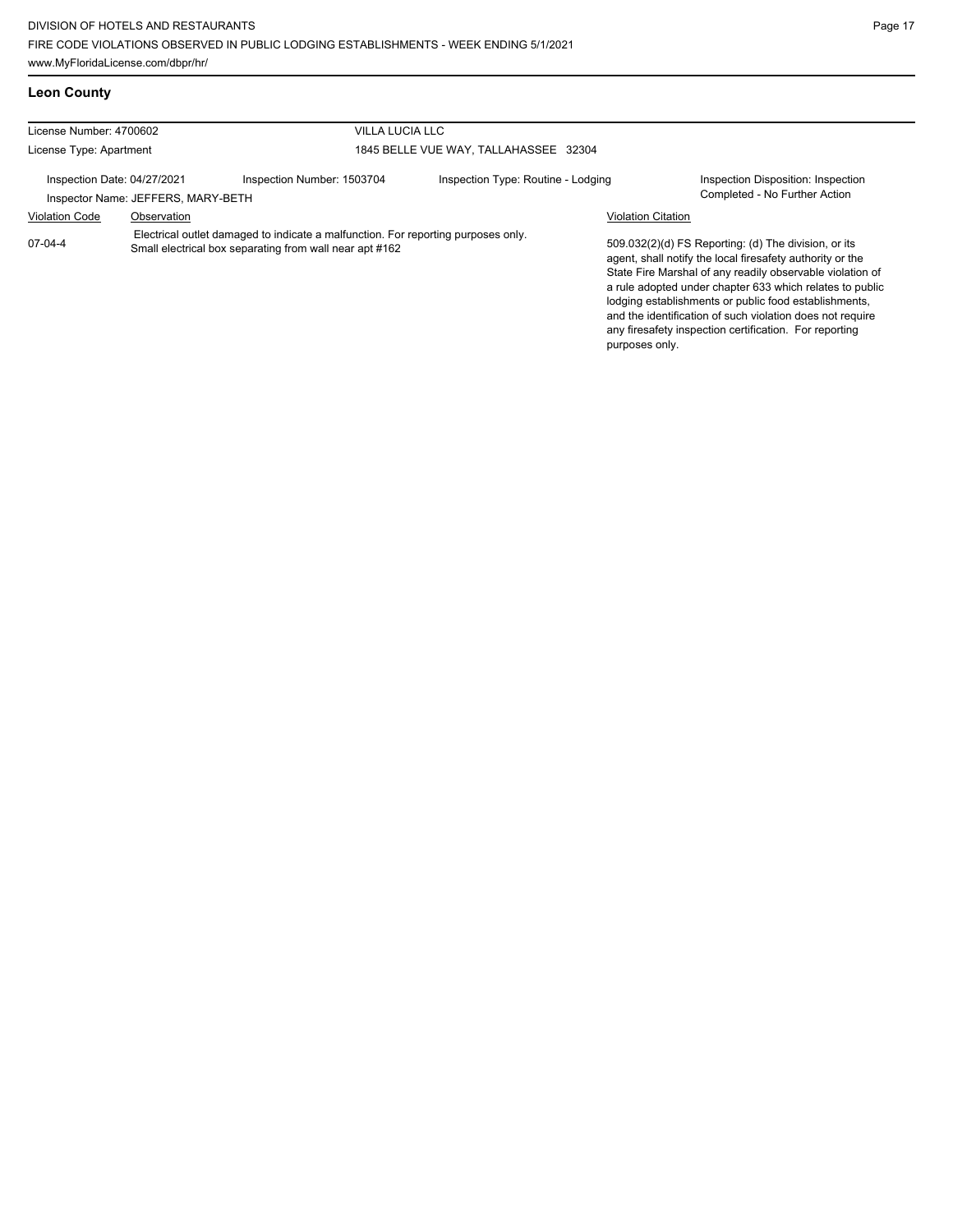**Monroe County**

| License Number: 5403191 |                                                                  |                                                                                                                                                                                                                                                                                                                                                                                                         | CASA MARINA A WALDORF ASTORIA RESORT |                                                                                                                                                                                                                                                                                                                                                                                                                                                                                                                                                                              |
|-------------------------|------------------------------------------------------------------|---------------------------------------------------------------------------------------------------------------------------------------------------------------------------------------------------------------------------------------------------------------------------------------------------------------------------------------------------------------------------------------------------------|--------------------------------------|------------------------------------------------------------------------------------------------------------------------------------------------------------------------------------------------------------------------------------------------------------------------------------------------------------------------------------------------------------------------------------------------------------------------------------------------------------------------------------------------------------------------------------------------------------------------------|
| License Type: Hotel     |                                                                  |                                                                                                                                                                                                                                                                                                                                                                                                         | 1500 REYNOLDS ST, KEY WEST 33040     |                                                                                                                                                                                                                                                                                                                                                                                                                                                                                                                                                                              |
|                         | Inspection Date: 04/27/2021<br>Inspector Name: DEMARTINI, JOSEPH | Inspection Number: 1158294                                                                                                                                                                                                                                                                                                                                                                              | Inspection Type: Routine - Lodging   | Inspection Disposition: Administrative<br>complaint recommended                                                                                                                                                                                                                                                                                                                                                                                                                                                                                                              |
| <b>Violation Code</b>   | Observation                                                      |                                                                                                                                                                                                                                                                                                                                                                                                         |                                      | <b>Violation Citation</b>                                                                                                                                                                                                                                                                                                                                                                                                                                                                                                                                                    |
| $04 - 01 - 4$           |                                                                  | Trouble/alarm light illuminated on the fire alarm control panel. For reporting<br>purposes only. Located in the office of the main building nearby the front desk.                                                                                                                                                                                                                                      |                                      | 509.032(2)(d) FS Reporting: The division, or its agent,<br>shall notify the local firesafety authority or the State Fire<br>Marshal of any readily observable violation of a rule<br>adopted under chapter 633 which relates to public<br>lodging establishments or public food establishments,<br>and the identification of such violation does not require<br>any firesafety inspection certification. For reporting<br>purposes only.                                                                                                                                     |
| $08 - 04 - 4$           |                                                                  | Boiler certificate not posted in the boiler room. For reporting purposes only.<br>Observed FL124944, expires 8/28/20; FL124945, expires 8/28/20 FL055829<br>expires 8/28/20, FL055830 expires 08/28/20 posted new certificates in the both<br>boiler rooms: FL 124944, expires 09/23/22; FL 124945, expires 09/23/22; FL<br>055829, expires 09/23/22; FL 055830, expires 09/23/22 **Corrected On-Site** |                                      | 61C-1.004(10) FAC and 509.032(2)(d) FS Reporting:<br>61C-1.004(10) The insurance inspector's boiler report<br>shall be posted in the boiler room. 509.032(2)(d) The<br>division, or its agent, shall notify the local firesafety<br>authority or the State Fire Marshal of any readily<br>observable violation of a rule adopted under chapter 633<br>which relates to public lodging establishments or public<br>food establishments, and the identification of such<br>violation does not require any firesafety inspection<br>certification. For reporting purposes only. |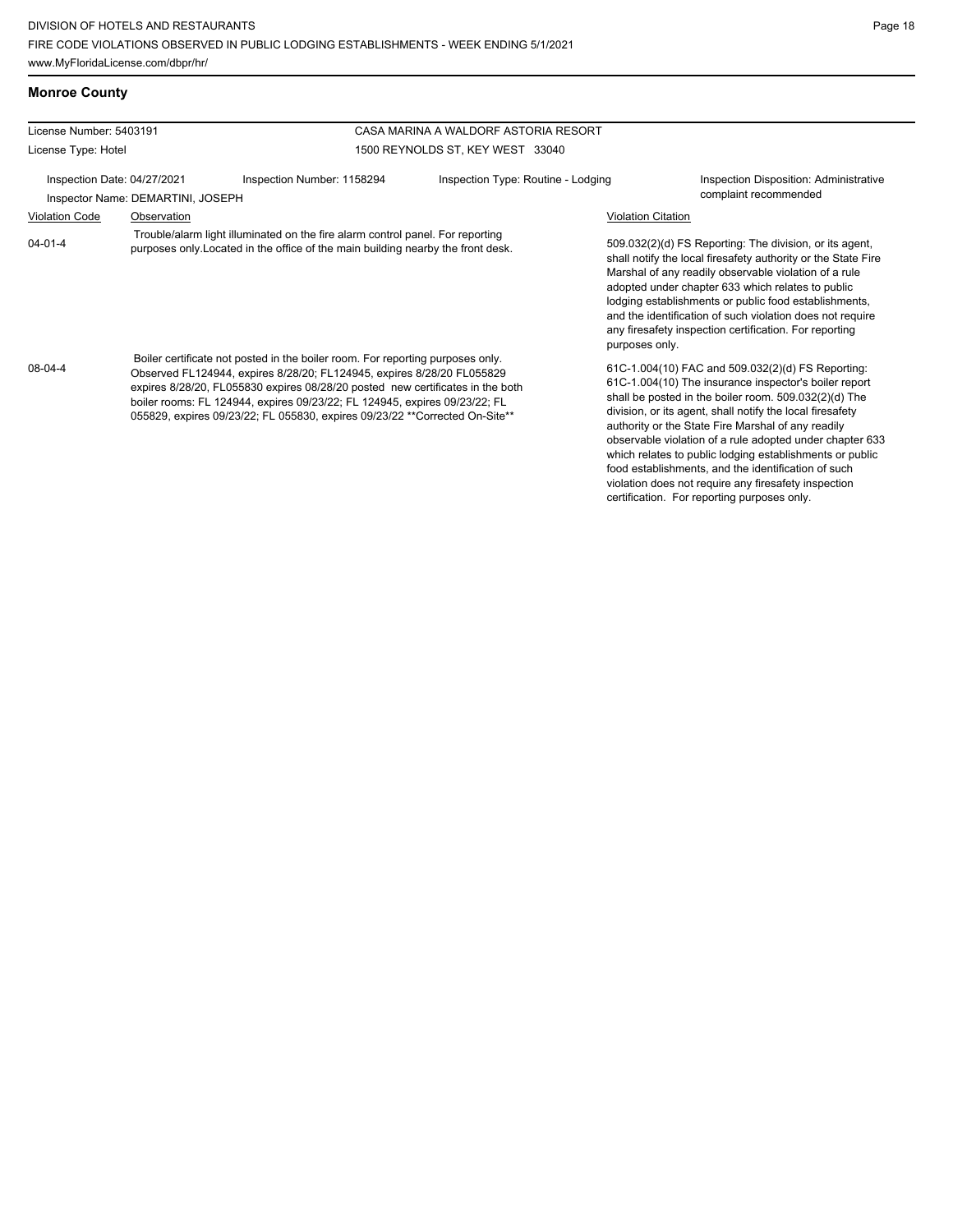#### **Nassau County**

| License Number: 5500967          |                                                               |                                                                                                                                                                 | SPRINGHILL SUITES AMELIA ISLAND                  |                                                                                                                                                                                                                                                                                                                                                                                                                                                                                                                                                                                                                                                                                                                              |
|----------------------------------|---------------------------------------------------------------|-----------------------------------------------------------------------------------------------------------------------------------------------------------------|--------------------------------------------------|------------------------------------------------------------------------------------------------------------------------------------------------------------------------------------------------------------------------------------------------------------------------------------------------------------------------------------------------------------------------------------------------------------------------------------------------------------------------------------------------------------------------------------------------------------------------------------------------------------------------------------------------------------------------------------------------------------------------------|
| License Type: Hotel              |                                                               |                                                                                                                                                                 | 2700 ATLANTIC AVE STE 2, AMELIA ISLAND 32034     |                                                                                                                                                                                                                                                                                                                                                                                                                                                                                                                                                                                                                                                                                                                              |
|                                  | Inspection Date: 04/27/2021<br>Inspector Name: NEVILLE, DAVID | Inspection Number: 1158628                                                                                                                                      | Inspection Type: Lodging-Licensing<br>Inspection | Inspection Disposition: Inspection<br>Completed - No Further Action                                                                                                                                                                                                                                                                                                                                                                                                                                                                                                                                                                                                                                                          |
| <b>Violation Code</b><br>08-03-4 | Observation<br>purposes only.<br>plate                        | No boiler certificate or insurance inspector's boiler report available. For reporting<br>Hot water heaters are 500,000 BTU, 160 gallons, and 210°F per the data |                                                  | <b>Violation Citation</b><br>61C-1.004(10) FAC and 509.032(2)(d) FS Reporting:<br>61C-1.004(10) The insurance inpector's boiler report is<br>required annually for power boilers and high<br>pressure/high temperature boilers and biannually for low<br>pressure steam or vapor heating boilers. 509.032(2)(d)<br>The division, or its agent, shall notify the local firesafety<br>authority or the State Fire Marshal of any readily<br>observable violation of a rule adopted under chapter 633<br>which relates to public lodging establishments or public<br>food establishments, and the identification of such<br>violation does not require any firesafety inspection<br>certification. For reporting purposes only. |
| License Number: 5500968          |                                                               |                                                                                                                                                                 | COURTYARD AMELIA ISLAND                          |                                                                                                                                                                                                                                                                                                                                                                                                                                                                                                                                                                                                                                                                                                                              |
| License Type: Hotel              |                                                               |                                                                                                                                                                 | 2700 ATLANTIC AVE STE 1, AMELIA ISLAND 32034     |                                                                                                                                                                                                                                                                                                                                                                                                                                                                                                                                                                                                                                                                                                                              |
| Inspection Date: 04/27/2021      | Inenactor Nama: NEVIII IF DAVID                               | Inspection Number: 1158629                                                                                                                                      | Inspection Type: Lodging-Licensing<br>Inspection | Inspection Disposition: Inspection<br>Completed - No Further Action                                                                                                                                                                                                                                                                                                                                                                                                                                                                                                                                                                                                                                                          |

Inspector Name: NEVILLE, DAVID **Inspection** Inspection **Inspection** Completed - No Further Action Violation Code Observation Violation Citation 61C-1.004(10) FAC and 509.032(2)(d) FS Reporting: 61C-1.004(10) The insurance inpector's boiler report is required annually for power boilers and high pressure/high temperature boilers and biannually for low pressure steam or vapor heating boilers. 509.032(2)(d) The division, or its agent, shall notify the local firesafety 08-03-4 No boiler certificate or insurance inspector's boiler report available. For reporting purposes only. Hot water heaters are 500,000 BTU, 160 gallons, and 210°F per the data plate

authority or the State Fire Marshal of any readily observable violation of a rule adopted under chapter 633 which relates to public lodging establishments or public food establishments, and the identification of such violation does not require any firesafety inspection certification. For reporting purposes only.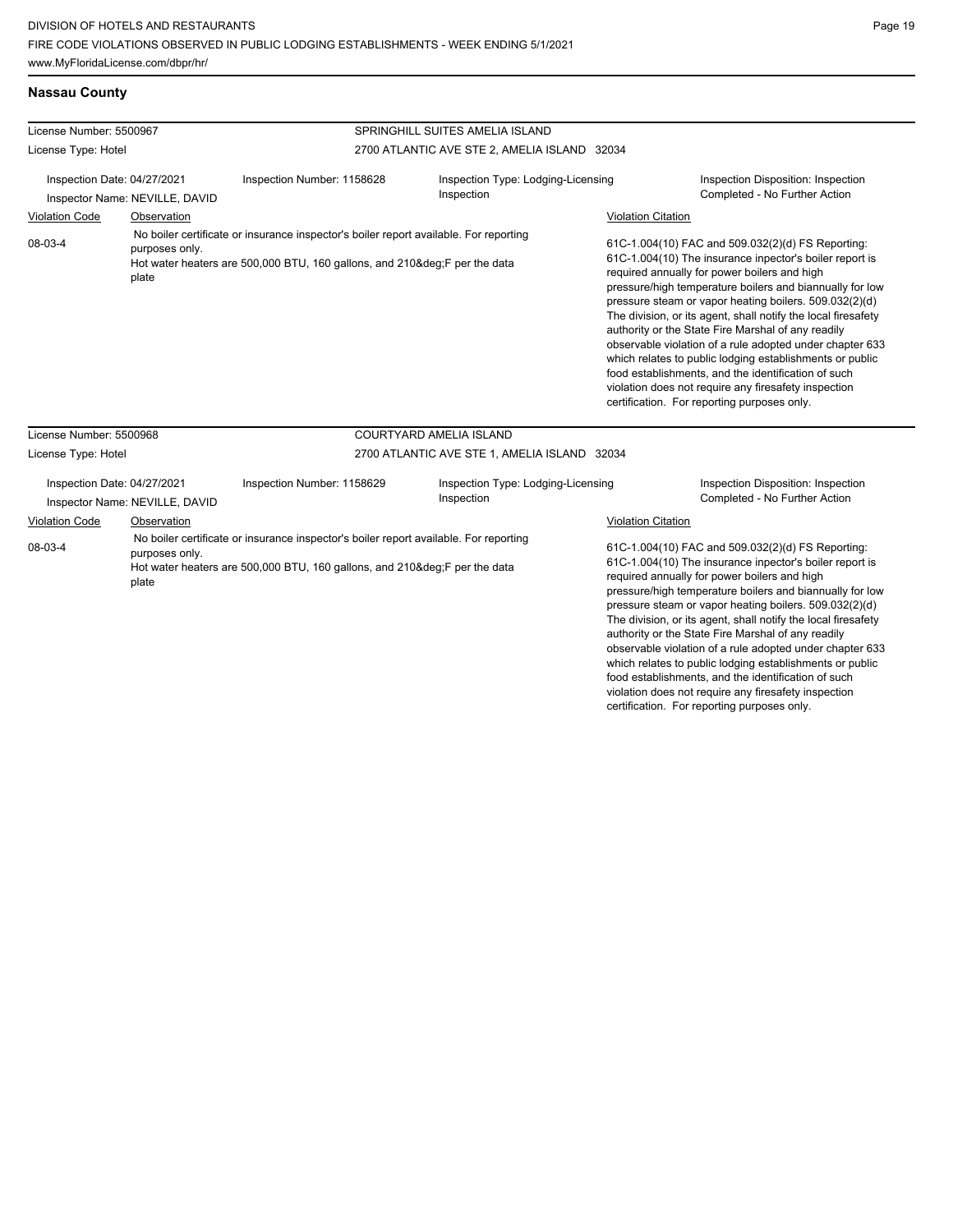# **Okaloosa County**

| License Number: 5603261     |                                     |                                                                                                                              | <b>HEROS LANDING APARTMENTS</b>                 |                           |                                                                                                                                                                                                                                                                                                                                                                                                                            |
|-----------------------------|-------------------------------------|------------------------------------------------------------------------------------------------------------------------------|-------------------------------------------------|---------------------------|----------------------------------------------------------------------------------------------------------------------------------------------------------------------------------------------------------------------------------------------------------------------------------------------------------------------------------------------------------------------------------------------------------------------------|
| License Type: Apartment     |                                     |                                                                                                                              | 1005 MARTIN LUTHER KING JR AVE, CRESTVIEW 32536 |                           |                                                                                                                                                                                                                                                                                                                                                                                                                            |
| Inspection Date: 04/26/2021 | Inspector Name: STEINMAN, MARC      | Inspection Number: 1509718                                                                                                   | Inspection Type: Routine - Lodging              |                           | Inspection Disposition: Warning<br>Issued                                                                                                                                                                                                                                                                                                                                                                                  |
| <b>Violation Code</b>       | Observation                         |                                                                                                                              |                                                 | <b>Violation Citation</b> |                                                                                                                                                                                                                                                                                                                                                                                                                            |
| $01 - 02 - 4$               | Bld D located between units 5 and 6 | Portable fire extinguisher pressure gauge indicates the extinguisher is in need of<br>recharge. For reporting purposes only. |                                                 | purposes only.            | 509.032(2)(d) FS Reporting: (d) The division, or its<br>agent, shall notify the local firesafety authority or the<br>State Fire Marshal of any readily observable violation of<br>a rule adopted under chapter 633 which relates to public<br>lodging establishments or public food establishments,<br>and the identification of such violation does not require<br>any firesafety inspection certification. For reporting |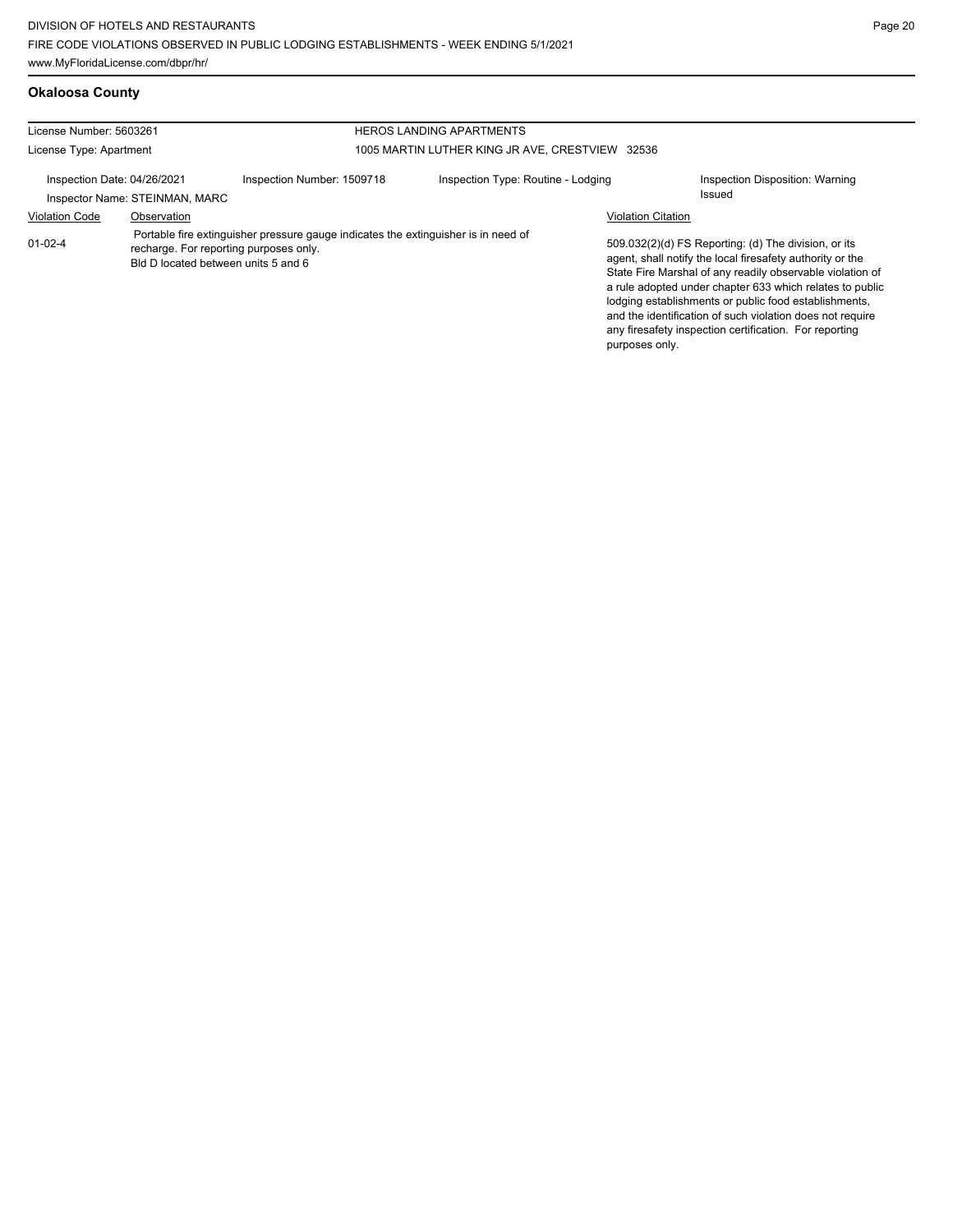**Orange County**

| License Number: 5811348                                     |                                                                                                                      |                                                                                                                                                                                                                                | <b>NOVEL LUCERNE</b>        |                                           |                           |                                                                                                                                                                                                                                                                                                                                                                                                                                                                                                                                                                                                                                                                                                 |
|-------------------------------------------------------------|----------------------------------------------------------------------------------------------------------------------|--------------------------------------------------------------------------------------------------------------------------------------------------------------------------------------------------------------------------------|-----------------------------|-------------------------------------------|---------------------------|-------------------------------------------------------------------------------------------------------------------------------------------------------------------------------------------------------------------------------------------------------------------------------------------------------------------------------------------------------------------------------------------------------------------------------------------------------------------------------------------------------------------------------------------------------------------------------------------------------------------------------------------------------------------------------------------------|
| License Type: Apartment                                     |                                                                                                                      |                                                                                                                                                                                                                                |                             | 733 MAIN LN, ORLANDO 32801                |                           |                                                                                                                                                                                                                                                                                                                                                                                                                                                                                                                                                                                                                                                                                                 |
| Inspection Date: 04/26/2021                                 | Inspector Name: MONTESANO, MISTI                                                                                     | Inspection Number: 1499588                                                                                                                                                                                                     |                             | Inspection Type: Routine - Lodging        |                           | Inspection Disposition: Call Back -<br>Extension given, pending                                                                                                                                                                                                                                                                                                                                                                                                                                                                                                                                                                                                                                 |
| <b>Violation Code</b>                                       | Observation                                                                                                          |                                                                                                                                                                                                                                |                             |                                           | <b>Violation Citation</b> |                                                                                                                                                                                                                                                                                                                                                                                                                                                                                                                                                                                                                                                                                                 |
| $04 - 01 - 4$                                               | panel. For reporting purposes only.<br>- main building first floor, Earthfair Panel<br>2021-04-26: **Time Extended** | - From initial inspection : Trouble/alarm light illuminated on the fire alarm control                                                                                                                                          | - From follow-up inspection |                                           | purposes only.            | 509.032(2)(d) FS Reporting: The division, or its agent,<br>shall notify the local firesafety authority or the State Fire<br>Marshal of any readily observable violation of a rule<br>adopted under chapter 633 which relates to public<br>lodging establishments or public food establishments,<br>and the identification of such violation does not require<br>any firesafety inspection certification. For reporting                                                                                                                                                                                                                                                                          |
| License Number: 5811328                                     |                                                                                                                      |                                                                                                                                                                                                                                |                             | THE TIFFANY AT MAITLAND WEST              |                           |                                                                                                                                                                                                                                                                                                                                                                                                                                                                                                                                                                                                                                                                                                 |
| License Type: Apartment                                     |                                                                                                                      |                                                                                                                                                                                                                                |                             | 9301 SUMMIT CENTRE WAY, ORLANDO 32810     |                           |                                                                                                                                                                                                                                                                                                                                                                                                                                                                                                                                                                                                                                                                                                 |
| Inspection Date: 04/27/2021<br><b>Violation Code</b>        | Inspector Name: THORNCROFT, ROBERT<br>Observation                                                                    | Inspection Number: 1499496                                                                                                                                                                                                     |                             | Inspection Type: Routine - Lodging        | <b>Violation Citation</b> | Inspection Disposition: Call Back -<br>Extension given, pending                                                                                                                                                                                                                                                                                                                                                                                                                                                                                                                                                                                                                                 |
| $04 - 01 - 4$                                               |                                                                                                                      | - From initial inspection : Trouble/alarm light illuminated on the fire alarm control<br>panel. For reporting purposes only. System in trouble - From follow-up<br>inspection 2021-04-27: System in trouble ** Time Extended** |                             |                                           | purposes only.            | 509.032(2)(d) FS Reporting: The division, or its agent,<br>shall notify the local firesafety authority or the State Fire<br>Marshal of any readily observable violation of a rule<br>adopted under chapter 633 which relates to public<br>lodging establishments or public food establishments,<br>and the identification of such violation does not require<br>any firesafety inspection certification. For reporting                                                                                                                                                                                                                                                                          |
| License Number: 5805932                                     |                                                                                                                      |                                                                                                                                                                                                                                |                             | INTOWN SUITES ORLANDO SOUTH LLC           |                           |                                                                                                                                                                                                                                                                                                                                                                                                                                                                                                                                                                                                                                                                                                 |
| License Type: Hotel                                         |                                                                                                                      |                                                                                                                                                                                                                                |                             | 1951 CENTRAL FLORIDA PKWY, ORLANDO 32837  |                           |                                                                                                                                                                                                                                                                                                                                                                                                                                                                                                                                                                                                                                                                                                 |
| Inspection Date: 04/26/2021<br>Inspector Name: ALVIS, DAVID |                                                                                                                      | Inspection Number: 1158696                                                                                                                                                                                                     |                             | Inspection Type: Routine - Lodging        |                           | Inspection Disposition: Inspection<br>Completed - No Further Action                                                                                                                                                                                                                                                                                                                                                                                                                                                                                                                                                                                                                             |
| <b>Violation Code</b>                                       | Observation                                                                                                          |                                                                                                                                                                                                                                |                             |                                           | <b>Violation Citation</b> |                                                                                                                                                                                                                                                                                                                                                                                                                                                                                                                                                                                                                                                                                                 |
| $08 - 01 - 4$                                               | purposes only.<br>-122593 9-18-2020                                                                                  | Boiler certificate or insurance inspector's boiler report expired. For reporting                                                                                                                                               |                             |                                           |                           | 61C-1.004(10) FAC and 509.032(2)(d) FS Reporting:<br>61C-1.004(10) The insurance inpector's boiler report is<br>required annually for power boilers and high<br>pressure/high temperature boilers and biannually for low<br>pressure steam or vapor heating boilers. 509.032(2)(d)<br>The division, or its agent, shall notify the local firesafety<br>authority or the State Fire Marshal of any readily<br>observable violation of a rule adopted under chapter 633<br>which relates to public lodging establishments or public<br>food establishments, and the identification of such<br>violation does not require any firesafety inspection<br>certification. For reporting purposes only. |
| License Number: 5811127                                     |                                                                                                                      |                                                                                                                                                                                                                                |                             | <b>MARRIOTT'S LAKESHORE RESERVE</b>       |                           |                                                                                                                                                                                                                                                                                                                                                                                                                                                                                                                                                                                                                                                                                                 |
| License Type: Hotel                                         |                                                                                                                      |                                                                                                                                                                                                                                |                             | 11248 LAKESHORE RESERVE DR, ORLANDO 32837 |                           |                                                                                                                                                                                                                                                                                                                                                                                                                                                                                                                                                                                                                                                                                                 |
| Inspection Date: 04/26/2021<br>Inspector Name: ALVIS, DAVID |                                                                                                                      | Inspection Number: 1158715                                                                                                                                                                                                     |                             | Inspection Type: Routine - Lodging        |                           | Inspection Disposition: Inspection<br>Completed - No Further Action                                                                                                                                                                                                                                                                                                                                                                                                                                                                                                                                                                                                                             |
| <b>Violation Code</b>                                       | Observation                                                                                                          |                                                                                                                                                                                                                                |                             |                                           | <b>Violation Citation</b> |                                                                                                                                                                                                                                                                                                                                                                                                                                                                                                                                                                                                                                                                                                 |
| $04 - 01 - 4$                                               | purposes only.                                                                                                       | Trouble/alarm light illuminated on the fire alarm control panel. For reporting                                                                                                                                                 |                             |                                           | purposes only.            | 509.032(2)(d) FS Reporting: The division, or its agent,<br>shall notify the local firesafety authority or the State Fire<br>Marshal of any readily observable violation of a rule<br>adopted under chapter 633 which relates to public<br>lodging establishments or public food establishments,<br>and the identification of such violation does not require<br>any firesafety inspection certification. For reporting                                                                                                                                                                                                                                                                          |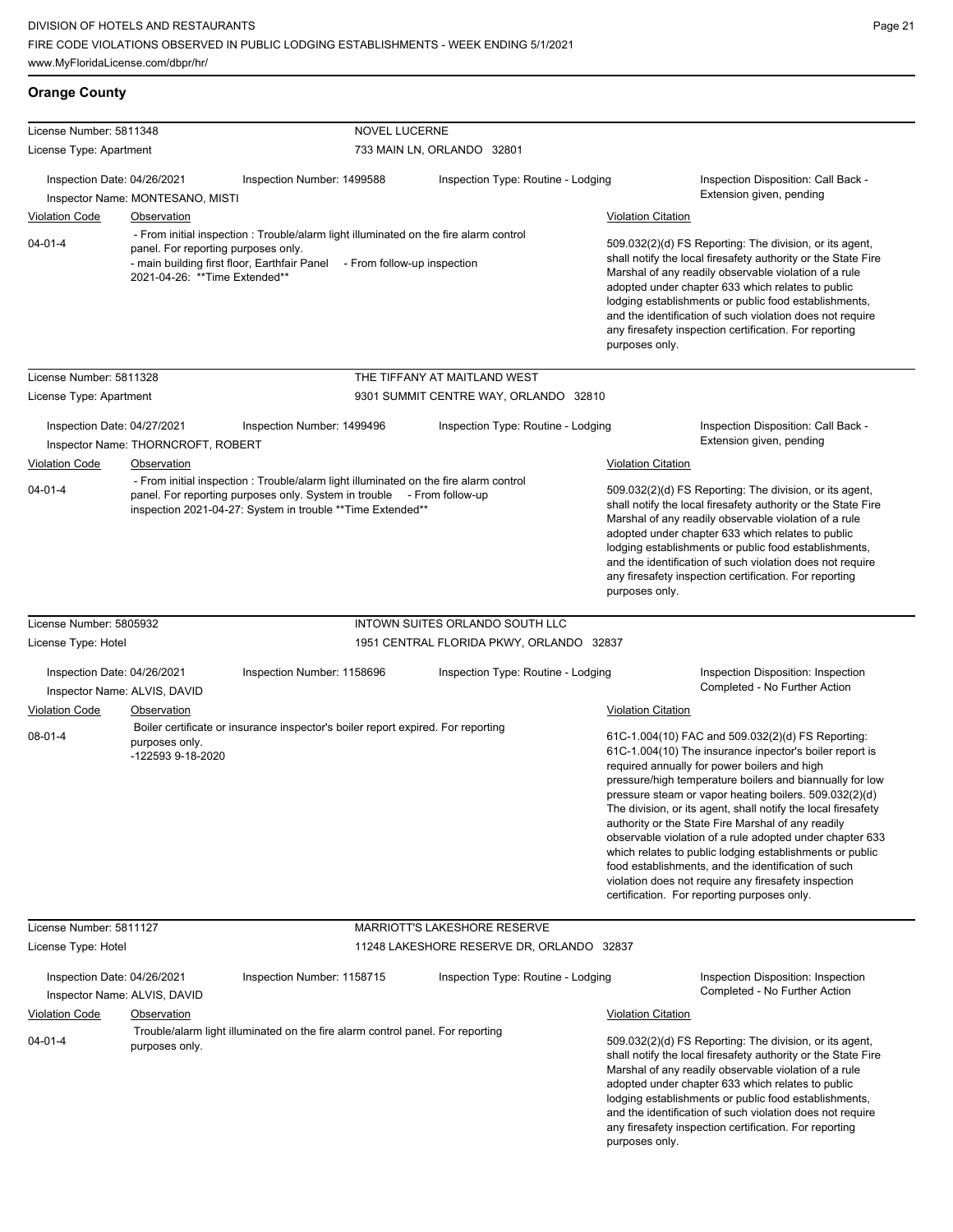# **Orange County**

| License Number: 5801553                                                                |                                                                                                                                         | DAYS INN ORLANDO                                                                                                                                                                                                                                                                                                                                                                              |                                                                          |                                                                                                                                                                                                                                                                                                                                                                                                                                                                                                                                                                                                                                                                                                                                                                                                                                                                                                  |
|----------------------------------------------------------------------------------------|-----------------------------------------------------------------------------------------------------------------------------------------|-----------------------------------------------------------------------------------------------------------------------------------------------------------------------------------------------------------------------------------------------------------------------------------------------------------------------------------------------------------------------------------------------|--------------------------------------------------------------------------|--------------------------------------------------------------------------------------------------------------------------------------------------------------------------------------------------------------------------------------------------------------------------------------------------------------------------------------------------------------------------------------------------------------------------------------------------------------------------------------------------------------------------------------------------------------------------------------------------------------------------------------------------------------------------------------------------------------------------------------------------------------------------------------------------------------------------------------------------------------------------------------------------|
| License Type: Motel                                                                    |                                                                                                                                         |                                                                                                                                                                                                                                                                                                                                                                                               | 2500 W 33 ST, ORLANDO 32839                                              |                                                                                                                                                                                                                                                                                                                                                                                                                                                                                                                                                                                                                                                                                                                                                                                                                                                                                                  |
| Inspection Date: 04/26/2021                                                            | Inspector Name: PASIECKI, VICTORIA                                                                                                      | Inspection Number: 1214370                                                                                                                                                                                                                                                                                                                                                                    | Inspection Type: Routine - Lodging                                       | Inspection Disposition: Warning<br>Issued                                                                                                                                                                                                                                                                                                                                                                                                                                                                                                                                                                                                                                                                                                                                                                                                                                                        |
| <b>Violation Code</b>                                                                  | <b>Observation</b>                                                                                                                      |                                                                                                                                                                                                                                                                                                                                                                                               |                                                                          | <b>Violation Citation</b>                                                                                                                                                                                                                                                                                                                                                                                                                                                                                                                                                                                                                                                                                                                                                                                                                                                                        |
| $08 - 01 - 4$                                                                          | purposes only.<br>#53115                                                                                                                | Boiler certificate or insurance inspector's boiler report expired. For reporting                                                                                                                                                                                                                                                                                                              |                                                                          | 61C-1.004(10) FAC and 509.032(2)(d) FS Reporting:<br>61C-1.004(10) The insurance inpector's boiler report is<br>required annually for power boilers and high<br>pressure/high temperature boilers and biannually for low<br>pressure steam or vapor heating boilers. 509.032(2)(d)<br>The division, or its agent, shall notify the local firesafety<br>authority or the State Fire Marshal of any readily<br>observable violation of a rule adopted under chapter 633<br>which relates to public lodging establishments or public<br>food establishments, and the identification of such<br>violation does not require any firesafety inspection<br>certification. For reporting purposes only.                                                                                                                                                                                                  |
| License Number: 5800462                                                                |                                                                                                                                         | DAYS INN MIDTOWN                                                                                                                                                                                                                                                                                                                                                                              |                                                                          |                                                                                                                                                                                                                                                                                                                                                                                                                                                                                                                                                                                                                                                                                                                                                                                                                                                                                                  |
| License Type: Motel                                                                    |                                                                                                                                         |                                                                                                                                                                                                                                                                                                                                                                                               | 3300 S ORANGE BLOSSOM TRL, ORLANDO 328398968                             |                                                                                                                                                                                                                                                                                                                                                                                                                                                                                                                                                                                                                                                                                                                                                                                                                                                                                                  |
| Inspection Date: 04/30/2021<br><b>Violation Code</b><br>$01 - 06 - 4$<br>$01 - 06 - 4$ | Inspector Name: PASIECKI, VICTORIA<br>Observation<br>Outside room 165/163<br>Extended**<br>Outside room 165/163<br>Outside Room 264/262 | Inspection Number: 1216918<br>- From initial inspection : Portable fire extinguisher locked in a box with no means<br>of access to the fire extinguisher. For reporting purposes only.<br>Outside Room 264/262 - From follow-up inspection 2021-04-30: **Time<br>Portable fire extinguisher locked in a box with no means of access to the fire<br>extinguisher. For reporting purposes only. | Inspection Type: Complaint Full                                          | Inspection Disposition: Call Back -<br>Complied<br><b>Violation Citation</b><br>509.032(2)(d) FS Reporting: (d) The division, or its<br>agent, shall notify the local firesafety authority or the<br>State Fire Marshal of any readily observable violation of<br>a rule adopted under chapter 633 which relates to public<br>lodging establishments or public food establishments,<br>and the identification of such violation does not require<br>any firesafety inspection certification. For reporting<br>purposes only.<br>509.032(2)(d) FS Reporting: (d) The division, or its<br>agent, shall notify the local firesafety authority or the<br>State Fire Marshal of any readily observable violation of<br>a rule adopted under chapter 633 which relates to public<br>lodging establishments or public food establishments,<br>and the identification of such violation does not require |
| License Number: 5810924<br>License Type: Hotel                                         |                                                                                                                                         |                                                                                                                                                                                                                                                                                                                                                                                               | FAIRFIELD INN & SUITES ORLANDO/OCOEE<br>10971 W COLONIAL DR, OCOEE 34761 | any firesafety inspection certification. For reporting<br>purposes only.                                                                                                                                                                                                                                                                                                                                                                                                                                                                                                                                                                                                                                                                                                                                                                                                                         |
| Inspection Date: 04/28/2021                                                            |                                                                                                                                         | Inspection Number: 1156914                                                                                                                                                                                                                                                                                                                                                                    | Inspection Type: Routine - Lodging                                       | Inspection Disposition: Warning                                                                                                                                                                                                                                                                                                                                                                                                                                                                                                                                                                                                                                                                                                                                                                                                                                                                  |
|                                                                                        | Inspector Name: GREENE, MARVIN                                                                                                          |                                                                                                                                                                                                                                                                                                                                                                                               |                                                                          | Issued                                                                                                                                                                                                                                                                                                                                                                                                                                                                                                                                                                                                                                                                                                                                                                                                                                                                                           |
| <b>Violation Code</b><br>$05-02-5$                                                     | Observation<br>purposes only.<br>Room 202.                                                                                              | Hearing-impaired smoke detector is not functioning when tested. For reporting                                                                                                                                                                                                                                                                                                                 |                                                                          | <b>Violation Citation</b><br>509.032(2)(d) FS Reporting: The division, or its agent,<br>shall notify the local firesafety authority or the State Fire<br>Marshal of any readily observable violation of a rule<br>adopted under chapter 633 which relates to public<br>lodging establishments or public food establishments,<br>and the identification of such violation does not require                                                                                                                                                                                                                                                                                                                                                                                                                                                                                                        |

any firesafety inspection certification. For reporting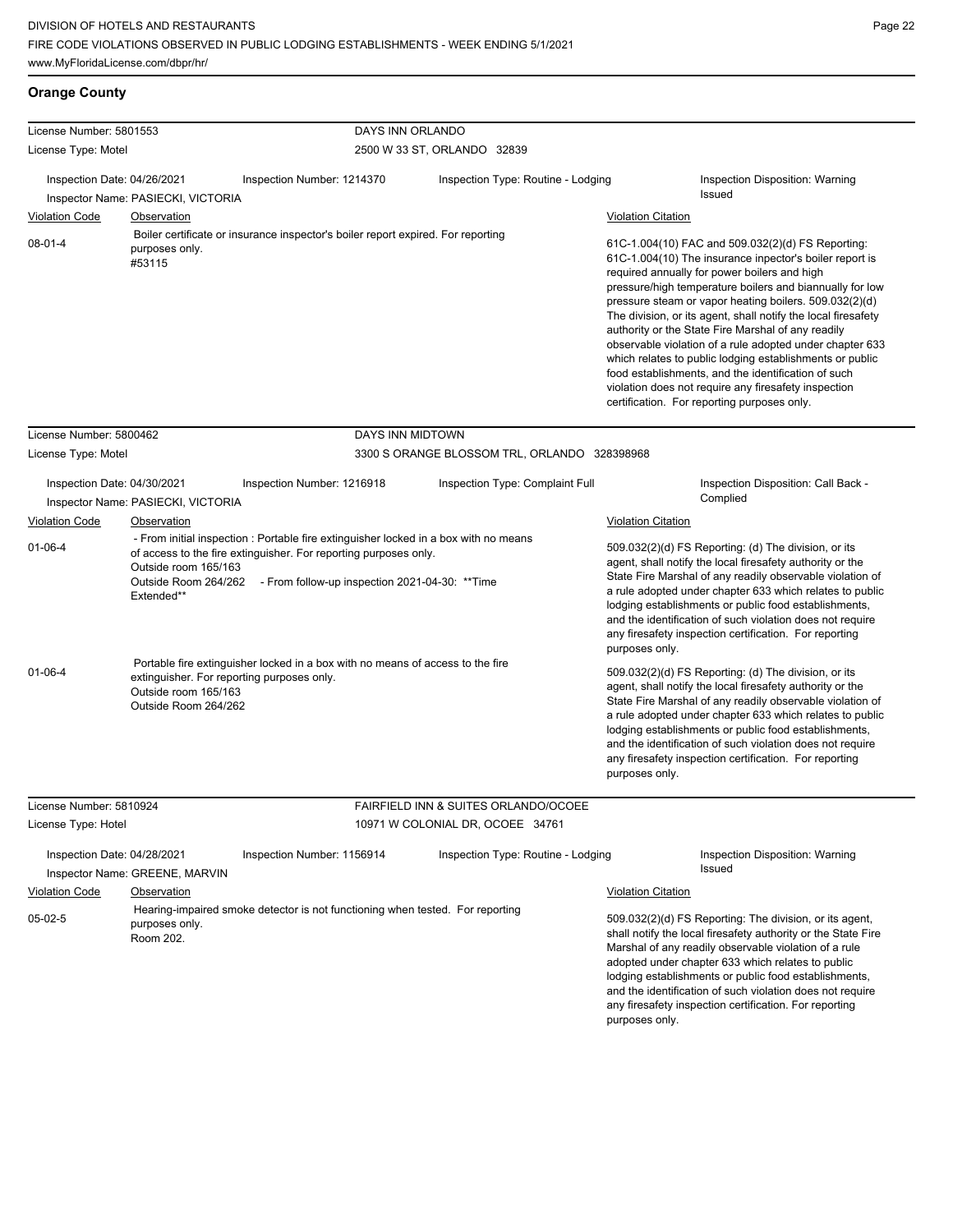#### **Osceola County**

| License Number: 5912068   |                                                             |                                                                                                                                                             | MM LAKE HOTEL LLC                                 |                                                                                                                                                                                                                                                                                                                                                                                                                                                                                                                                                                                                                                                                                                 |  |  |  |  |
|---------------------------|-------------------------------------------------------------|-------------------------------------------------------------------------------------------------------------------------------------------------------------|---------------------------------------------------|-------------------------------------------------------------------------------------------------------------------------------------------------------------------------------------------------------------------------------------------------------------------------------------------------------------------------------------------------------------------------------------------------------------------------------------------------------------------------------------------------------------------------------------------------------------------------------------------------------------------------------------------------------------------------------------------------|--|--|--|--|
| License Type: Hotel       |                                                             |                                                                                                                                                             | 4944 W IRLO BRONSON MEMORIAL HWY, KISSIMMEE 34746 |                                                                                                                                                                                                                                                                                                                                                                                                                                                                                                                                                                                                                                                                                                 |  |  |  |  |
|                           | Inspection Date: 04/27/2021                                 | Inspection Number: 1159049                                                                                                                                  | Inspection Type: Complaint Full                   | Inspection Disposition: Inspection                                                                                                                                                                                                                                                                                                                                                                                                                                                                                                                                                                                                                                                              |  |  |  |  |
|                           | Inspector Name: LORENZO, ANA                                |                                                                                                                                                             |                                                   | Completed - No Further Action                                                                                                                                                                                                                                                                                                                                                                                                                                                                                                                                                                                                                                                                   |  |  |  |  |
| <b>Violation Code</b>     | Observation                                                 |                                                                                                                                                             |                                                   | <b>Violation Citation</b>                                                                                                                                                                                                                                                                                                                                                                                                                                                                                                                                                                                                                                                                       |  |  |  |  |
| 08-03-4<br>purposes only. |                                                             | No boiler certificate or insurance inspector's boiler report available. For reporting                                                                       |                                                   | 61C-1.004(10) FAC and 509.032(2)(d) FS Reporting:<br>61C-1.004(10) The insurance inpector's boiler report is<br>required annually for power boilers and high<br>pressure/high temperature boilers and biannually for low<br>pressure steam or vapor heating boilers. 509.032(2)(d)<br>The division, or its agent, shall notify the local firesafety<br>authority or the State Fire Marshal of any readily<br>observable violation of a rule adopted under chapter 633<br>which relates to public lodging establishments or public<br>food establishments, and the identification of such<br>violation does not require any firesafety inspection<br>certification. For reporting purposes only. |  |  |  |  |
| License Number: 5900879   |                                                             |                                                                                                                                                             | THE GRAND ORLANDO RESORT AT CELEBRATION           |                                                                                                                                                                                                                                                                                                                                                                                                                                                                                                                                                                                                                                                                                                 |  |  |  |  |
| License Type: Hotel       |                                                             |                                                                                                                                                             | 2900 PKWY BLVD, KISSIMMEE 34747                   |                                                                                                                                                                                                                                                                                                                                                                                                                                                                                                                                                                                                                                                                                                 |  |  |  |  |
|                           | Inspection Date: 04/29/2021<br>Inspector Name: YOUNG, COLIN | Inspection Number: 1159060                                                                                                                                  | Inspection Type: Complaint Full                   | Inspection Disposition: Warning<br>Issued                                                                                                                                                                                                                                                                                                                                                                                                                                                                                                                                                                                                                                                       |  |  |  |  |
| <b>Violation Code</b>     | Observation                                                 |                                                                                                                                                             |                                                   | <b>Violation Citation</b>                                                                                                                                                                                                                                                                                                                                                                                                                                                                                                                                                                                                                                                                       |  |  |  |  |
| $05-02-5$                 | purposes only. Room 2101                                    | Hearing-impaired smoke detector is not functioning when tested. For reporting<br>Maintenance manager will call for service                                  |                                                   | 509.032(2)(d) FS Reporting: The division, or its agent,<br>shall notify the local firesafety authority or the State Fire<br>Marshal of any readily observable violation of a rule<br>adopted under chapter 633 which relates to public<br>lodging establishments or public food establishments,<br>and the identification of such violation does not require<br>any firesafety inspection certification. For reporting<br>purposes only.                                                                                                                                                                                                                                                        |  |  |  |  |
| $08-01-4$                 |                                                             | Boiler certificate or insurance inspector's boiler report expired. For reporting<br>purposes only Chris the maintenance manager advised they just had their |                                                   | 61C-1.004(10) FAC and 509.032(2)(d) FS Reporting:                                                                                                                                                                                                                                                                                                                                                                                                                                                                                                                                                                                                                                               |  |  |  |  |

purposes only. Chris the maintenance manager advised they just had their inspection and the current certificates are expired. He advised that they should receive the certificates shortly

61C-1.004(10) FAC and 509.032(2)(d) FS Reporting: 61C-1.004(10) The insurance inpector's boiler report is required annually for power boilers and high pressure/high temperature boilers and biannually for low pressure steam or vapor heating boilers. 509.032(2)(d) The division, or its agent, shall notify the local firesafety authority or the State Fire Marshal of any readily observable violation of a rule adopted under chapter 633 which relates to public lodging establishments or public food establishments, and the identification of such violation does not require any firesafety inspection certification. For reporting purposes only.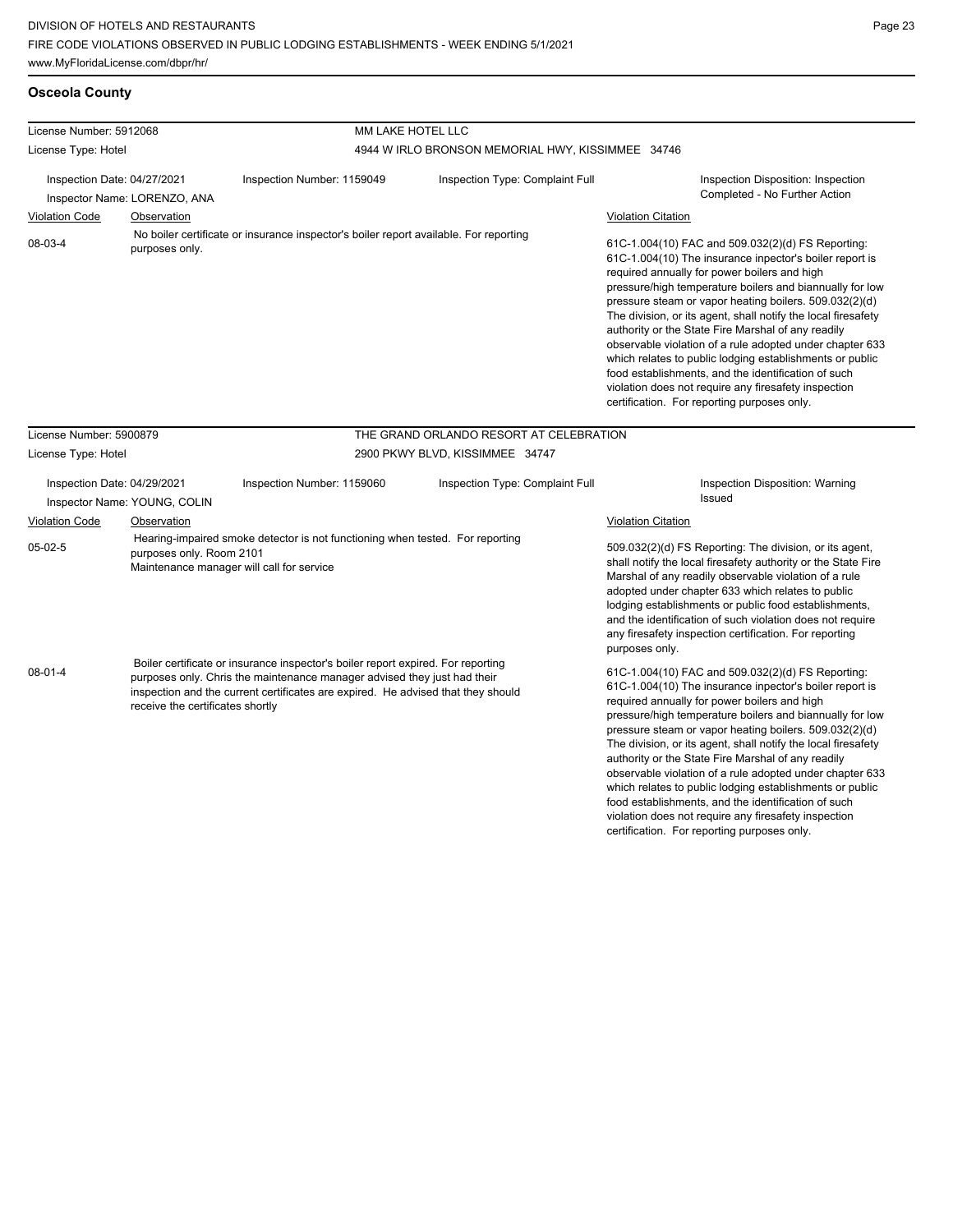#### **Palm Beach County**

#### License Number: 6014232 License Type: Apartment CLPF NORTH BOCA VILLAGE LLC 7801 N FEDERAL HWY, BOCA RATON 33487 Inspection Date: 04/28/2021 Inspection Number: 1512176 Inspection Type: Lodging-Licensing Inspection Inspection Disposition: Warning Inspector Name: GOODWIN, NICHOLAS **Inspection** Inspection **Inspection** Issued Violation Code Observation Violation Citation 509.032(2)(d) FS Reporting: (d) The division, or its agent, shall notify the local firesafety authority or the State Fire Marshal of any readily observable violation of a rule adopted under chapter 633 which relates to public lodging establishments or public food establishments, and the identification of such violation does not require any firesafety inspection certification. For reporting purposes only. 01-02-4 Portable fire extinguisher pressure gauge indicates the extinguisher is in need of recharge. For reporting purposes only. In building 13 outside of unit 107, in building 22 outside of unit 111, in building 22 outside of elevator machine room, building 22 outside of unit 507, building 19 outside of unit 101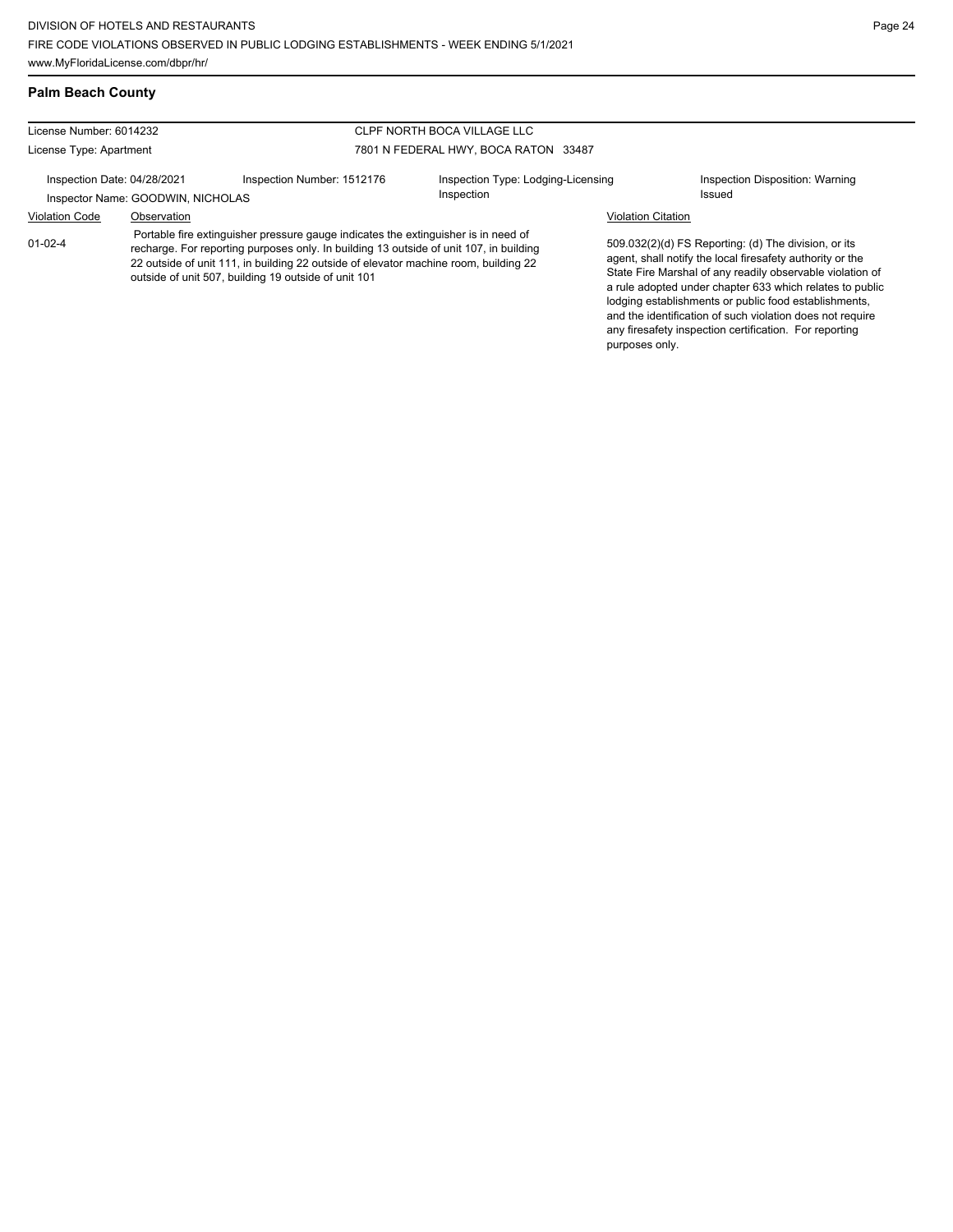| <b>Pinellas County</b>      |                                                                                                                                                                                            |                                                                                                                                       |                                            |                                                                                                                                                                                                                                                                                                                                                                                                                                              |                                                                                                                                                                                                                                                                                                                                                                                                                        |  |
|-----------------------------|--------------------------------------------------------------------------------------------------------------------------------------------------------------------------------------------|---------------------------------------------------------------------------------------------------------------------------------------|--------------------------------------------|----------------------------------------------------------------------------------------------------------------------------------------------------------------------------------------------------------------------------------------------------------------------------------------------------------------------------------------------------------------------------------------------------------------------------------------------|------------------------------------------------------------------------------------------------------------------------------------------------------------------------------------------------------------------------------------------------------------------------------------------------------------------------------------------------------------------------------------------------------------------------|--|
| License Number: 6215529     |                                                                                                                                                                                            |                                                                                                                                       | <b>COFFEE POT BAYOU REALTY</b>             |                                                                                                                                                                                                                                                                                                                                                                                                                                              |                                                                                                                                                                                                                                                                                                                                                                                                                        |  |
| License Type: Apartment     |                                                                                                                                                                                            |                                                                                                                                       | 300 34 AVE N, ST. PETERSBURG 33704         |                                                                                                                                                                                                                                                                                                                                                                                                                                              |                                                                                                                                                                                                                                                                                                                                                                                                                        |  |
| Inspection Date: 04/29/2021 |                                                                                                                                                                                            | Inspection Number: 1505221                                                                                                            | Inspection Type: Routine - Lodging         |                                                                                                                                                                                                                                                                                                                                                                                                                                              | Inspection Disposition: Inspection<br>Completed - No Further Action                                                                                                                                                                                                                                                                                                                                                    |  |
|                             | Inspector Name: LOZANO, KELVIN                                                                                                                                                             |                                                                                                                                       |                                            |                                                                                                                                                                                                                                                                                                                                                                                                                                              |                                                                                                                                                                                                                                                                                                                                                                                                                        |  |
| <b>Violation Code</b>       | Observation                                                                                                                                                                                | Portable fire extinguisher locked in a box with no means of access to the fire                                                        |                                            | <b>Violation Citation</b>                                                                                                                                                                                                                                                                                                                                                                                                                    |                                                                                                                                                                                                                                                                                                                                                                                                                        |  |
| $01 - 06 - 4$               |                                                                                                                                                                                            | extinguisher. For reporting purposes only. In front of unit 8. Glass partially broken<br>but no means to break the rest of the glass. |                                            | 509.032(2)(d) FS Reporting: (d) The division, or its<br>agent, shall notify the local firesafety authority or the<br>State Fire Marshal of any readily observable violation of<br>a rule adopted under chapter 633 which relates to public<br>lodging establishments or public food establishments,<br>and the identification of such violation does not require<br>any firesafety inspection certification. For reporting<br>purposes only. |                                                                                                                                                                                                                                                                                                                                                                                                                        |  |
| License Number: 6204782     |                                                                                                                                                                                            |                                                                                                                                       | BREEZEWAY APARTMENTS                       |                                                                                                                                                                                                                                                                                                                                                                                                                                              |                                                                                                                                                                                                                                                                                                                                                                                                                        |  |
| License Type: Apartment     |                                                                                                                                                                                            |                                                                                                                                       | 11875 3 ST E, TREASURE ISLAND 337064578    |                                                                                                                                                                                                                                                                                                                                                                                                                                              |                                                                                                                                                                                                                                                                                                                                                                                                                        |  |
|                             |                                                                                                                                                                                            |                                                                                                                                       |                                            |                                                                                                                                                                                                                                                                                                                                                                                                                                              |                                                                                                                                                                                                                                                                                                                                                                                                                        |  |
| Inspection Date: 04/26/2021 |                                                                                                                                                                                            | Inspection Number: 1500162                                                                                                            | Inspection Type: Routine - Lodging         |                                                                                                                                                                                                                                                                                                                                                                                                                                              | Inspection Disposition: Inspection<br>Completed - No Further Action                                                                                                                                                                                                                                                                                                                                                    |  |
|                             | Inspector Name: BRANNER, LISELOTTE<br>Observation                                                                                                                                          |                                                                                                                                       |                                            | <b>Violation Citation</b>                                                                                                                                                                                                                                                                                                                                                                                                                    |                                                                                                                                                                                                                                                                                                                                                                                                                        |  |
| <b>Violation Code</b>       |                                                                                                                                                                                            | Damaged electrical wire(s). For reporting purposes only                                                                               |                                            |                                                                                                                                                                                                                                                                                                                                                                                                                                              |                                                                                                                                                                                                                                                                                                                                                                                                                        |  |
|                             |                                                                                                                                                                                            | . Light hanging by wires and exposed wires by apartment 3.                                                                            |                                            |                                                                                                                                                                                                                                                                                                                                                                                                                                              | agent, shall notify the local firesafety authority or the<br>State Fire Marshal of any readily observable violation of<br>a rule adopted under chapter 633 which relates to public<br>lodging establishments or public food establishments,<br>and the identification of such violation does not require<br>any firesafety inspection certification. For reporting<br>purposes only.                                   |  |
| License Number: 6212890     |                                                                                                                                                                                            | <b>JOLLY ROGER APTS</b>                                                                                                               |                                            |                                                                                                                                                                                                                                                                                                                                                                                                                                              |                                                                                                                                                                                                                                                                                                                                                                                                                        |  |
| License Type: Apartment     |                                                                                                                                                                                            |                                                                                                                                       | 145 116 AVE, TREASURE ISLAND 337064583     |                                                                                                                                                                                                                                                                                                                                                                                                                                              |                                                                                                                                                                                                                                                                                                                                                                                                                        |  |
| Inspection Date: 04/26/2021 |                                                                                                                                                                                            | Inspection Number: 1495422                                                                                                            | Inspection Type: Routine - Lodging         |                                                                                                                                                                                                                                                                                                                                                                                                                                              | Inspection Disposition: Warning                                                                                                                                                                                                                                                                                                                                                                                        |  |
|                             | Inspector Name: BRANNER, LISELOTTE                                                                                                                                                         |                                                                                                                                       |                                            |                                                                                                                                                                                                                                                                                                                                                                                                                                              | Issued                                                                                                                                                                                                                                                                                                                                                                                                                 |  |
| <b>Violation Code</b>       | <b>Observation</b>                                                                                                                                                                         |                                                                                                                                       |                                            | <b>Violation Citation</b>                                                                                                                                                                                                                                                                                                                                                                                                                    |                                                                                                                                                                                                                                                                                                                                                                                                                        |  |
| $04 - 01 - 4$               | purposes only.                                                                                                                                                                             | Trouble/alarm light illuminated on the fire alarm control panel. For reporting<br>System trouble and and alarm 1 and 2 lights on.     |                                            | purposes only.                                                                                                                                                                                                                                                                                                                                                                                                                               | 509.032(2)(d) FS Reporting: The division, or its agent,<br>shall notify the local firesafety authority or the State Fire<br>Marshal of any readily observable violation of a rule<br>adopted under chapter 633 which relates to public<br>lodging establishments or public food establishments,<br>and the identification of such violation does not require<br>any firesafety inspection certification. For reporting |  |
| License Number: 6212290     |                                                                                                                                                                                            | ANCHOR APARTMENTS                                                                                                                     |                                            |                                                                                                                                                                                                                                                                                                                                                                                                                                              |                                                                                                                                                                                                                                                                                                                                                                                                                        |  |
| License Type: Apartment     |                                                                                                                                                                                            |                                                                                                                                       | 10225 GULF BLVD, TREASURE ISLAND 337064810 |                                                                                                                                                                                                                                                                                                                                                                                                                                              |                                                                                                                                                                                                                                                                                                                                                                                                                        |  |
| Inspection Date: 04/28/2021 |                                                                                                                                                                                            | Inspection Number: 1502638                                                                                                            | Inspection Type: Routine - Lodging         |                                                                                                                                                                                                                                                                                                                                                                                                                                              | Inspection Disposition: Warning                                                                                                                                                                                                                                                                                                                                                                                        |  |
|                             | Inspector Name: BRANNER, LISELOTTE                                                                                                                                                         |                                                                                                                                       |                                            |                                                                                                                                                                                                                                                                                                                                                                                                                                              | <b>Issued</b>                                                                                                                                                                                                                                                                                                                                                                                                          |  |
| <b>Violation Code</b>       | Observation                                                                                                                                                                                |                                                                                                                                       |                                            | <b>Violation Citation</b>                                                                                                                                                                                                                                                                                                                                                                                                                    |                                                                                                                                                                                                                                                                                                                                                                                                                        |  |
| 04-03-4                     | Battery missing at smoke detector room 3. For reporting purposes only.<br>Do not rent room 3 until smoke detector is fully functioning.<br>Manager replaced battery. **Corrected On-Site** |                                                                                                                                       |                                            | purposes only.                                                                                                                                                                                                                                                                                                                                                                                                                               | 509.032(2)(d) FS Reporting: The division, or its agent,<br>shall notify the local firesafety authority or the State Fire<br>Marshal of any readily observable violation of a rule<br>adopted under chapter 633 which relates to public<br>lodging establishments or public food establishments,<br>and the identification of such violation does not require<br>any firesafety inspection certification. For reporting |  |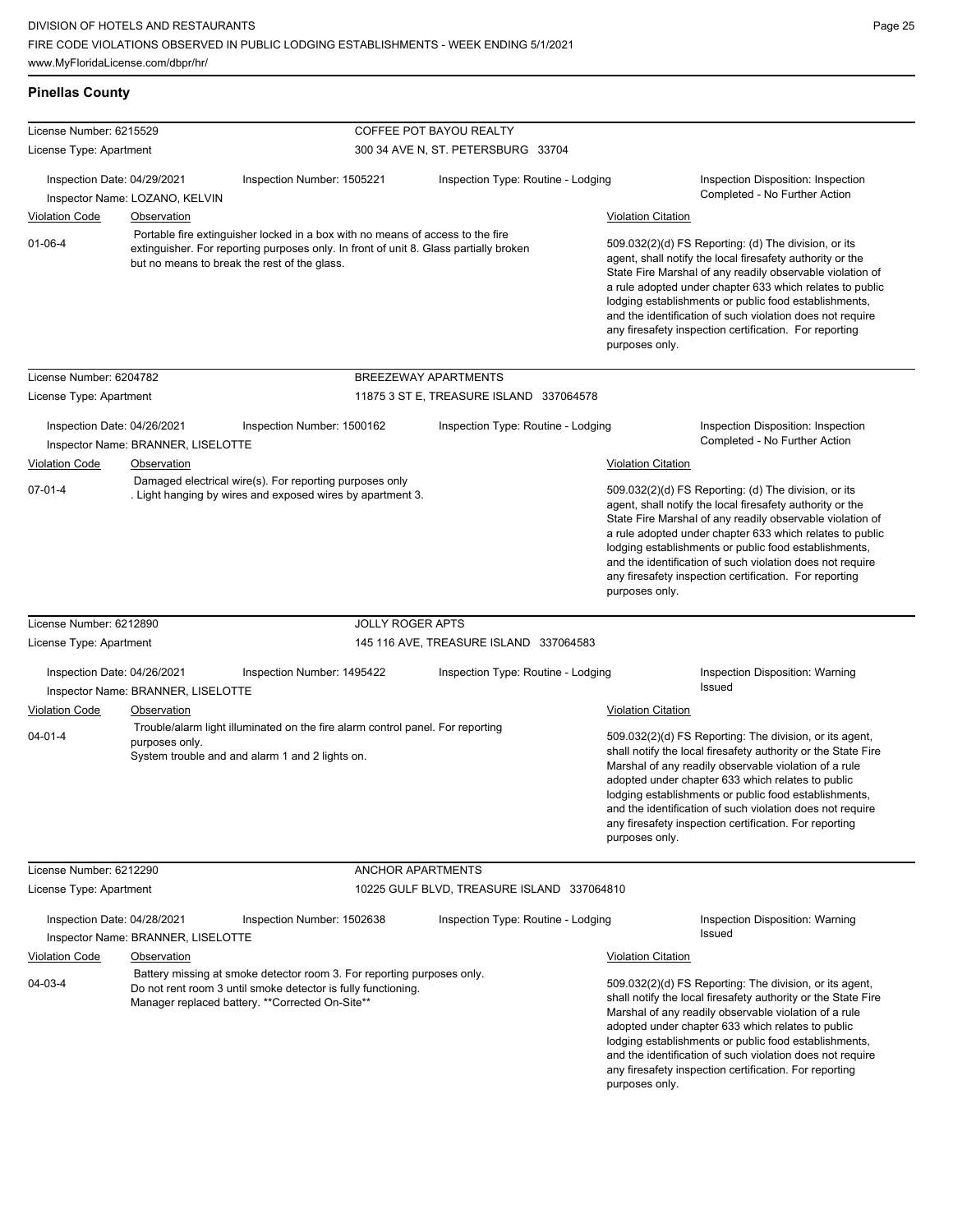any firesafety inspection certification. For reporting

| <b>Pinellas County</b> |  |
|------------------------|--|

| License Number: 6215955                                                                                                                                                                                                                                                                             |                                 | TGM IBIS WALK                                                                                                                                                                                                                                                        |                                          |                                                                                                                                                                                                                                                                                                                                                                                                                                                                           |                                                                                                                                                                                                                                                                                                                                                                  |
|-----------------------------------------------------------------------------------------------------------------------------------------------------------------------------------------------------------------------------------------------------------------------------------------------------|---------------------------------|----------------------------------------------------------------------------------------------------------------------------------------------------------------------------------------------------------------------------------------------------------------------|------------------------------------------|---------------------------------------------------------------------------------------------------------------------------------------------------------------------------------------------------------------------------------------------------------------------------------------------------------------------------------------------------------------------------------------------------------------------------------------------------------------------------|------------------------------------------------------------------------------------------------------------------------------------------------------------------------------------------------------------------------------------------------------------------------------------------------------------------------------------------------------------------|
| License Type: Apartment                                                                                                                                                                                                                                                                             |                                 |                                                                                                                                                                                                                                                                      | 871 IBIS WALK PL N, ST. PETERSBURG 33716 |                                                                                                                                                                                                                                                                                                                                                                                                                                                                           |                                                                                                                                                                                                                                                                                                                                                                  |
| Inspection Date: 04/26/2021                                                                                                                                                                                                                                                                         | Inspector Name: LOZANO, KELVIN  | Inspection Number: 1494321                                                                                                                                                                                                                                           | Inspection Type: Routine - Lodging       |                                                                                                                                                                                                                                                                                                                                                                                                                                                                           | Inspection Disposition: Call Back -<br>Complied                                                                                                                                                                                                                                                                                                                  |
| <b>Violation Code</b><br>$01 - 02 - 4$                                                                                                                                                                                                                                                              | Observation<br>3307, 5209       | - From initial inspection : Portable fire extinguisher pressure gauge indicates the<br>extinguisher is in need of recharge. For reporting purposes only. In front of 3307. In<br>front of 3407. In front of 5209 - From follow-up inspection 2021-04-26: In front of |                                          | <b>Violation Citation</b><br>509.032(2)(d) FS Reporting: (d) The division, or its<br>agent, shall notify the local firesafety authority or the<br>State Fire Marshal of any readily observable violation of<br>a rule adopted under chapter 633 which relates to public<br>lodging establishments or public food establishments,<br>and the identification of such violation does not require<br>any firesafety inspection certification. For reporting<br>purposes only. |                                                                                                                                                                                                                                                                                                                                                                  |
| License Number: 6215772                                                                                                                                                                                                                                                                             |                                 | <b>INTOWN SUITES</b>                                                                                                                                                                                                                                                 |                                          |                                                                                                                                                                                                                                                                                                                                                                                                                                                                           |                                                                                                                                                                                                                                                                                                                                                                  |
| License Type: Hotel                                                                                                                                                                                                                                                                                 |                                 |                                                                                                                                                                                                                                                                      | 2833 ROOSEVELT BLVD, CLEARWATER 33760    |                                                                                                                                                                                                                                                                                                                                                                                                                                                                           |                                                                                                                                                                                                                                                                                                                                                                  |
| Inspection Date: 04/28/2021<br>Inspector Name: WILMOT, TASHARA                                                                                                                                                                                                                                      |                                 | Inspection Number: 1158425                                                                                                                                                                                                                                           | Inspection Type: Routine - Lodging       |                                                                                                                                                                                                                                                                                                                                                                                                                                                                           | Inspection Disposition: Warning<br>Issued                                                                                                                                                                                                                                                                                                                        |
| <b>Violation Code</b>                                                                                                                                                                                                                                                                               | Observation                     | Trouble/alarm light illuminated on the fire alarm control panel. For reporting<br>-hearing impaired smoke detector needs to be mounted to wall<br>Light not flashing only sound **Repeat Violation**                                                                 |                                          | <b>Violation Citation</b>                                                                                                                                                                                                                                                                                                                                                                                                                                                 |                                                                                                                                                                                                                                                                                                                                                                  |
| $04 - 01 - 4$                                                                                                                                                                                                                                                                                       | purposes only.                  |                                                                                                                                                                                                                                                                      |                                          | 509.032(2)(d) FS Reporting: The division, or its agent,<br>shall notify the local firesafety authority or the State Fire<br>Marshal of any readily observable violation of a rule<br>adopted under chapter 633 which relates to public<br>lodging establishments or public food establishments,<br>and the identification of such violation does not require<br>any firesafety inspection certification. For reporting<br>purposes only.                                  |                                                                                                                                                                                                                                                                                                                                                                  |
| License Number: 6201176                                                                                                                                                                                                                                                                             |                                 | <b>MAGNUSON HOTEL</b>                                                                                                                                                                                                                                                |                                          |                                                                                                                                                                                                                                                                                                                                                                                                                                                                           |                                                                                                                                                                                                                                                                                                                                                                  |
| License Type: Motel                                                                                                                                                                                                                                                                                 |                                 |                                                                                                                                                                                                                                                                      | 21252 US HWY 19 N, CLEARWATER 33765      |                                                                                                                                                                                                                                                                                                                                                                                                                                                                           |                                                                                                                                                                                                                                                                                                                                                                  |
| Inspection Date: 04/27/2021                                                                                                                                                                                                                                                                         | Inspector Name: BENEDICT, TRACY | Inspection Number: 1216891                                                                                                                                                                                                                                           | Inspection Type: Complaint Full          |                                                                                                                                                                                                                                                                                                                                                                                                                                                                           | Inspection Disposition: Inspection<br>Completed - No Further Action                                                                                                                                                                                                                                                                                              |
| Violation Code                                                                                                                                                                                                                                                                                      | Observation                     |                                                                                                                                                                                                                                                                      |                                          | Violation Citation                                                                                                                                                                                                                                                                                                                                                                                                                                                        |                                                                                                                                                                                                                                                                                                                                                                  |
| Portable fire extinguisher missing from it's designated location (sign present<br>$01 - 03 - 4$<br>indicating designated location). For reporting purposes only.<br>Fire extinguisher missing from box in between rooms 256 and 257, operator put<br>fire extinguisher in box **Corrected On-Site** |                                 |                                                                                                                                                                                                                                                                      |                                          |                                                                                                                                                                                                                                                                                                                                                                                                                                                                           | 509.032(2)(d) FS Reporting: (d) The division, or its<br>agent, shall notify the local firesafety authority or the<br>State Fire Marshal of any readily observable violation of<br>a rule adopted under chapter 633 which relates to public<br>lodging establishments or public food establishments,<br>and the identification of such violation does not require |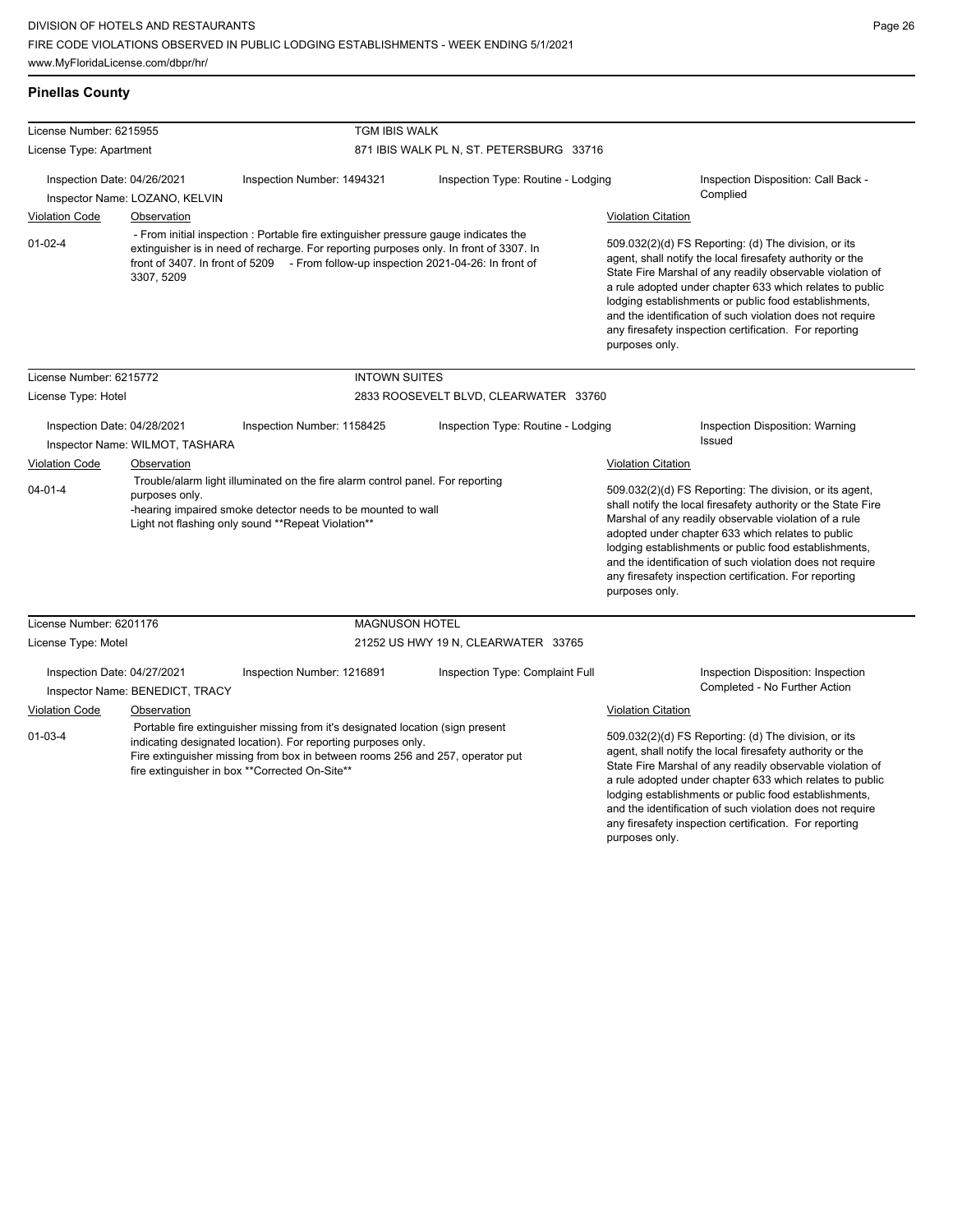|  | Santa Rosa County |
|--|-------------------|
|  |                   |

| License Number: 6700011     |                                    | <b>HOSPITALITY INN APTS</b>                                                                                                   |                                    |                                                                                                                                                                                                                                                                                                                                                                                                                                              |                                 |  |
|-----------------------------|------------------------------------|-------------------------------------------------------------------------------------------------------------------------------|------------------------------------|----------------------------------------------------------------------------------------------------------------------------------------------------------------------------------------------------------------------------------------------------------------------------------------------------------------------------------------------------------------------------------------------------------------------------------------------|---------------------------------|--|
| License Type: Apartment     |                                    |                                                                                                                               | 6436 HWY 90, MILTON 325704527      |                                                                                                                                                                                                                                                                                                                                                                                                                                              |                                 |  |
| Inspection Date: 04/26/2021 | Inspector Name: ALBRITTON, GREGORY | Inspection Number: 1492993                                                                                                    | Inspection Type: Routine - Lodging | Issued                                                                                                                                                                                                                                                                                                                                                                                                                                       | Inspection Disposition: Warning |  |
| <b>Violation Code</b>       | Observation                        |                                                                                                                               |                                    | <b>Violation Citation</b>                                                                                                                                                                                                                                                                                                                                                                                                                    |                                 |  |
| $01 - 02 - 4$               | Apartment 61/63.                   | Portable fire extinguisher pressure gauge indicates the extinguisher is in need of<br>recharge. For reporting purposes only.  |                                    | 509.032(2)(d) FS Reporting: (d) The division, or its<br>agent, shall notify the local firesafety authority or the<br>State Fire Marshal of any readily observable violation of<br>a rule adopted under chapter 633 which relates to public<br>lodging establishments or public food establishments,<br>and the identification of such violation does not require<br>any firesafety inspection certification. For reporting<br>purposes only. |                                 |  |
| $02 - 08 - 4$               | Next to apartment 69/71.           | Propane (LP gas) tank having a water capacity greater than 2.7 lbs. stored under<br>a stairwell. For reporting purposes only. |                                    | 509.032(2)(d) FS Reporting: (d) The division, or its<br>agent, shall notify the local firesafety authority or the<br>State Fire Marshal of any readily observable violation of<br>a rule adopted under chapter 633 which relates to public<br>lodging establishments or public food establishments,<br>and the identification of such violation does not require<br>any firesafety inspection certification. For reporting<br>purposes only. |                                 |  |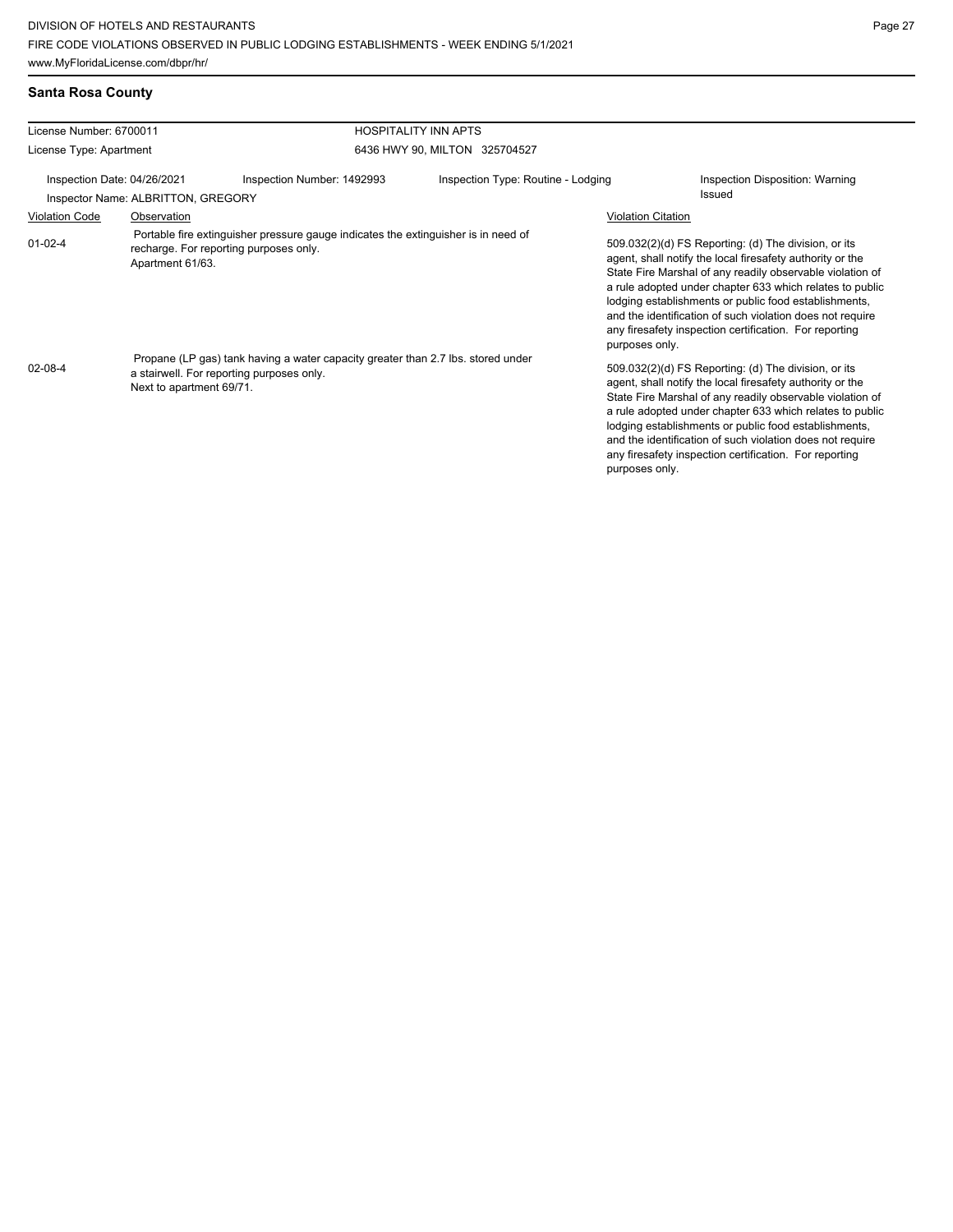# **Sarasota County**

| License Number: 6804742     |                                  |                                                                                                                                                                                                                                   | TROPICAL SANDS ACCOMMODATIONS, LLC    |                           |                                                                                                                                                                                                                                                                                                                                                                                                                            |
|-----------------------------|----------------------------------|-----------------------------------------------------------------------------------------------------------------------------------------------------------------------------------------------------------------------------------|---------------------------------------|---------------------------|----------------------------------------------------------------------------------------------------------------------------------------------------------------------------------------------------------------------------------------------------------------------------------------------------------------------------------------------------------------------------------------------------------------------------|
| License Type: Motel         |                                  |                                                                                                                                                                                                                                   | 5830 MIDNIGHT PASS RD. SARASOTA 34242 |                           |                                                                                                                                                                                                                                                                                                                                                                                                                            |
| Inspection Date: 04/28/2021 | Inspector Name: HOWARTH, ROSALIE | Inspection Number: 1215161                                                                                                                                                                                                        | Inspection Type: Routine - Lodging    |                           | Inspection Disposition: Administrative<br>complaint recommended                                                                                                                                                                                                                                                                                                                                                            |
| <b>Violation Code</b>       | Observation                      |                                                                                                                                                                                                                                   |                                       | <b>Violation Citation</b> |                                                                                                                                                                                                                                                                                                                                                                                                                            |
| $01 - 02 - 4$               |                                  | Portable fire extinguisher pressure gauge indicates the extinguisher is in need of<br>recharge. For reporting purposes only. Observed fire extinguisher out of green<br>range, located in Tower 2 Room 704. ** Repeat Violation** |                                       |                           | 509.032(2)(d) FS Reporting: (d) The division, or its<br>agent, shall notify the local firesafety authority or the<br>State Fire Marshal of any readily observable violation of<br>a rule adopted under chapter 633 which relates to public<br>lodging establishments or public food establishments,<br>and the identification of such violation does not require<br>any firesafety inspection certification. For reporting |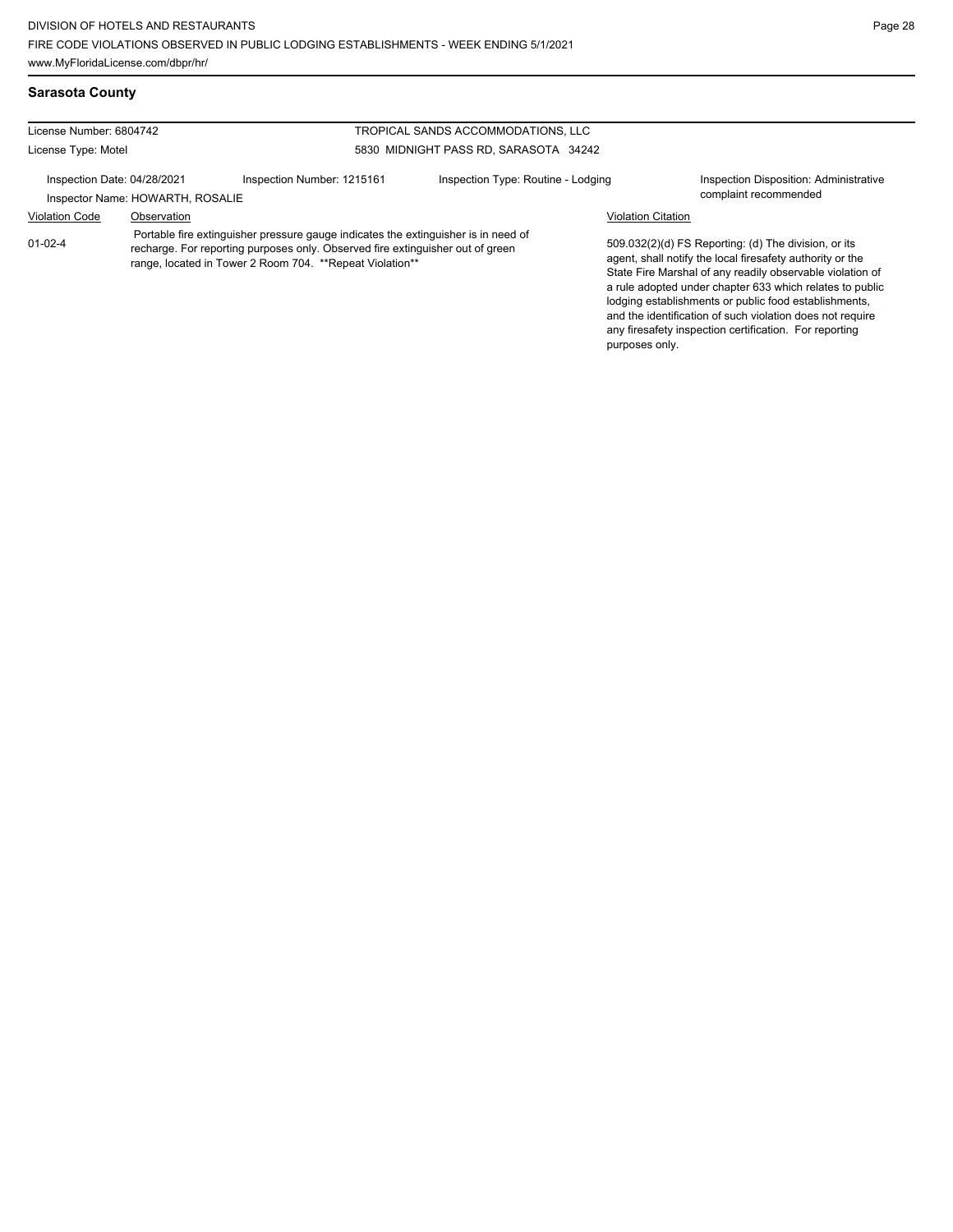**Seminole County**

| License Number: 6903889     |                              |                                                                                                                                                                                                                        | ARBOR LAKES CONDOMINIUMS           |                           |                                                                                                                                                                                                                                                                                                                                                                                                                            |
|-----------------------------|------------------------------|------------------------------------------------------------------------------------------------------------------------------------------------------------------------------------------------------------------------|------------------------------------|---------------------------|----------------------------------------------------------------------------------------------------------------------------------------------------------------------------------------------------------------------------------------------------------------------------------------------------------------------------------------------------------------------------------------------------------------------------|
| License Type: Apartment     |                              |                                                                                                                                                                                                                        | 100 ARBOR LAKES CIR, SANFORD 32771 |                           |                                                                                                                                                                                                                                                                                                                                                                                                                            |
| Inspection Date: 04/27/2021 | Inspector Name: ANGEL, TERRY | Inspection Number: 1508859                                                                                                                                                                                             | Inspection Type: Routine - Lodging |                           | Inspection Disposition: Call Back -<br>Complied                                                                                                                                                                                                                                                                                                                                                                            |
| <b>Violation Code</b>       | Observation                  |                                                                                                                                                                                                                        |                                    | <b>Violation Citation</b> |                                                                                                                                                                                                                                                                                                                                                                                                                            |
| $01 - 03 - 4$               | Garages.                     | - From initial inspection : Portable fire extinguisher missing from it's designated<br>location (sign present indicating designated location). For reporting purposes only.<br>- From follow-up inspection 2021-04-27: |                                    |                           | 509.032(2)(d) FS Reporting: (d) The division, or its<br>agent, shall notify the local firesafety authority or the<br>State Fire Marshal of any readily observable violation of<br>a rule adopted under chapter 633 which relates to public<br>lodging establishments or public food establishments,<br>and the identification of such violation does not require<br>any firesafety inspection certification. For reporting |